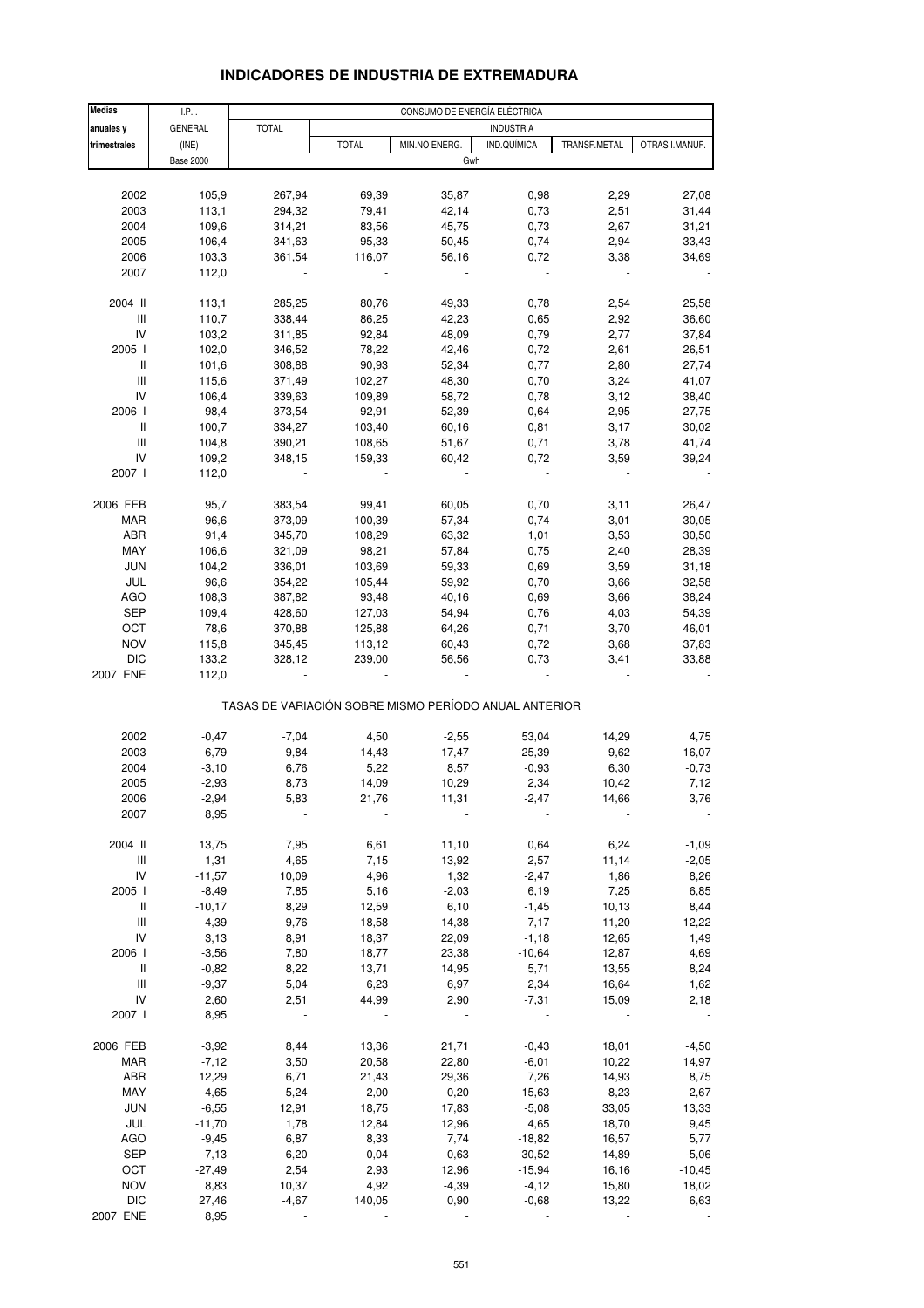# **INDICADORES DE CONSTRUCCIÓN DE EXTREMADURA. I**

| <b>Medias</b>                      |              | VISADOS: SUPERFICIE A CONSTRUIR |                                                       |                 |                          |              | LICENCIAS: SUPERFICIE A CONSTRUIR |            |           |
|------------------------------------|--------------|---------------------------------|-------------------------------------------------------|-----------------|--------------------------|--------------|-----------------------------------|------------|-----------|
|                                    |              |                                 |                                                       |                 |                          |              |                                   |            |           |
| anuales y                          | <b>TOTAL</b> | <b>EDIFICIOS</b>                | <b>SERVICIOS</b>                                      | <b>OTROS</b>    | <b>TOTAL</b>             |              | <b>RESIDENCIAL</b>                |            | NO RESID. |
| trimestrales                       |              | <b>VIVIENDAS</b>                | <b>COMERCIALES</b>                                    | <b>DESTINOS</b> |                          | <b>TOTAL</b> | <b>VIVIENDAS</b>                  | COLECTIVOS |           |
|                                    |              | Metros cuadrados                |                                                       |                 |                          |              | Miles de metros cuadrados         |            |           |
|                                    |              |                                 |                                                       |                 |                          |              |                                   |            |           |
| 2001                               | 164.378      | 131.243                         | 11.766                                                | 21.369          | 90                       | 72           | 71                                | 1          | 19        |
| 2002                               | 174.372      | 147.170                         | 12.606                                                | 14.596          | 122                      | 100          | 97                                | 3          | 22        |
| 2003                               | 170.304      | 141.356                         | 13.585                                                | 15.363          | 93                       | 74           | 72                                | 2          | 19        |
| 2004                               | 202.141      | 173.231                         | 11.471                                                | 17.439          | 117                      | 92           | 92                                | 0          | 24        |
| 2005                               | 227.692      | 196.402                         | 13.885                                                | 17.406          | 140                      | 124          | 123                               | 1          | 16        |
| 2006                               | 282.934      | 229.978                         | 11.624                                                | 41.332          | 167                      | 131          | 131                               | 1          | 35        |
|                                    |              |                                 |                                                       |                 |                          |              |                                   |            |           |
|                                    |              |                                 |                                                       |                 |                          |              |                                   |            |           |
| 2004 l                             | 180.403      | 151.550                         | 13.545                                                | 15.308          | 86                       | 62           | 62                                | 0          | 24        |
| Ш                                  | 207.041      | 171.635                         | 16.246                                                | 19.160          | 98                       | 81           | 81                                | 0          | 17        |
| $\ensuremath{\mathsf{III}}\xspace$ | 212.106      | 191.739                         | 6.316                                                 | 14.051          | 158                      | 114          | 114                               | 0          | 45        |
| IV                                 | 209.015      | 178.001                         | 9.776                                                 | 21.238          | 124                      | 112          | 111                               | 1          | 12        |
| 2005                               | 191.832      | 163.453                         | 16.042                                                | 12.337          | 142                      | 127          | 127                               | 0          | 15        |
| Ш                                  | 210.124      | 182.663                         | 14.436                                                | 13.025          | 136                      | 115          | 114                               | 1          | 21        |
| $\ensuremath{\mathsf{III}}\xspace$ | 248.186      | 212.629                         | 12.930                                                | 22.627          | 132                      | 117          | 116                               | 1          | 15        |
| IV                                 | 260.626      | 226.861                         | 12.132                                                | 21.633          | 151                      | 136          | 136                               | 0          | 15        |
| 2006                               | 253.948      | 212.225                         | 18.428                                                | 23.295          | 191                      | 144          | 142                               | 2          | 47        |
| Ш                                  | 269.790      | 176.944                         | 9.671                                                 | 83.175          | 135                      | 103          | 103                               | 0          | 32        |
| Ш                                  | 258.182      | 234.496                         | 4.884                                                 | 18.801          | 173                      | 147          | 147                               | 0          | 26        |
| IV                                 | 349.816      | 296.245                         | 13.514                                                | 40.058          |                          |              |                                   |            |           |
|                                    |              |                                 |                                                       |                 |                          |              |                                   |            |           |
|                                    |              |                                 |                                                       |                 |                          |              |                                   |            |           |
| 2006 ENE                           | 164.268      | 139.917                         | 17.089                                                | 7.262           | 152                      | 114          | 114                               | 0          | 38        |
| FEB                                | 250.635      | 212.686                         | 17.657                                                | 20.292          | 184                      | 112          | 111                               | 1          | 72        |
| MAR                                | 346.942      | 284.072                         | 20.539                                                | 42.331          | 238                      | 207          | 202                               | 5          | 31        |
| ABR                                | 175.862      | 146.530                         | 12.672                                                | 16.660          | 147                      | 113          | 113                               | 0          | 34        |
| MAY                                | 275.070      | 197.268                         | 11.042                                                | 66.760          | 120                      | 99           | 99                                | 0          | 21        |
| <b>JUN</b>                         | 358.439      | 187.035                         | 5.298                                                 | 166.106         | 138                      | 96           | 96                                | 0          | 42        |
| JUL                                | 179.697      | 173.495                         | 3.770                                                 | 2.432           | 145                      | 132          | 132                               | 0          | 13        |
| <b>AGO</b>                         | 148.932      | 129.811                         | 4.609                                                 | 14.512          | 141                      | 85           | 85                                | 0          | 56        |
| <b>SEP</b>                         | 445.916      | 400.183                         | 6.274                                                 | 39.459          | 234                      | 224          | 224                               | 0          | 10        |
| OCT                                | 389.308      | 343.771                         | 16.426                                                | 29.111          |                          |              |                                   |            |           |
| <b>NOV</b>                         | 361.510      | 331.494                         | 19.410                                                | 10.606          |                          |              |                                   |            |           |
| <b>DIC</b>                         |              | 213.469                         | 4.705                                                 | 80.457          |                          |              |                                   |            |           |
|                                    | 298.631      |                                 |                                                       |                 |                          |              |                                   |            |           |
|                                    |              |                                 | TASAS DE VARIACIÓN SOBRE MISMO PERÍODO ANUAL ANTERIOR |                 |                          |              |                                   |            |           |
|                                    |              |                                 |                                                       |                 |                          |              |                                   |            |           |
|                                    |              |                                 |                                                       |                 |                          |              |                                   |            |           |
| 2001                               | $-2,40$      | $-8,41$                         | 81,98                                                 | 14,58           | $-19,76$                 | $-24,76$     | $-24,82$                          | $-20,00$   | 7,69      |
| 2002                               | 6,08         | 12,14                           | 7,15                                                  | $-31,69$        | 35,24                    | 39,30        | 37,15                             | 191,67     | 19,64     |
| 2003                               | $-2,33$      | $-3,95$                         | 7,76                                                  | 5,25            | $-24,22$                 | $-26,13$     | $-25,54$                          | $-45,71$   | $-15,67$  |
| 2004                               | 18,69        | 22,55                           | $-15,56$                                              | 13,51           | 25,83                    | 24,86        | 27,14                             | $-78,95$   | 29,65     |
| 2005                               | 12,64        | 13,38                           | 21,04                                                 | $-0,19$         | 20,31                    | 34,39        | 34,24                             | 75,00      | $-32,76$  |
| 2006                               | 24,26        | 17,10                           | $-16,28$                                              | 137,46          | 21,87                    | 9,75         | 9,80                              | 0,00       | 107,19    |
|                                    |              |                                 |                                                       |                 |                          |              |                                   |            |           |
| 2004 l                             | 27,46        | 28,79                           | 11,36                                                 | 30,81           | $-3,38$                  | $-9,76$      | $-8,87$                           |            | 18,03     |
| Ш                                  | 27,05        | 23,31                           | 60,22                                                 | 40,60           | $-11,75$                 | $-9,33$      | $-6,92$                           | $-87,50$   | $-21,88$  |
| $\mathsf{III}$                     | 25,40        | 28,57                           | $-26,91$                                              | 23,58           | 81,30                    | 74,87        | 76,68                             |            | 100,00    |
| IV                                 | 0,69         | 11,65                           | $-58,21$                                              | $-14,20$        | 48,61                    | 54,84        | 58,57                             | $-57,14$   | 8,82      |
| 2005                               | 6,34         | 7,85                            | 18,43                                                 | $-19,41$        | 66,15                    | 105,95       | 105,41                            |            | $-36,11$  |
| Ш                                  | 1,49         | 6,43                            | $-11,14$                                              | $-32,02$        | 39,25                    | 41,98        | 41,74                             | 100,00     | 26,00     |
|                                    |              |                                 |                                                       |                 |                          |              |                                   |            |           |
| Ш                                  | 17,01        | 10,89                           | 104,70                                                | 61,04           | $-16,84$                 | 2,93         | 2,05                              |            | $-67,16$  |
| IV                                 | 24,69        | 27,45                           | 24,09                                                 | 1,86            | 21,18                    | 21,43        | 22,22                             | $-66,67$   | 18,92     |
| 2006                               | 32,38        | 29,84                           | 14,88                                                 | 88,82           | 34,43                    | 13,65        | 12,37                             | 500,00     | 206,52    |
| Ш                                  | 28,40        | $-3,13$                         | $-33,01$                                              | 538,57          | $-0,74$                  | $-10,72$     | $-10,20$                          |            | 53,97     |
| Ш                                  | 4,03         | 10,28                           | $-62,22$                                              | $-16,91$        | 31,65                    | 25,64        | 26,72                             |            | 79,55     |
| IV                                 | 34,22        | 30,58                           | 11,39                                                 | 85,17           |                          |              |                                   |            |           |
|                                    |              |                                 |                                                       |                 |                          |              |                                   |            |           |
| 2006 ENE                           | 85,91        | 97,17                           | 56,41                                                 | 12,24           | $-5,00$                  | $-15,56$     | $-15,56$                          |            | 52,00     |
| FEB                                | 0,57         | $-1,59$                         | 60,05                                                 | $-8,04$         | $-5,64$                  | $-39,78$     | $-40,32$                          |            | 700,00    |
| MAR                                | 45,83        | 39,75                           | $-21,51$                                              | 399,48          | 230,56                   | 245,00       | 242,37                            | 400,00     | 158,33    |
| ABR                                | $-21,30$     | $-29,70$                        | 16,30                                                 | 300,96          | 14,84                    | 7,62         | 9,71                              |            | 47,83     |
| MAY                                | 50,28        | 24,53                           | $-26,11$                                              | 589,24          | 0,00                     | $-5,71$      | $-5,71$                           |            | 40,00     |
|                                    |              |                                 |                                                       |                 |                          |              |                                   |            |           |
| JUN                                | 60,12        | 3,24                            | $-69,67$                                              | 558,24          | $-13,75$                 | $-28,89$     | $-28,89$                          |            | 68,00     |
| JUL                                | $-42,17$     | $-36,97$                        | $-76,63$                                              | $-87,42$        | $-25,64$                 | $-29,03$     | $-29,03$                          |            | 44,44     |
| AGO                                | $-16,58$     | $-19,07$                        | $-59,26$                                              | 112,75          | 95,83                    | 41,67        | 44,07                             |            | 366,67    |
| SEP                                | 74,67        | 97,88                           | $-44,68$                                              | $-5,42$         | 82,81                    | 113,33       | 117,48                            |            | $-56,52$  |
| OCT                                | 62,74        | 60,00                           | 62,96                                                 | 103,87          | $\overline{\phantom{a}}$ |              |                                   |            |           |
| <b>NOV</b>                         | 39,84        | 43,39                           | 80,12                                                 | $-35,97$        |                          |              |                                   |            |           |
| $DIC$                              | 5,10         | $-8,99$                         | $-69,72$                                              | 136,26          |                          |              |                                   |            |           |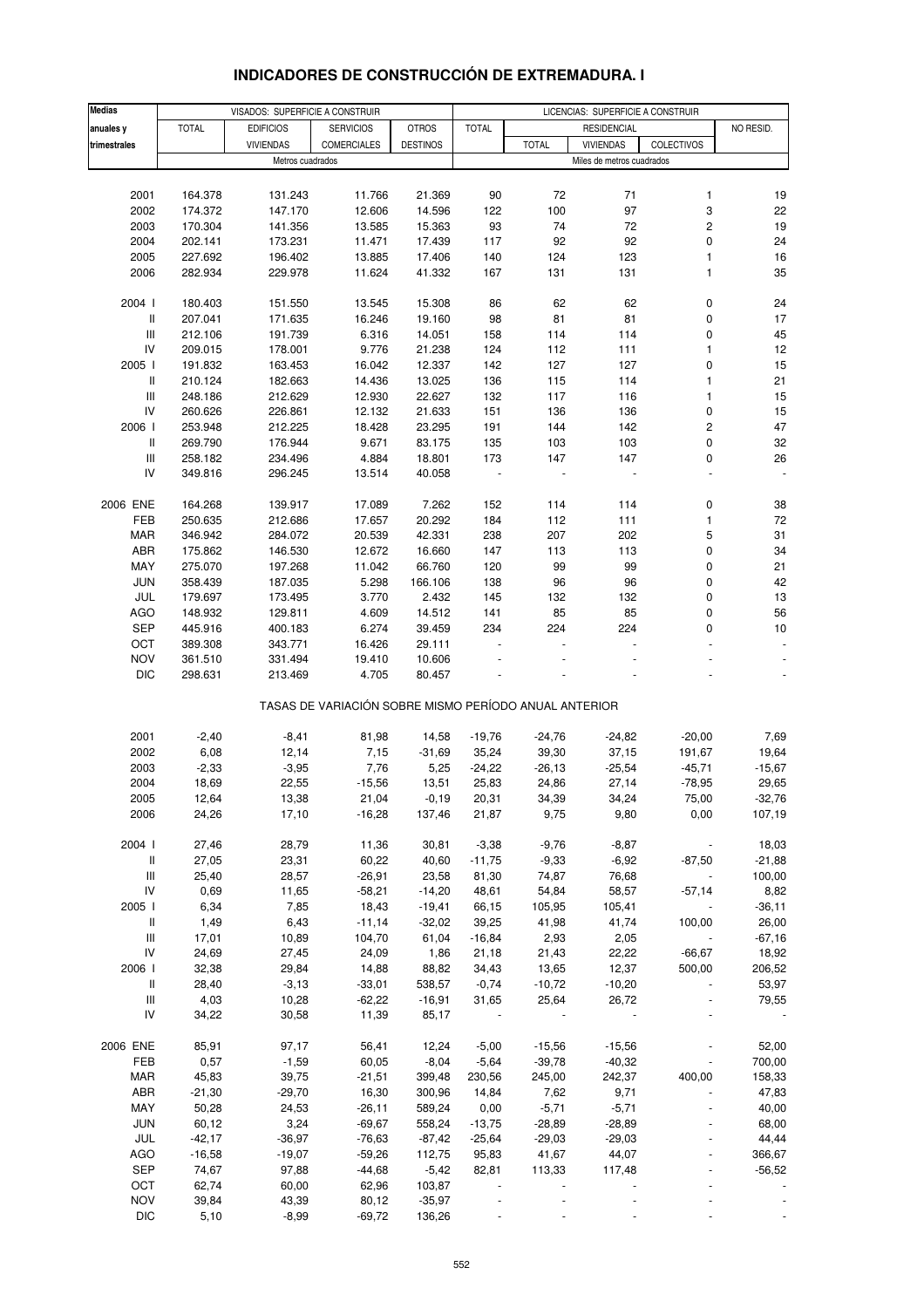| <b>Medias</b>                      |              |              | VIVIENDAS VISADAS COLEGIO ARQUITECTOS TÉCNICOS |                                                       | LICENCIAS MUNIC.: Nº DE VIVIENDAS |                 |              |          |                |
|------------------------------------|--------------|--------------|------------------------------------------------|-------------------------------------------------------|-----------------------------------|-----------------|--------------|----------|----------------|
| anuales y                          | <b>TOTAL</b> |              | OBRA NUEVA                                     |                                                       | Α                                 | А               | OBRA         | REHABI-  | DEMO-          |
| trimestrales                       |              | <b>TOTAL</b> | EDIF.VIV.                                      | OTROS EDIF.                                           | AMPLIAR                           | <b>REFORMAR</b> | <b>NUEVA</b> | LITACIÓN | <b>LICIÓN</b>  |
|                                    |              |              |                                                |                                                       | Unidades                          |                 |              |          |                |
|                                    |              |              |                                                |                                                       |                                   |                 |              |          |                |
|                                    |              |              |                                                |                                                       |                                   |                 |              |          |                |
| 2001                               | 842          | 748          | 744                                            | 4                                                     | 18                                | 77              | 374          | 23       | 20             |
| 2002                               | 908          | 813          | 807                                            | 5                                                     | 21                                | 74              | 539          | 19       | 24             |
| 2003                               | 940          | 818          | 812                                            | 6                                                     | 22                                | 100             | 405          | 20       | 21             |
| 2004                               | 1.112        | 936          | 954                                            | 1                                                     | 25                                | 151             | 507          | 22       | 20             |
| 2005                               | 1.270        | 1.090        | 1.086                                          | 4                                                     | 22                                | 159             | 695          | 27       | 20             |
| 2006                               | 1.538        | 1.341        | 1.336                                          | 5                                                     | 20                                | 178             | 762          | 31       | 22             |
| 2004 l                             | 955          | 850          | 848                                            | 3                                                     | 15                                | 90              | 346          | 23       | 23             |
| $\mathsf{I}$                       | 1.117        | 962          | 961                                            | $\mathbf{1}$                                          | 22                                | 133             | 434          | 23       | 16             |
| $\ensuremath{\mathsf{III}}\xspace$ | 1.218        | 1.018        | 1.018                                          | 0                                                     | 30                                | 170             | 623          | 24       | 19             |
| IV                                 | 1.159        | 914          | 991                                            | $\mathbf{1}$                                          | 33                                | 212             | 625          | 20       | 20             |
| 2005 l                             | 1.051        | 907          | 896                                            | 11                                                    | $16$                              | 129             | 732          | 22       | 14             |
| $\, \parallel$                     | 1.202        | 993          | 990                                            | 3                                                     | 23                                | 186             | 537          | 28       | 15             |
| $\ensuremath{\mathsf{III}}\xspace$ | 1.404        | 1.205        | 1.203                                          | $\mathbf{1}$                                          | 26                                | 173             | 719          | 30       | 24             |
| IV                                 | 1.425        | 1.254        | 1.253                                          | $\mathbf{1}$                                          | 24                                | 147             | 791          | 26       | 28             |
| 2006                               | 1.388        | 1.216        | 1.201                                          | 15                                                    | 20                                | 152             | 799          | 26       | 28             |
| $\, \parallel$                     | 1.255        | 1.044        | 1.040                                          | 4                                                     | 18                                | 193             | 602          | 23       | 20             |
| $\ensuremath{\mathsf{III}}\xspace$ | 1.528        | 1.297        | 1.297                                          | 0                                                     | 23                                | 208             | 886          | 42       | 19             |
| IV                                 | 1.981        | 1.806        | 1.805                                          | 0                                                     | 18                                | 158             |              |          |                |
|                                    |              |              |                                                |                                                       |                                   |                 |              |          |                |
| 2006 ENE                           | 942          | 821          | 817                                            | 4                                                     | 16                                | 105             | 584          | 12       | 25             |
| FEB                                | 1.436        | 1.268        | 1.268                                          | $\pmb{0}$                                             | 23                                | 145             | 581          | 22       | 26             |
| <b>MAR</b>                         | 1.785        | 1.558        | 1.517                                          | 41                                                    | 22                                | 205             | 1.232        | 44       | 33             |
| ABR                                | 962          | 799          | 787                                            | 12                                                    | 15                                | 148             | 665          | 16       | 18             |
| MAY                                | 1.417        | 1.188        | 1.188                                          | $\pmb{0}$                                             | 24                                | 205             | 553          | 33       | 22             |
| <b>JUN</b>                         | 1.386        | 1.146        | 1.146                                          | 0                                                     | 15                                | 225             | 587          | 21       | 21             |
| JUL                                | 1.281        | 1.020        | 1.020                                          | 0                                                     | 8                                 | 253             | 856          | 53       | 20             |
| <b>AGO</b>                         | 907          | 781          | 781                                            | 0                                                     | 27                                | 99              | 458          | 44       | $\overline{7}$ |
| <b>SEP</b>                         | 2.397        | 2.091        | 2.091                                          | 0                                                     | 33                                | 273             | 1.344        | 30       | 30             |
| OCT                                | 2.339        | 2.120        | 2.120                                          | $\pmb{0}$                                             | 35                                | 184             |              |          |                |
| <b>NOV</b>                         | 2.152        | 1.977        | 1.977                                          | 0                                                     | 8                                 | 167             |              |          |                |
| <b>DIC</b>                         | 1.453        | 1.320        | 1.319                                          | 1                                                     | 11                                | 122             |              |          |                |
|                                    |              |              |                                                | TASAS DE VARIACIÓN SOBRE MISMO PERÍODO ANUAL ANTERIOR |                                   |                 |              |          |                |
| 2001                               | $-11,15$     | $-13,73$     | $-12,87$                                       | $-68,52$                                              | $-30,72$                          | 38,46           | $-28,37$     | 7,51     | $-27,38$       |
| 2002                               | 7,77         | 8,67         | 8,56                                           | 27,45                                                 | 16,98                             | $-3,16$         | 43,95        | $-18,01$ | 19,49          |
| 2003                               | 3,53         | 0,58         | 0,52                                           | 10,77                                                 | 6,85                              | 34,87           | $-24,85$     | 5,38     | $-9,57$        |
| 2004                               | 18,36        | 14,47        | 17,60                                          | $-81,94$                                              | 13,58                             | 51,21           | 25,25        | 13,62    | $-8,24$        |
| 2005                               | 14,24        | 16,41        | 13,73                                          | 269,23                                                | $-10,96$                          | 4,96            | 37,13        | 20,22    | 3,85           |
| 2006                               | 21,07        | 23,06        | 23,07                                          | 20,83                                                 | $-11,57$                          | 11,98           | 14,98        | 13,64    | 27,85          |
|                                    |              |              |                                                |                                                       |                                   |                 |              |          |                |
| 2004 l                             | 19,62        | 22,00        | 22,14                                          | $-11,11$                                              | $-20,69$                          | 8,91            | $-7,25$      | $-6,85$  | 22,81          |
| $\, \parallel$                     | 21,64        | 18,87        | 19,44                                          | $-78,57$                                              | $-2,94$                           | 54,05           | $-11,79$     | 18,97    | $-38,96$       |
| $\ensuremath{\mathsf{III}}\xspace$ | 16,15        | 13,49        | 15,07                                          | $\mathcal{L}_{\mathcal{A}}$                           | 34,33                             | 31,52           | 78,41        | 33,96    | 3,70           |
| IV                                 | 16,64        | 5,34         | 14,83                                          | $-83,33$                                              | 37,50                             | 107,84          | 54,32        | 15,69    | $-8,96$        |
| 2005 l                             | 10,05        | 6,62         | 5,70                                           | 300,00                                                | 4,35                              | 43,49           | 111,86       | $-1,47$  | $-41,43$       |
| Ш                                  | 7,61         | 3,22         | 3,02                                           | 200,00                                                | 6,06                              | 39,60           | 23,73        | 23,19    | $-2,13$        |
| $\ensuremath{\mathsf{III}}\xspace$ | 15,28        | 18,34        | 18,21                                          |                                                       | $-13,33$                          | 1,96            | 15,52        | 26,76    | 26,79          |
| IV                                 | 22,99        | 37,25        | 26,40                                          | 50,00                                                 | $-27,27$                          | $-30,66$        | 26,61        | 33,90    | 39,34          |
| 2006                               | 31,99        | 34,08        | 34,00                                          | 40,63                                                 | 27,08                             | 17,88           | 9,10         | 16,42    | 104,88         |
| Ш                                  | 4,44         | 5,20         | 5,12                                           | 33,33                                                 | $-22,86$                          | 3,77            | 12,04        | $-17,65$ | 32,61          |
| $\ensuremath{\mathsf{III}}\xspace$ | 8,88         | 7,69         | 7,81                                           | $\overline{\phantom{a}}$                              | $-12,82$                          | 20,42           | 23,17        | 41,11    | $-19,72$       |
| IV                                 | 39,04        | 43,99        | 44,08                                          | $-66,67$                                              | $-25,00$                          | 7,26            |              |          |                |
| 2006 ENE                           | 129,76       | 135,92       | 134,77                                         |                                                       | 128,57                            | 90,91           | $-28,61$     | $-52,00$ | 66,67          |
| FEB                                | 5,59         | 8,56         | 8,65                                           |                                                       | 27,78                             | $-16,67$        | $-7,78$      | 29,41    | 420,00         |
| <b>MAR</b>                         | 28,97        | 29,40        | 29,33                                          | 32,26                                                 | $-4,35$                           | 30,57           | 64,49        | 76,00    | 57,14          |
| ABR                                | $-26,06$     | $-29,17$     | $-30,17$                                       |                                                       | $-11,76$                          | $-5,13$         | 47,45        | $-23,81$ | 100,00         |
| MAY                                | 23,65        | 27,06        | 27,33                                          |                                                       | $-4,00$                           | 10,22           | 34,22        | $-2,94$  | 175,00         |
| <b>JUN</b>                         | 19,69        | 25,25        | 26,07                                          |                                                       | $-46,43$                          | 4,65            | $-21,52$     | $-30,00$ | $-27,59$       |
| JUL                                | $-30,34$     | $-35,32$     | $-35,24$                                       |                                                       | $-76,47$                          | 10,96           | $-31,68$     | 6,00     | $-9,09$        |
| AGO                                | $-15,47$     | $-12,54$     | $-12,54$                                       | $\blacksquare$                                        | 12,50                             | $-36,54$        | 40,49        | 144,44   | $-61,11$       |
| <b>SEP</b>                         | 84,53        | 82,78        | 83,10                                          |                                                       | 65,00                             | 102,22          | 132,12       | 36,36    | $-3,23$        |
| OCT                                | 76,13        | 89,12        | 89,29                                          |                                                       | 20,69                             | 3,37            |              |          |                |
| <b>NOV</b>                         | 40,47        | 45,69        | 45,80                                          |                                                       | $-69,23$                          | 12,08           |              |          |                |
| <b>DIC</b>                         | 2,69         | 2,80         | 2,81                                           | 0,00                                                  | $-35,29$                          | 7,02            |              |          |                |

# **INDICADORES DE CONSTRUCCIÓN DE EXTREMADURA. II**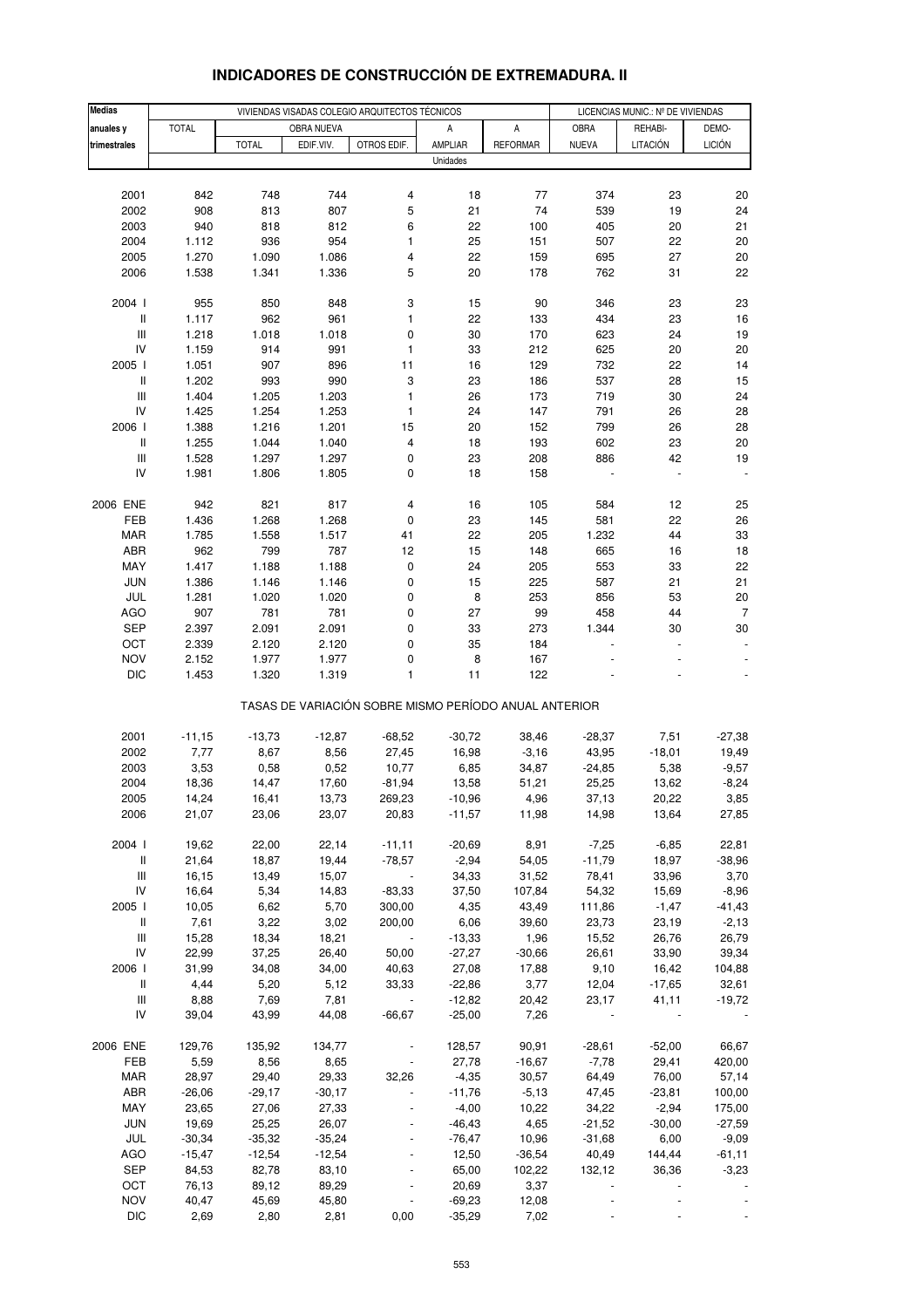| <b>Medias</b>                      |                       |                                       |               |               |                                        |                          |                | PROYECTOS VISADOS                                     |                |                             |                               |
|------------------------------------|-----------------------|---------------------------------------|---------------|---------------|----------------------------------------|--------------------------|----------------|-------------------------------------------------------|----------------|-----------------------------|-------------------------------|
|                                    |                       |                                       |               | VIVIENDAS (2) |                                        |                          |                |                                                       |                | CERTIFICAC.                 | LIQUIDACIÓN                   |
| anuales y<br>trimestrales          | <b>TOTAL</b>          | <b>INICIADAS</b><br><b>PROTEGIDAS</b> | <b>LIBRES</b> | <b>TOTAL</b>  | <b>TERMINADAS</b><br><b>PROTEGIDAS</b> | <b>LIBRES</b>            | <b>TOTAL</b>   | POR EL COLEGIO DE ARQUITECTOS<br><b>PROTEGIDOS</b>    | <b>LIBRES</b>  | FIN DE OBRA<br>Nº VIVIENDAS | <b>EJECUCIÓN</b><br>MAT. OBRA |
|                                    |                       |                                       |               |               | Unidades                               |                          |                |                                                       |                | Unidades                    | Miles €                       |
|                                    |                       |                                       |               |               |                                        |                          |                |                                                       |                |                             |                               |
|                                    |                       |                                       |               |               |                                        |                          |                |                                                       |                |                             |                               |
| 2001                               | 899                   | 157                                   | 742           | 799           | 231                                    | 568                      | 1.058          | 163                                                   | 895            | 239                         | 9.973                         |
| 2002                               | 1.027<br>877          | 171                                   | 856           | 771           | 179                                    | 592                      | 1.311          | 396                                                   | 915            | 204                         | 9.866                         |
| 2003                               |                       | 182                                   | 696           | 1.005         | 200                                    | 806                      | 991            | 215                                                   | 775            | 285                         | 14.797                        |
| 2004<br>2005                       | 759<br>859            | 27                                    | 732<br>774    | 690<br>868    | 37                                     | 652<br>708               | 997<br>1.224   | 178<br>216                                            | 819            | 372<br>401                  | 21.266<br>22.394              |
| 2006                               | 935                   | 84<br>40                              | 895           | 754           | 160<br>98                              |                          | 1.787          |                                                       | 1.008<br>1.554 |                             |                               |
|                                    |                       |                                       |               |               |                                        | 656                      |                | 233                                                   |                | 369                         | 20.502                        |
| 2004 l                             | 655                   | 23                                    | 632           | 628           | 71                                     | 558                      | 846            | 142                                                   | 703            | 337                         | 16.302                        |
| $\,$ $\,$ $\,$                     | 651                   | 18                                    | 633           | 821           | 40                                     | 781                      | 1.098          | 194                                                   | 905            | 362                         | 24.721                        |
| Ш                                  | 823                   | 8                                     | 815           | 709           | 21                                     | 688                      | 1.130          | 189                                                   | 941            | 390                         | 20.096                        |
| IV                                 | 908                   | 61                                    | 847           | 599           | 18                                     | 581                      | 912            | 186                                                   | 726            | 398                         | 23.946                        |
| 2005 l                             | 688                   | 35                                    | 653           | 795           | 195                                    | 601                      | 1.148          | 206                                                   | 942            | 421                         | 23.234                        |
| Ш                                  | 838                   | 101                                   | 737           | 931           | 105                                    | 825                      | 1.317          | 279                                                   | 1.038          | 491                         | 25.040                        |
| $\ensuremath{\mathsf{III}}\xspace$ | 857                   | 65                                    | 792           | 936           | 168                                    | 768                      | 1.372          | 206                                                   | 1.165          | 389                         | 23.248                        |
| IV                                 | 1.052                 | 136                                   | 916           | 809           | 170                                    | 639                      | 1.058          | 171                                                   | 887            | 303                         | 18.054                        |
| 2006                               | 729                   | 25                                    | 704           | 617           | 62                                     | 555                      | 1.534          | 178                                                   | 1.356          | 269                         | 15.834                        |
| Ш                                  | 1.194                 | 81                                    | 1.113         | 807           | 110                                    | 697                      | 1.383          | 329                                                   | 1.054          | 487                         | 25.990                        |
| $\ensuremath{\mathsf{III}}\xspace$ |                       |                                       | 867           |               |                                        | 716                      |                |                                                       |                |                             | 19.928                        |
| IV                                 | 882<br>$\overline{a}$ | 15                                    | $\bar{a}$     | 837           | 122                                    |                          | 2.554<br>1.676 | 216                                                   | 2.339<br>1.467 | 360                         |                               |
|                                    |                       | $\overline{\phantom{a}}$              |               |               | $\blacksquare$                         | $\blacksquare$           |                | 209                                                   |                | 361                         | 20.254                        |
|                                    |                       |                                       |               |               |                                        |                          |                |                                                       |                |                             |                               |
| 2006 ENE                           | 736                   | 65                                    | 671           | 513           | 36                                     | 477                      | 1.426          | 153                                                   | 1.273          | 222                         | 15.048                        |
| FEB                                | 814                   | 9                                     | 805           | 701           | 110                                    | 591                      | 1.596          | 287                                                   | 1.309          | 221                         | 12.297                        |
| <b>MAR</b>                         | 637                   | $\pmb{0}$                             | 637           | 636           | 40                                     | 596                      | 1.579          | 93                                                    | 1.486          | 365                         | 20.158                        |
| ABR                                | 1.113                 | 80                                    | 1.033         | 776           | 133                                    | 643                      | 1.242          | 423                                                   | 819            | 427                         | 19.137                        |
| MAY                                | 1.208                 | 112                                   | 1.096         | 921           | 132                                    | 789                      | 1.300          | 288                                                   | 1.012          | 329                         | 21.835                        |
| JUN                                | 1.261                 | 50                                    | 1.211         | 723           | 65                                     | 658                      | 1.607          | 277                                                   | 1.330          | 705                         | 36.999                        |
| JUL                                | 669                   | 22                                    | 647           | 1.118         | 128                                    | 990                      | 1.759          | 129                                                   | 1.630          | 308                         | 16.120                        |
| <b>AGO</b>                         | 988                   | 19                                    | 969           | 829           | 155                                    | 674                      | 2.340          | 266                                                   | 2.074          | 261                         | 16.592                        |
| <b>SEP</b>                         | 989                   | 3                                     | 986           | 565           | 82                                     | 483                      | 3.564          | 252                                                   | 3.312          | 512                         | 27.071                        |
| OCT                                | $\overline{a}$        | ÷,                                    |               |               | L.                                     | ä,                       | 1.463          | 297                                                   | 1.166          | 435                         | 22.317                        |
| <b>NOV</b>                         |                       |                                       |               |               |                                        | L,                       | 2.291          | 46                                                    | 2.245          | 326                         | 21.237                        |
| <b>DIC</b>                         |                       |                                       |               |               |                                        | ÷,                       | 1.274          | 285                                                   | 989            | 321                         | 17.209                        |
|                                    |                       |                                       |               |               |                                        |                          |                | TASAS DE VARIACIÓN SOBRE MISMO PERÍODO ANUAL ANTERIOR |                |                             |                               |
|                                    |                       |                                       |               |               |                                        |                          |                |                                                       |                |                             |                               |
| 2001                               | 15,41                 | $-11,41$                              | 23,28         | 18,25         | 12,51                                  | 20,76                    | 15,61          | $-36,68$                                              | 36,07          | 0,35                        | 22,28                         |
| 2002                               | 14,22                 | 9,21                                  | 15,28         | $-3,48$       | $-22,63$                               | 4,32                     | 23,90          | 142,74                                                | 2,25           | $-14,85$                    | $-1,08$                       |
| 2003                               | $-14,57$              | 6,14                                  | $-18,71$      | 30,45         | 11,80                                  | 36,07                    | $-24,41$       | $-45,56$                                              | $-15,27$       | 39,80                       | 49,98                         |
| 2004                               | $-13,46$              | $-84,89$                              | 5,18          | $-31,42$      | $-81,27$                               | $-19,06$                 | 0,58           | $-17,45$                                              | 5,59           | 30,70                       | 43,72                         |
| 2005                               | 13,13                 | 207,29                                | 5,85          | 25,85         | 326,28                                 | 8,61                     | 22,79          | 21,23                                                 | 23,13          | 7,87                        | 5,30                          |
| 2006                               | 17,73                 | $-40,20$                              | 23,05         | $-15,08$      | $-37,21$                               | $-10,36$                 | 46,01          | 8,08                                                  | 54,12          | $-7,92$                     | $-8,45$                       |
|                                    |                       |                                       |               |               |                                        |                          |                |                                                       |                |                             |                               |
| 2004 l                             | $-19,39$              | $-87,89$                              | 1,54          | $-34,30$      | $-73,16$                               | $-19,53$                 | $-3,46$        | $-33,39$                                              | 6,19           | 88,62                       | 86,34                         |
| Ш                                  | $-23,57$              | $-93,08$                              | 6,21          | $-34,94$      | $-80,16$                               | $-26,25$                 | 3,81           | 12,60                                                 | 2,11           | 27,35                       | 92,10                         |
| Ш                                  | $-20,21$              | $-96,58$                              | 2,17          | $-22,84$      | $-89,41$                               | $-4,53$                  | $-0,21$        | $-32,54$                                              | 10,45          | 10,68                       | 5,73                          |
| ${\sf IV}$                         | 11,59                 | 29,79                                 | 10,48         | $-32,21$      | $-86,82$                               | $-22,45$                 | 1,71           | $-4,78$                                               | 3,52           | 23,45                       | 28,99                         |
| 2005                               | 5,14                  | 52,17                                 | 3,43          | 26,58         | 175,47                                 | 7,71                     | 35,75          | 44,50                                                 | 33,98          | 24,83                       | 42,52                         |
| Ш                                  | 28,74                 | 471,70                                | 16,38         | 13,31         | 161,16                                 | 5,68                     | 19,94          | 44,06                                                 | 14,78          | 35,85                       | 1,29                          |
| Ш                                  | 4,13                  | 708,33                                | $-2,78$       | 31,95         | 698,41                                 | 11,62                    | 21,35          | 8,98                                                  | 23,84          | $-0,34$                     | 15,68                         |
| IV                                 | 15,86                 | 123,50                                | 8,11          | 35,06         | 864,15                                 | 9,86                     | 16,01          | $-7,89$                                               | 22,13          | $-23,85$                    | $-24,60$                      |
| 2006                               | 5,91                  | $-29,52$                              | 7,81          | $-22,46$      | $-68,15$                               | $-7,66$                  | 33,59          | $-13,61$                                              | 43,90          | $-35,97$                    | $-31,85$                      |
| Ш                                  | 42,54                 | $-20,13$                              | 51,13         | $-13,32$      | 4,43                                   | $-15,59$                 | 4,98           | 18,04                                                 | 1,48           | $-0,88$                     | 3,79                          |
| Ш                                  | 2,96                  | $-77,32$                              | 9,51          | $-10,54$      | $-27,44$                               | $-6,85$                  | 86,22          | 4,52                                                  | 100,69         | $-7,37$                     | $-14,28$                      |
| IV                                 |                       |                                       |               |               |                                        | $\overline{\phantom{a}}$ | 58,41          | 22,18                                                 | 65,41          | 18,90                       | 12,19                         |
| 2006 ENE                           | 11,01                 |                                       | 1,51          | $-43,50$      | $-79,43$                               | $-34,92$                 | 34,91          | $-42,48$                                              | 60,94          | $-29,97$                    | $-34,39$                      |
| FEB                                | $-2,51$               | $-85,94$                              | 4,41          | $-7,40$       | 34,15                                  | $-12,44$                 | 31,03          | 54,30                                                 | 26,84          | $-49,08$                    | $-39,01$                      |
| <b>MAR</b>                         | 12,35                 | $\overline{\phantom{a}}$              | 20,64         | $-11,79$      | $-87,77$                               | 51,27                    | 35,07          | $-43,64$                                              | 48,01          | $-28,57$                    | $-24,23$                      |
| ABR                                | 75,55                 | 627,27                                | 65,81         | $-30, 15$     | 66,25                                  | $-37,63$                 | 3,85           | 24,05                                                 | $-4,21$        | 47,24                       | 22,51                         |
| MAY                                | 39,33                 | 64,71                                 | 37,17         | $-2,64$       | 676,47                                 | $-15,07$                 | 24,76          | 28,57                                                 | 23,72          | $-29,09$                    | 1,47                          |
| JUN                                | 24,60                 | $-77,68$                              | 53,68         | $-1,63$       | $-70,32$                               | 27,52                    | $-6,24$        | 1,84                                                  | $-7,77$        | $-2,08$                     | $-2,59$                       |
|                                    |                       |                                       |               |               |                                        |                          |                |                                                       |                |                             |                               |
| JUL                                | $-7,34$               | $-71,79$                              | 0,47          | $-7,98$       | $-63,53$                               | 14,58                    | 4,52           | -48,61                                                | 13,83          | $-9,41$                     | $-14,47$                      |
| AGO                                | 56,08                 | 90,00                                 | 55,54         | 9,66          | 146,03                                 | $-2,74$                  | 45,07          | $-6,01$                                               | 55,94          | $-42,51$                    | $-42,68$                      |
| SEP                                | $-18,60$              | $-97,17$                              | $-11,09$      | $-32,50$      | $-7,87$                                | $-35,43$                 | 335,16         | 196,47                                                | 351,23         | 37,27                       | 23,35                         |
| OCT                                |                       |                                       |               |               |                                        | $\overline{\phantom{a}}$ | 54,16          | 156,03                                                | 39,98          | 28,32                       | 5,85                          |
| <b>NOV</b>                         |                       |                                       |               |               |                                        |                          | 74,75          | $-85,80$                                              | 127,46         | 42,98                       | 71,10                         |
| DIC                                |                       |                                       |               |               |                                        |                          | 39,39          | 285,14                                                | 17,74          | $-6,41$                     | $-16,74$                      |

# **INDICADORES DE CONSTRUCCIÓN DE EXTREMADURA. III**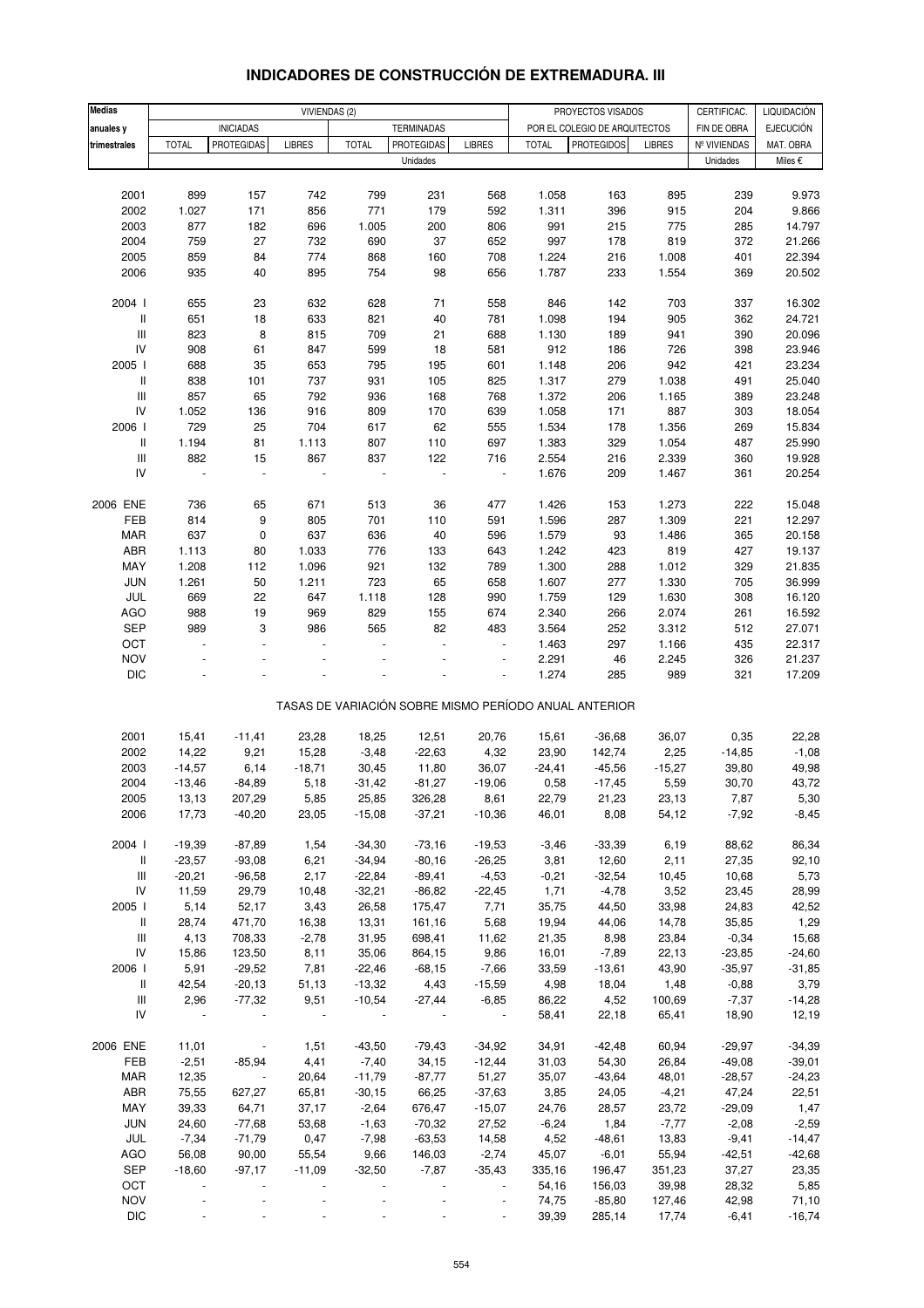| <b>Medias</b>                      | CONSUMO                  | LICITACIÓN OFICIAL (SEOPAN)<br>LICITACIÓN OFICIAL (FOMENTO) (3) |                    |            |                                                       |                    | CONSUMO           |             |
|------------------------------------|--------------------------|-----------------------------------------------------------------|--------------------|------------|-------------------------------------------------------|--------------------|-------------------|-------------|
| anuales y                          | DE                       | <b>TOTAL</b>                                                    | <b>EDIFICACIÓN</b> | OBRA CIVIL | <b>TOTAL</b>                                          | <b>EDIFICACIÓN</b> | <b>INGENIERÍA</b> | E.ELECTRICA |
|                                    |                          |                                                                 |                    |            |                                                       |                    |                   |             |
| trimestrales                       | CEMENTO (4)              |                                                                 |                    |            |                                                       |                    | <b>CIVIL</b>      | CONSTRUC.   |
|                                    | Toneladas                |                                                                 |                    |            | Miles €                                               |                    |                   | Gwh         |
|                                    |                          |                                                                 |                    |            |                                                       |                    |                   |             |
| 2002                               | 81.256                   | 65.580,6                                                        | 6.459,5            | 59.121,2   | 68.023                                                | 8.072              | 59.951            | 1,202       |
| 2003                               | 78.252                   | 56.800,4                                                        | 14.170,4           | 42.630,0   | 41.312                                                | 13.758             | 27.554            | 1,214       |
| 2004                               | 93.108                   | 35.058,1                                                        | 8.222,8            | 26.835,4   | 34.475                                                | 7.450              | 27.025            | 1,465       |
| 2005                               | 112.157                  | 40.994,6                                                        | 11.209,1           | 29.785,5   | 37.583                                                | 9.181              | 28.402            | 1,594       |
| 2006                               | 121.942                  | 86.791,8                                                        | 29.567,3           | 57.224,5   | 70.664                                                | 26.601             | 44.063            | 1,633       |
| 2007                               | $\blacksquare$           | 102.490,0                                                       | 9.115,0            | 93.375,0   |                                                       |                    |                   |             |
| 2004 II                            | 95.067                   | 32.008,9                                                        | 7.304,8            | 24.704,1   | 30.003                                                | 5.054              | 24.949            | 1,407       |
| Ш                                  | 105.866                  | 28.869,1                                                        | 8.944,8            | 19.924,3   | 30.077                                                | 10.658             | 19.420            | 1,391       |
| IV                                 | 87.749                   | 31.032,8                                                        | 12.796,5           | 18.236,3   | 33.077                                                | 11.647             | 21.430            | 1,444       |
| 2005 l                             | 104.863                  | 8.556,7                                                         | 2.669,0            | 5.887,7    | 9.459                                                 | 2.237              | 7.223             | 1,863       |
| $\, \parallel$                     |                          |                                                                 |                    |            |                                                       |                    |                   |             |
|                                    | 112.810                  | 32.230,7                                                        | 11.224,0           | 21.006,7   | 33.444                                                | 10.856             | 22.588            | 1,473       |
| $\mathsf{III}$                     | 114.337                  | 67.128,3                                                        | 15.323,0           | 51.805,3   | 55.085                                                | 12.876             | 42.209            | 1,524       |
| IV                                 | 116.618                  | 56.062,7                                                        | 15.620,3           | 40.442,3   | 52.343                                                | 10.754             | 41.589            | 1,515       |
| 2006                               | 132.233                  | 41.988,3                                                        | 10.495,3           | 31.493,0   | 43.173                                                | 10.927             | 32.246            | 1,764       |
| Ш                                  | 148.701                  | 92.534,7                                                        | 24.076,7           | 68.458,0   | 77.979                                                | 18.014             | 59.964            | 1,543       |
| $\mathbf{III}$                     | 66.367                   | 99.931,7                                                        | 23.556,0           | 76.375,7   | 57.762                                                | 18.665             | 39.097            | 1,506       |
| IV                                 | $\blacksquare$           | 112.712,3                                                       | 60.141,0           | 52.571,3   | 103.741                                               | 58.799             | 44.943            | 1,720       |
| 2007 l                             | $\blacksquare$           | 102.490,0                                                       | 9.115,0            | 93.375,0   |                                                       |                    |                   |             |
| 2006 FEB                           | 131.329                  | 8.715,0                                                         | 3.675,0            | 5.040,0    | 7.521                                                 | 2.275              | 5.246             | 1,720       |
| MAR                                | 152.417                  | 32.500,0                                                        | 21.743,0           | 10.757,0   | 31.121                                                | 23.903             | 7.218             | 1,827       |
| ABR                                | 131.147                  | 71.129,0                                                        | 15.158,0           | 55.971,0   | 60.841                                                | 9.450              | 51.391            | 1,766       |
|                                    |                          |                                                                 |                    |            |                                                       |                    |                   |             |
| MAY                                | 159.886                  | 90.486,0                                                        | 23.532,0           | 66.954,0   | 84.916                                                | 20.598             | 64.318            | 1,404       |
| <b>JUN</b>                         | 155.071                  | 115.989,0                                                       | 33.540,0           | 82.449,0   | 88.180                                                | 23.995             | 64.184            | 1,460       |
| JUL                                | 132.734                  | 69.328,0                                                        | 19.093,0           | 50.235,0   | 57.128                                                | 13.620             | 43.509            | 1,459       |
| <b>AGO</b>                         |                          | 86.221,0                                                        | 21.758,0           | 64.463,0   | 47.294                                                | 18.385             | 28.909            | 1,590       |
| <b>SEP</b>                         | $\blacksquare$           | 144.246,0                                                       | 29.817,0           | 114.429,0  | 68.863                                                | 23.990             | 44.874            | 1,468       |
| OCT                                | $\overline{\phantom{a}}$ | 148.812,0                                                       | 74.453,0           | 74.359,0   | 147.126                                               | 75.082             | 72.044            | 1,534       |
| <b>NOV</b>                         | $\bar{\phantom{a}}$      | 26.209,0                                                        | 12.107,0           | 14.102,0   | 40.398                                                | 19.852             | 20.547            | 1,688       |
| <b>DIC</b>                         | $\blacksquare$           | 163.116,0                                                       | 93.863,0           | 69.253,0   | 123.700                                               | 81.463             | 42.238            | 1,937       |
| 2007 ENE                           |                          | 102.490,0                                                       | 9.115,0            | 93.375,0   |                                                       |                    |                   |             |
|                                    |                          |                                                                 |                    |            | TASAS DE VARIACIÓN SOBRE MISMO PERÍODO ANUAL ANTERIOR |                    |                   |             |
|                                    |                          |                                                                 |                    |            |                                                       |                    |                   |             |
| 2002                               | 0,83                     | 62,49                                                           | $-20,48$           | 83,40      | 57,54                                                 | $-2,53$            | 71,79             | 11,74       |
| 2003                               | $-3,70$                  | $-13,39$                                                        | 119,37             | $-27,89$   | $-39,27$                                              | 70,45              | $-54,04$          | 1,02        |
| 2004                               | 18,98                    | $-38,28$                                                        | $-41,97$           | $-37,05$   | $-16,55$                                              | $-45,85$           | $-1,92$           | 20,70       |
| 2005                               | 20,46                    | 16,93                                                           | 36,32              | 10,99      | 9,01                                                  | 23,23              | 5,10              | 8,78        |
| 2006                               | 10,86                    | 111,72                                                          | 163,78             | 92,12      | 88,02                                                 | 189,75             | 55,14             | 2,47        |
| 2007                               |                          | 20,93                                                           | 50,21              | 18,67      |                                                       |                    |                   |             |
| 2004 II                            | 14,37                    | $-61,75$                                                        | $-11,44$           | $-67,25$   | $-50,96$                                              | 0,84               | $-55,59$          | 21,60       |
| $\ensuremath{\mathsf{III}}\xspace$ | 28,96                    | $-62,11$                                                        | 3,04               | $-70,48$   | $-23,35$                                              | 53,72              | $-39,89$          | 20,09       |
| IV                                 | 15,74                    | 23,79                                                           | 51,76              | 9,61       | 33,89                                                 | $-10,99$           | 84,43             | 20,70       |
| 2005                               | 25,21                    | $-82,29$                                                        | $-30,58$           | $-86,76$   | $-78,86$                                              | $-8,38$            | $-82,93$          | 15,09       |
| Ш                                  | 18,66                    | 0,69                                                            | 53,65              | $-14,97$   | 11,47                                                 | 114,81             | $-9,46$           | 4,67        |
| Ш                                  | 8,00                     | 132,53                                                          | 71,31              | 160,01     | 83,15                                                 | 20,81              | 117,35            | 9,59        |
|                                    |                          |                                                                 |                    |            |                                                       |                    |                   |             |
| IV                                 | 32,90                    | 80,66                                                           | 22,07              | 121,77     | 58,24                                                 | $-7,67$            | 94,06             | 4,92        |
| 2006                               | 26,10                    | 390,71                                                          | 293,23             | 434,90     | 356,40                                                | 388,45             | 346,46            | $-5,31$     |
| $\mathbf{II}$                      | 31,82                    | 187,10                                                          | 114,51             | 225,89     | 133,17                                                | 65,94              | 165,47            | 4,77        |
| Ш                                  | $-41,52$                 | 48,87                                                           | 53,73              | 47,43      | 4,86                                                  | 44,96              | $-7,37$           | $-1,20$     |
| IV                                 |                          | 101,05                                                          | 285,02             | 29,99      | 98,20                                                 | 446,76             | 8,07              | 13,48       |
| 2007 l                             |                          | 20,93                                                           | 50,21              | 18,67      |                                                       |                    |                   |             |
| 2006 FEB                           | 31,44                    | 77,39                                                           | 270,84             | 28,51      | $-40,90$                                              | 474,49             | $-57,45$          | $-7,28$     |
| <b>MAR</b>                         | 27,13                    | 92,28                                                           | 273,72             | $-2,95$    | 137,82                                                | 334,28             | $-4,80$           | $-12,75$    |
| ABR                                | 9,87                     | 137,44                                                          | 74,11              | 163,39     | 146,52                                                | 9,31               | 220,49            | 18,60       |
| MAY                                | 44,44                    | 492,81                                                          | 202,58             | 794,27     | 496,15                                                | 224,94             | 713,53            | $-7,51$     |
| <b>JUN</b>                         | 43,09                    | 125,34                                                          | 95,12              | 140,50     | 43,60                                                 | 36,46              | 46,47             | 3,40        |
| JUL                                |                          |                                                                 | 3,34               |            |                                                       |                    |                   |             |
|                                    | 34,61                    | $-21,50$                                                        |                    | $-28,08$   | $-29,48$                                              | $-14,05$           | $-33,24$          | $-8,58$     |
| <b>AGO</b>                         |                          | 52,97                                                           | 15,34              | 71,90      | 61,56                                                 | 14, 17             | 119,51            | 2,78        |
| SEP                                |                          | 154,41                                                          | 245,54             | 138,05     | 25,28                                                 | 259,19             | $-7,07$           | 2,73        |
| OCT                                |                          | 233,04                                                          | 285,65             | 193,02     | 265,81                                                | 482,66             | 163,58            | 9,26        |
| <b>NOV</b>                         |                          | 29,23                                                           | 63,63              | 9,47       | 127,58                                                | 328,58             | 56,62             | 11,35       |

### **INDICADORES DE CONSTRUCCIÓN DE EXTREMADURA. IV**

DIC - 58,02 365,68 -16,63 24,88 452,52 -49,90 19,13 2007 ENE - 20,93 50,21 18,67 - - - -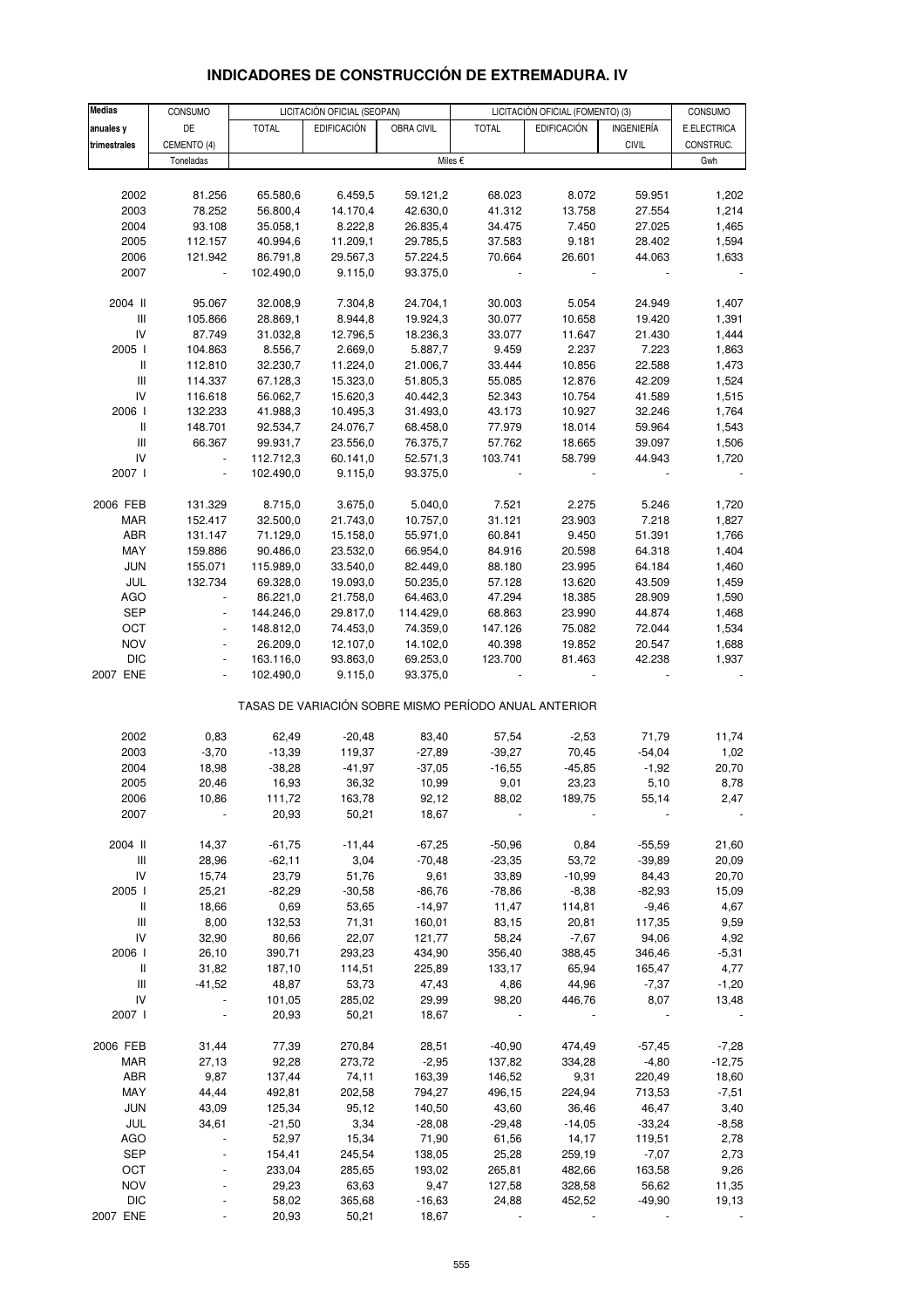| <b>Medias</b>                      |              |                    |                                                       | ESTABLECIMIENTOS HOTELEROS |                          |                    |                          |
|------------------------------------|--------------|--------------------|-------------------------------------------------------|----------------------------|--------------------------|--------------------|--------------------------|
| anuales y                          |              | NÚMERO DE VIAJEROS |                                                       |                            | NÚMERO DE PERNOCTACIONES |                    | <b>GRADO DE</b>          |
| trimestrales                       | <b>TOTAL</b> | <b>ESPAÑOLES</b>   | <b>EXTRANJEROS</b><br>Unidades                        | <b>TOTAL</b>               | <b>ESPAÑOLES</b>         | <b>EXTRANJEROS</b> | <b>OCUPACIÓN</b><br>$\%$ |
|                                    |              |                    |                                                       |                            |                          |                    |                          |
| 2002                               | 84.459       | 71.622             | 12.841                                                | 143.724                    | 124.767                  | 18.821             | 32,30                    |
| 2003                               | 84.763       | 73.059             | 11.707                                                | 146.101                    | 128.658                  | 17.328             | 30,96                    |
| 2004                               | 87.513       | 76.268             | 11.247                                                | 153.292                    | 135.433                  | 17.743             | 31,48                    |
| 2005                               | 85.465       | 75.778             | 9.687                                                 | 150.563                    | 134.732                  | 15.696             | 30,61                    |
| 2006                               | 92.406       | 80.963             | 11.443                                                | 166.986                    | 148.913                  | 18.074             | 33,38                    |
| 2007                               | 60.446       | 52.765             | 7.681                                                 | 93.490                     | 81.181                   | 12.309             | 20,37                    |
| 2004 II                            | 95.350       | 81.755             | 13.601                                                | 171.722                    | 149.933                  | 21.780             | 35,02                    |
| Ш                                  | 98.491       | 84.069             | 14.423                                                | 180.208                    | 157.659                  | 22.546             | 36,34                    |
| IV                                 | 84.216       | 74.645             | 9.579                                                 | 148.388                    | 133.163                  | 15.225             | 30,64                    |
| 2005 l                             | 71.467       | 64.832             | 6.636                                                 | 119.834                    | 108.178                  | 11.117             | 25,64                    |
| Ш                                  | 92.560       | 80.302             | 12.258                                                | 164.273                    | 145.404                  | 18.869             | 33,24                    |
| Ш                                  | 94.576       | 83.280             | 11.296                                                | 174.042                    | 155.435                  | 18.607             | 34,47                    |
| IV                                 | 83.255       | 74.699             | 8.556                                                 | 144.102                    | 129.912                  | 14.190             | 29,09                    |
| 2006                               | 74.352       | 66.501             | 7.851                                                 | 124.738                    | 111.353                  | 13.385             | 26,14                    |
| Ш                                  | 106.335      | 90.847             | 15.488                                                | 194.342                    | 170.292                  | 24.049             | 38,80                    |
| Ш                                  | 101.449      | 88.676             | 12.773                                                | 189.620                    | 170.017                  | 19.604             | 36,75                    |
| IV                                 | 87.487       | 77.826             | 9.661                                                 | 159.245                    | 143.988                  | 15.257             | 31,84                    |
| 2007 l                             | 60.446       | 52.765             | 7.681                                                 | 93.490                     | 81.181                   | 12.309             | 20,37                    |
| 2006 FEB                           | 72.204       | 64.479             | 7.725                                                 | 115.841                    | 102.677                  | 13.164             | 26,00                    |
| MAR                                | 94.433       | 83.792             | 10.641                                                | 165.255                    | 148.448                  | 16.807             | 32,87                    |
| ABR                                | 126.677      | 109.595            | 17.082                                                | 227.181                    | 199.867                  | 27.314             | 46,38                    |
| MAY                                | 103.144      | 84.491             | 18.653                                                | 187.886                    | 158.598                  | 29.288             | 36,43                    |
| <b>JUN</b>                         | 89.185       | 78.456             | 10.729                                                | 167.958                    | 152.412                  | 15.546             | 33,59                    |
| JUL                                | 90.135       | 78.427             | 11.708                                                | 163.196                    | 145.802                  | 17.394             | 31,31                    |
| AGO                                | 109.375      | 96.302             | 13.073                                                | 208.955                    | 188.601                  | 20.354             | 39,98                    |
| <b>SEP</b>                         | 104.837      | 91.298             | 13.539                                                | 196.710                    | 175.647                  | 21.063             | 38,95                    |
| OCT                                | 101.209      | 88.126             | 13.083                                                | 190.054                    | 170.282                  | 19.772             | 36,85                    |
| <b>NOV</b>                         | 78.283       | 70.691             | 7.592                                                 | 142.826                    | 129.404                  | 13.422             | 28,99                    |
| <b>DIC</b>                         | 82.969       | 74.662             | 8.307                                                 | 144.856                    | 132.278                  | 12.578             | 29,67                    |
| 2007 ENE                           | 60.446       | 52.765             | 7.681                                                 | 93.490                     | 81.181                   | 12.309             | 20,37                    |
|                                    |              |                    | TASAS DE VARIACIÓN SOBRE MISMO PERÍODO ANUAL ANTERIOR |                            |                          |                    |                          |
| 2002                               | $-8,60$      | $-10,53$           | 3,90                                                  | $-6,11$                    | $-7,35$                  | 2,91               | $-6,03$                  |
| 2003                               | 0,36         | 2,01               | $-8,83$                                               | 1,65                       | 3,12                     | $-7,93$            | $-4, 14$                 |
| 2004                               | 3,24         | 4,39               | $-3,93$                                               | 4,92                       | 5,27                     | 2,39               | 1,69                     |
| 2005                               | $-2,34$      | $-0,64$            | $-13,87$                                              | $-1,78$                    | $-0,52$                  | $-11,54$           | $-2,77$                  |
| 2006                               | 8,12         | 6,84               | 18,13                                                 | 10,91                      | 10,52                    | 15,15              | 9,05                     |
| 2007                               | 7,14         | 2,99               | 48,11                                                 | 0,40                       | $-2,11$                  | 20,88              | 4,19                     |
| 2004 II                            | $-0,59$      | 3,33               | $-19,10$                                              | 1,81                       | 3,87                     | $-10,41$           | $-1,02$                  |
| $\ensuremath{\mathsf{III}}\xspace$ | 2,23         | $-0,44$            | 21,21                                                 | 2,04                       | $-0,64$                  | 25,62              | 1,28                     |
| IV                                 | 4,63         | 5,70               | $-3,08$                                               | 8,24                       | 8,61                     | 5,14               | 5,36                     |
| 2005 l                             | $-0,73$      | 0,36               | $-10, 15$                                             | 6,19                       | 7,13                     | $-2,65$            | 7,14                     |
| Ш                                  | $-2,93$      | $-1,78$            | $-9,87$                                               | $-4,34$                    | $-3,02$                  | $-13,37$           | $-5,08$                  |
| $\ensuremath{\mathsf{III}}\xspace$ | $-3,98$      | $-0,94$            | $-21,68$                                              | $-3,42$                    | $-1,41$                  | $-17,47$           | $-5,13$                  |
| IV                                 | $-1,14$      | 0,07               | $-10,69$                                              | $-2,89$                    | $-2,44$                  | $-6,80$            | $-5,06$                  |
| 2006                               | 4,04         | 2,58               | 18,30                                                 | 4,09                       | 2,94                     | 20,40              | 1,94                     |
| Ш                                  | 14,88        | 13,13              | 26,35                                                 | 18,30                      | 17,12                    | 27,45              | 16,74                    |
| Ш                                  | 7,27         | 6,48               | 13,08                                                 | 8,95                       | 9,38                     | 5,36               | 6,59                     |
| IV                                 | 5,08         | 4,19               | 12,92                                                 | 10,51                      | 10,83                    | 7,52               | 9,43                     |
| 2007 l                             | 7,14         | 2,99               | 48,11                                                 | 0,40                       | $-2,11$                  | 20,88              | 4,19                     |
|                                    |              |                    |                                                       |                            |                          |                    |                          |
| 2006 FEB                           | 16,97        | 15,36              | 32,32                                                 | 15,66                      | 13,51                    | 35,70              | 13,59                    |
| <b>MAR</b>                         | $-5,98$      | $-7,88$            | 12,29                                                 | $-4,72$                    | $-5,21$                  | 10,42              | $-6,96$                  |
| ABR                                | 27,47        | 27,34              | 28,32                                                 | 37,77                      | 38,34                    | 33,76              | 35,77                    |
| MAY                                | 5,46         | 0,24               | 37,98                                                 | 3,17                       | $-1,87$                  | 42,88              | 1,85                     |
| <b>JUN</b>                         | 10,79        | 11,20              | 7,89                                                  | 15,20                      | 17,14                    | $-0,91$            | 12,79                    |
| JUL                                | 8,16         | 6,79               | 18,32                                                 | 11,40                      | 11,70                    | 8,88               | 8,49                     |
| <b>AGO</b>                         | 6,55         | 5,16               | 18,10                                                 | 4,52                       | 4,26                     | 6,97               | 2,30                     |
| <b>SEP</b>                         | 7,25         | 7,63               | 4,75                                                  | 11,96                      | 13,40                    | 1,18               | 9,78                     |
| OCT                                | 3,14         | 1,54               | 15,40                                                 | 5,92                       | 5,62                     | 8,53               | 3,45                     |
| <b>NOV</b>                         | $-0,68$      | 0, 13              | $-7,65$                                               | 8,90                       | 9,95                     | $-0,27$            | 6,90                     |
| <b>DIC</b>                         | 13,94        | 11,92              | 35,98                                                 | 19,01                      | 19,36                    | 15,46              | 20,90                    |
| 2007 ENE                           | 7,14         | 2,99               | 48,11                                                 | 0,40                       | $-2,11$                  | 20,88              | 4,19                     |

### **INDICADORES DE SERVICIOS DE EXTREMADURA. I**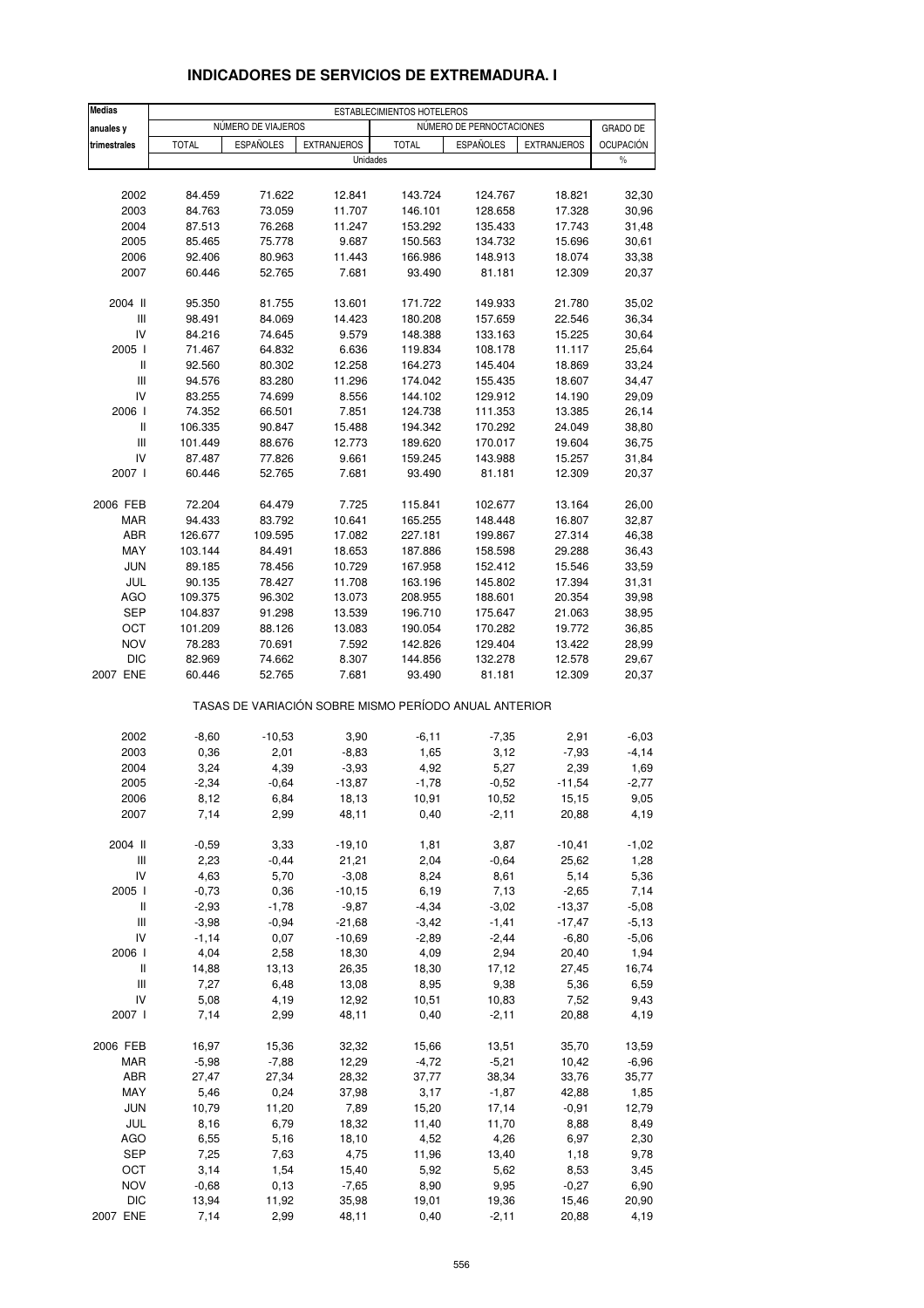#### **Medias** ACAMPAMENTOS TURÍSTICOS (5)<br>
MALIARES VIENTES DE VIAJEROS **NO ENCALADADE DE VIAJEROS anuales verbee anual community of the VIAJEROS NUMERO DE PERIOCTACIONES GRADO DE trimestrales |** TOTAL | ESPAÑOLES | EXTRANJEROS | TOTAL | ESPAÑOLES | EXTRANJEROS | OCUPACIÓN Unidades and the set of the set of the set of the set of the set of the set of the set of the set of the set of the set of the set of the set of the set of the set of the set of the set of the set of the set of the set of 2002 7.070 6.061 1.009 17.825 15.514 2.310 21,07 2003 7.679 6.690 989 18.929 16.560 2.370 25,68 2004 6.886 5.850 1.036 17.420 15.173 2.247 28,18 2005 7.253 6.252 1.001 17.969 15.609 2.361 30,43 2006 8.414 7.416 998 21.069 18.618 2.450 32,38 2007 791 550 241 1.321 927 394 19,67 2004 II 8.428 6.645 1.783 18.680 14.821 3.858 21,56 III 15.445 13.730 1.715 43.571 39.614 3.957 31,93 IV 1.718 1.420 298 3.634 3.020 614 31,37 2005 I 2.890 2.482 408 6.489 5.669 819 33,81 II 6.913 5.432 1.481 15.860 11.298 4.563 23,35 III 17.722 15.994 1.728 46.639 43.354 3.286 33,03 IV 1.487 1.101 386 2.889 2.114 775 31,53 2006 I 2.084 1.436 648 3.700 2.433 1.267 31,88 II 11.025 9.472 1.552 24.007 19.882 4.125 25,51 III 18.789 17.401 1.388 52.801 49.350 3.451 35,64 IV 1.759 1.353 406 3.766 2.809 957 36,50 2007 I 791 550 241 1.321 927 394 19,67 2006 FEB 1.714 1.375 339 3.134 2.443 691 35,83 MAR 3.622 2.252 1.370 6.292 3.569 2.723 28,36 ABR 16.128 14.474 1.654 38.586 35.075 3.511 25,98 MAY 8.022 6.095 1.927 16.815 11.202 5.613 24,88 JUN 8.924 7.848 1.076 16.621 13.369 3.252 25,68 JUL 23.106 21.493 1.613 57.323 53.416 3.907 37,99 AGO 26.564 24.903 1.661 84.279 79.907 4.372 44,29 SEP 6.697 5.808 889 16.802 14.727 2.075 24,63 OCT 2.972 2.462 510 6.719 5.400 1.319 32,25 NOV 940 721 219 1.708 1.250 458 37,97 DIC 1.366 877 489 2.872 1.777 1.095 39,28 2007 ENE 791 550 241 1.321 927 394 19,67 TASAS DE VARIACIÓN SOBRE MISMO PERÍODO ANUAL ANTERIOR 2002 25,88 24,93 31,94 14,54 12,18 33,38 38,14 2003 8,62 10,38 -1,99 6,20 6,74 2,58 21,92 2004 -10,33 -12,56 4,75 -7,97 -8,37 -5,20 9,73 2005 5,33 6,88 -3,39 3,15 2,87 5,08 7,98 2006 16,01 18,61 -0,23 17,25 19,28 3,79 6,42 2007 -13,65 -19,35 2,99 -21,09 -27,92 1,55 -37,44 2004 II -7,98 -12,10 11,51 -15,55 -14,74 -18,52 24,40 III -18,93 -20,30 -5,98 -11,30 -12,42 1,76 3,76 IV 26,88 26,30 29,71 46,37 40,62 83,28 11,19 2005 I 48,10 54,73 17,47 70,96 75,07 47,10 21,36 II -17,98 -18,26 -16,90 -15,09 -23,77 18,25 8,30 III 14,74 16,49 0,76 7,04 9,44 -16,97 3,45 IV -13,47 -22,45 29,27 -20,49 -30,00 26,28 0,49 2006 I -27,90 -42,14 58,74 -42,98 -57,09 54,68 -5,72 II 59,48 74,39 4,79 51,37 75,98 -9,59 9,25 III 6,02 8,80 -19,70 13,21 13,83 5,04 7,90 IV 18,34 22,92 5,27 30,35 32,88 23,47 15,78 2007 I -13,65 -19,35 2,99 -21,09 -27,92 1,55 -37,44 2006 FEB 14,73 41,17 -34,81 39,60 65,96 -10,61 2,58 MAR -42,72 -60,94 145,96 -59,73 -75,11 111,74 -15,32 ABR 142,49 188,73 0,98 173,87 275,70 -26,13 10,93 MAY 29,20 34,67 14,50 8,60 9,57 6,71 8,69 JUN 13,26 16,16 -4,19 -7,70 -6,73 -11,51 8,13 JUL 10,36 14,24 -24,02 7,13 8,95 -12,77 15,75 AGO -0,53 1,41 -22,71 13,44 13,47 13,00 2,93 SEP 21,21 25,91 -2,52 38,63 38,79 37,51 6,03 OCT 23,58 30,89 -2,67 37,85 41,62 24,32 21,24 NOV 19,14 17,24 25,86 24,49 13,64 68,38 13,07

#### **INDICADORES DE SERVICIOS DE EXTREMADURA. II**

DIC 7,90 8,67 6,54 18,58 24,35 10,27 14,19 2007 ENE -13,65 -19,35 2,99 -21,09 -27,92 1,55 -37,44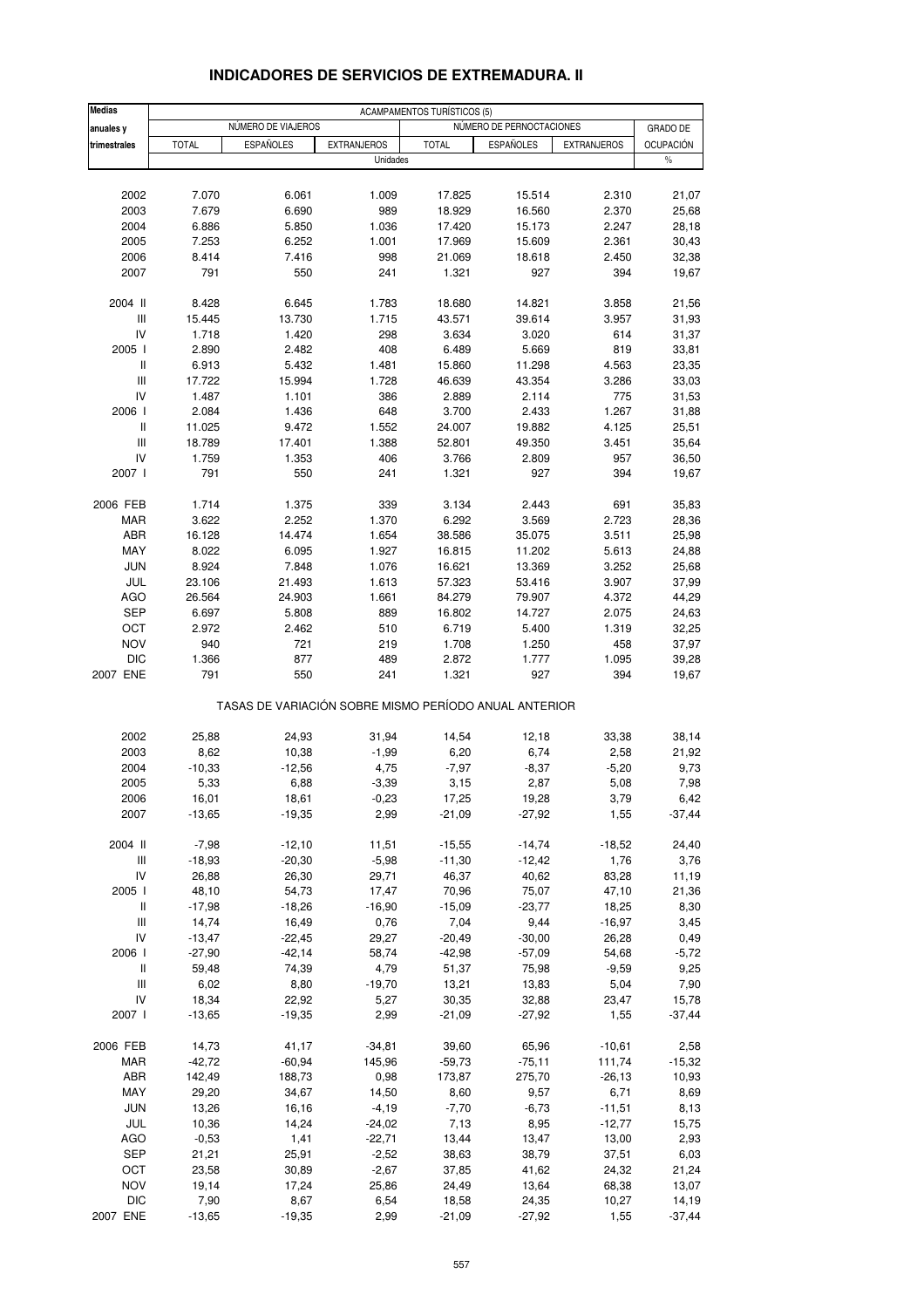| <b>Medias</b>                      |                |                    |                                                       | APARTAMENTOS TURÍSTICOS (5) |                          |                    |                  |
|------------------------------------|----------------|--------------------|-------------------------------------------------------|-----------------------------|--------------------------|--------------------|------------------|
| anuales y                          |                | NÚMERO DE VIAJEROS |                                                       |                             | NÚMERO DE PERNOCTACIONES |                    | <b>GRADO DE</b>  |
| trimestrales                       | <b>TOTAL</b>   | <b>ESPAÑOLES</b>   | <b>EXTRANJEROS</b>                                    | <b>TOTAL</b>                | <b>ESPAÑOLES</b>         | <b>EXTRANJEROS</b> | <b>OCUPACIÓN</b> |
|                                    |                |                    | Unidades                                              |                             |                          |                    | $\%$             |
|                                    |                |                    |                                                       |                             |                          |                    |                  |
| 2002                               | 976            | 943                | 34                                                    | 3.067                       | 2.963                    | 104                | 19,75            |
| 2003                               | 1.133          | 1.110              | 22                                                    | 3.572                       | 3.497                    | 75                 | 20,66            |
| 2004                               | 963            | 941                | 23                                                    | 3.179                       | 3.072                    | 106                | 19,13            |
| 2005<br>2006                       | 1.098<br>1.241 | 1.076<br>1.202     | 22<br>39                                              | 3.411<br>3.962              | 3.275<br>3.764           | 136<br>198         | 18,19            |
| 2007                               | 409            | 405                | 4                                                     | 877                         | 842                      | 35                 | 21,15<br>4,35    |
|                                    |                |                    |                                                       |                             |                          |                    |                  |
| 2004 II                            | 1.227          | 1.205              | 22                                                    | 3.017                       | 2.905                    | 111                | 18,09            |
| Ш                                  | 1.060          | 1.027              | 34                                                    | 5.487                       | 5.329                    | 158                | 33,09            |
| IV                                 | 879            | 849                | 30                                                    | 2.592                       | 2.493                    | 98                 | 15,40            |
| 2005 l<br>Ш                        | 823<br>1.257   | 811<br>1.236       | 12<br>21                                              | 2.063<br>3.072              | 1.975<br>2.953           | 88<br>119          | 12,12<br>17,82   |
| Ш                                  | 1.435          | 1.407              | 28                                                    | 6.114                       | 5.900                    | 214                | 30,39            |
| IV                                 | 877            | 852                | 25                                                    | 2.395                       | 2.271                    | 124                | 12,42            |
| 2006                               | 1.176          | 1.154              | 22                                                    | 2.892                       | 2.784                    | 108                | 15,39            |
| $\mathsf{I}$                       | 1.444          | 1.388              | 56                                                    | 3.921                       | 3.571                    | 350                | 21,34            |
| Ш                                  | 1.328          | 1.264              | 65                                                    | 6.159                       | 5.920                    | 239                | 33,65            |
| IV                                 | 1.014          | 1.000              | 14                                                    | 2.875                       | 2.781                    | 95                 | 14,21            |
| 2007 l                             | 409            | 405                | 4                                                     | 877                         | 842                      | 35                 | 4,35             |
|                                    |                |                    |                                                       |                             |                          |                    |                  |
| 2006 FEB                           | 1.110          | 1.088              | 22                                                    | 2.292                       | 2.216                    | 76                 | 13,02            |
| MAR                                | 1.166          | 1.148              | 18                                                    | 2.422                       | 2.243                    | 179                | 13,09            |
| ABR                                | 2.061          | 2.006              | 55                                                    | 5.504                       | 5.155                    | 349                | 30, 16           |
| MAY                                | 980            | 912                | 68                                                    | 2.928                       | 2.477                    | 451                | 15,03            |
| <b>JUN</b>                         | 1.290          | 1.246              | 44                                                    | 3.330                       | 3.080                    | 250                | 18,83            |
| JUL                                | 1.472          | 1.424              | 48                                                    | 6.581                       | 6.339                    | 242                | 37,14            |
| <b>AGO</b>                         | 1.550          | 1.493              | 57                                                    | 9.404                       | 9.197                    | 207                | 50,09            |
| <b>SEP</b><br>OCT                  | 963<br>1.229   | 874<br>1.205       | 89<br>24                                              | 2.491<br>3.093              | 2.224<br>2.948           | 267<br>145         | 13,73<br>15,08   |
| <b>NOV</b>                         | 700            | 690                | 10                                                    | 1.550                       | 1.458                    | 92                 | 7,92             |
| <b>DIC</b>                         | 1.113          | 1.105              | 8                                                     | 3.983                       | 3.936                    | 47                 | 19,64            |
| 2007 ENE                           | 409            | 405                | 4                                                     | 877                         | 842                      | 35                 | 4,35             |
|                                    |                |                    | TASAS DE VARIACIÓN SOBRE MISMO PERÍODO ANUAL ANTERIOR |                             |                          |                    |                  |
| 2002                               | $-9,26$        | $-9,31$            | $-7,80$                                               | $-4,08$                     | $-3,24$                  | $-23,02$           | $-15,28$         |
| 2003                               | 16,01          | 17,76              | $-33,08$                                              | 16,47                       | 18,02                    | $-27,59$           | 4,63             |
| 2004                               | $-14,94$       | $-15,25$           | 0,37                                                  | $-11,01$                    | $-12,14$                 | 41,20              | $-7,43$          |
| 2005                               | 13,98          | 14,40              | $-3,70$                                               | 7,30                        | 6,58                     | 28,16              | $-4,91$          |
| 2006                               | 12,97          | 11,62              | 80,00                                                 | 16,15                       | 14,94                    | 45,29              | 16,27            |
| 2007                               | $-67,33$       | $-66,99$           | $-84,00$                                              | $-77,86$                    | $-78,37$                 | $-49,28$           | $-78,30$         |
| 2004 II                            | $-14,53$       | $-13,82$           | $-41,07$                                              | $-24,89$                    | $-25,32$                 | $-11,64$           | $-22,32$         |
| $\ensuremath{\mathsf{III}}\xspace$ | $-14,74$       | $-16,82$           | 260,71                                                | $-13,01$                    | $-14,98$                 | 298,32             | $-6,48$          |
| IV                                 | 0,38           | $-0,12$            | 16,67                                                 | 15,92                       | 16,91                    | $-4,53$            | 16,81            |
| 2005 l                             | 19,84          | 18,79              | 200,00                                                | 27,40                       | 26,47                    | 52,91              | 22,01            |
| Ш                                  | 2,42           | 2,52               | $-3,03$                                               | 1,82                        | 1,63                     | 6,89               | $-1,49$          |
| Ш                                  | 35,33          | 37,01              | $-15.84$                                              | 11,42                       | 10,71                    | 35,44              | $-8,15$          |
| IV                                 | $-0,23$        | 0,39               | $-17,58$                                              | $-7,60$                     | $-8,93$                  | 26,10              | $-19,35$         |
| 2006                               | 42,83          | 42,28              | 80,56                                                 | 40,21                       | 40,96                    | 23,19              | 26,95            |
| Ш                                  | 14,85          | 12,33              | 160,94                                                | 27,64                       | 20,93                    | 194,12             | 19,73            |
| Ш                                  | $-7,43$        | $-10,17$           | 128,24                                                | 0,73                        | 0,34                     | 11,53              | 10,74            |
| IV                                 | 15,62          | 17,37              | $-44,00$                                              | 20,07                       | 22,46                    | $-23,66$           | 14,44            |
| 2007                               | $-67,33$       | $-66,99$           | $-84,00$                                              | $-77,86$                    | $-78,37$                 | $-49,28$           | $-78,30$         |
| 2006 FEB                           | 9,25           | 9,02               | 22,22                                                 | 3,43                        | 5,83                     | $-37,70$           | $-8,57$          |
| <b>MAR</b>                         | 11,47          | 11,03              | 50,00                                                 | $-19,51$                    | $-22,95$                 | 82,65              | $-20,09$         |
| ABR                                | 31,11          | 27,93              |                                                       | 85,44                       | 77,76                    | 413,24             | 71,36            |
| MAY                                | 0,72           | $-2,46$            | 78,95                                                 | 2,49                        | $-5,31$                  | 87,14              | $-6,30$          |
| <b>JUN</b>                         | 5,22           | 3,49               | 100,00                                                | $-1,77$                     | $-7,84$                  | 420,83             | $-5,04$          |
| JUL                                | $-6,54$        | $-7,89$            | 65,52                                                 | 7,74                        | 7,93                     | 2,98               | 7,09             |
| <b>AGO</b>                         | $-10,82$       | $-11,66$           | 18,75                                                 | $-0,32$                     | 0,74                     | $-32,13$           | 1,21             |
| <b>SEP</b>                         | $-2,92$        | $-11,18$           |                                                       | $-11,04$                    | $-17,57$                 | 161,76             | 96,14            |
| OCT                                | 59,40          | 57,93              | 200,00                                                | 57,81                       | 58,92                    | 38,10              | 45,70            |
| <b>NOV</b>                         | 15,13          | 21,91              | $-76,19$                                              | 22,82                       | 37,03                    | $-53,54$           | 15,45            |
| DIC                                | $-11,10$       | $-9,94$            | $-68,00$                                              | 0,53                        | 1,10                     | $-31,88$           | $-2,04$          |
| 2007 ENE                           | $-67,33$       | $-66,99$           | $-84,00$                                              | $-77,86$                    | $-78,37$                 | $-49,28$           | $-78,30$         |

### **INDICADORES DE SERVICIOS DE EXTREMADURA. III**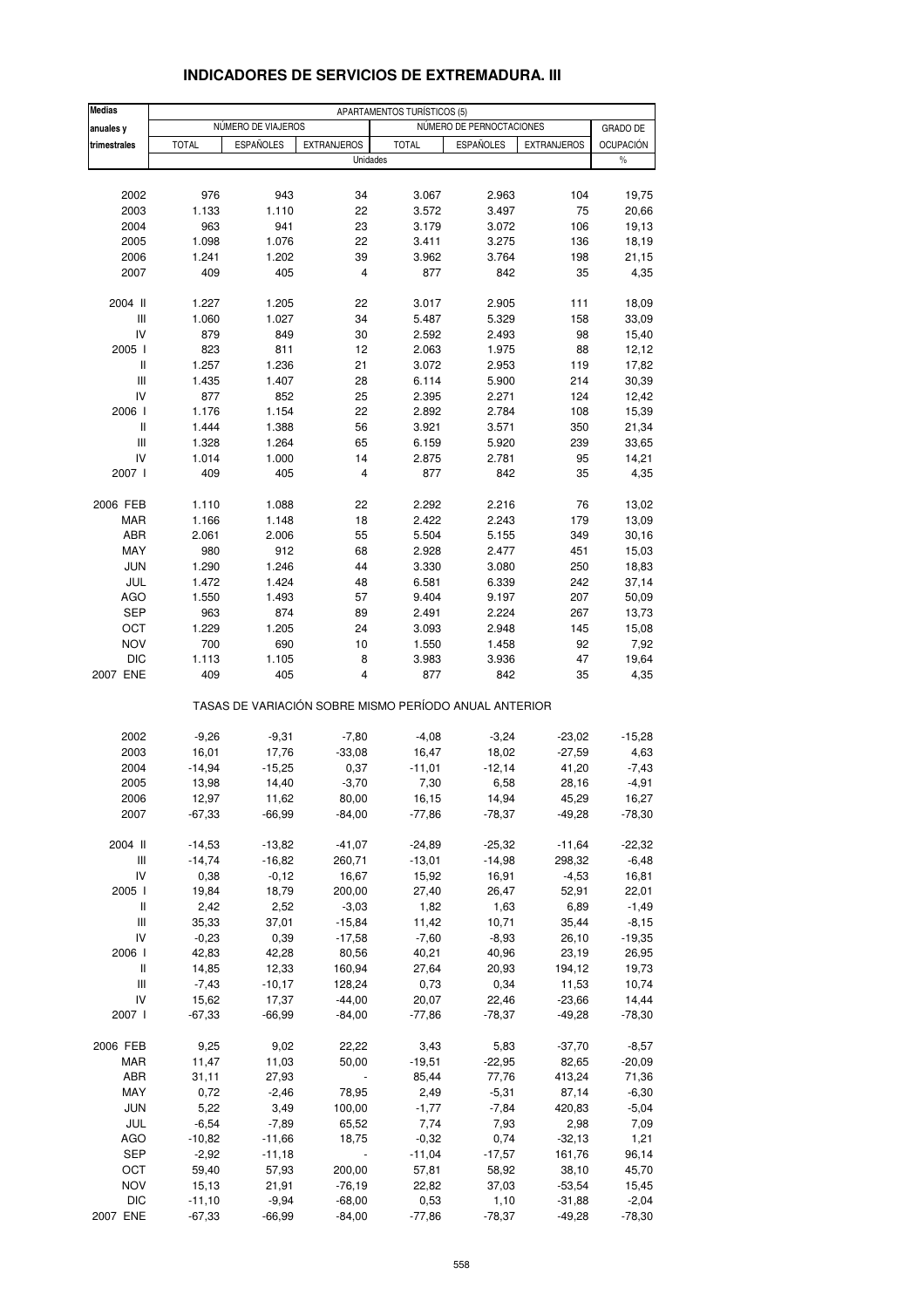| <b>Medias</b>            |                  |                                                       |                  | TRANSPORTE AÉREO DE PASAJEROS |                                     |                   | CONSUMO          |
|--------------------------|------------------|-------------------------------------------------------|------------------|-------------------------------|-------------------------------------|-------------------|------------------|
| anuales y                | <b>TOTAL</b>     |                                                       | <b>INTERIOR</b>  |                               | INTERNACIONAL                       |                   | E.ELÉCTRICA      |
| trimestrales             |                  | <b>TOTAL</b>                                          | <b>REGULAR</b>   | NO REGULAR                    | <b>TOTAL</b>                        | NO REGULAR        | <b>SERVICIOS</b> |
|                          |                  |                                                       | Unidades         |                               |                                     |                   | Gwh              |
|                          |                  |                                                       |                  |                               |                                     |                   |                  |
| 2002                     | 2.925            | 2.835                                                 | 2.773            | 62                            | 89                                  | 89                | 72,89            |
| 2003                     | 3.844            | 3.495                                                 | 3.406            | 89                            | 349                                 | 349               | 78,68            |
| 2004                     | 5.561            | 5.304                                                 | 5.032            | 272                           | 258                                 | 256               | 84,34            |
| 2005                     | 5.550            | 5.395                                                 | 5.231            | 164                           | 155                                 | 155               | 90,28            |
| 2006                     | 5.506            | 5.345                                                 | 5.145            | 201                           | 160                                 | 160               | 94,87            |
| 2007                     | 4.582            | 4.567                                                 | 4.391            | 176                           | 15                                  | 15                |                  |
| 2004 II                  | 4.917            | 4.766                                                 | 4.644            | 121                           | 151                                 | 151               | 75,51            |
| Ш                        | 8.506            | 8.004                                                 | 7.176            | 828                           | 502                                 | 497               | 94,86            |
| IV                       | 4.865            | 4.753                                                 | 4.714            | 39                            | 112                                 | 112               | 85,88            |
| 2005 l                   | 4.325            | 4.291                                                 | 4.251            | 40                            | 33                                  | 33                | 88,00            |
| $\mathsf{I}$             | 5.957            | 5.762                                                 | 5.550            | 213                           | 195                                 | 195               | 81,76            |
| Ш                        | 7.348            | 7.034                                                 | 6.680            | 354                           | 314                                 | 314               | 102,26           |
| IV<br>2006 l             | 4.568            | 4.491<br>4.250                                        | 4.441            | 50                            | 77                                  | 77                | 89,10            |
| Ш                        | 4.309<br>5.430   | 5.391                                                 | 4.214<br>5.360   | 36<br>31                      | 59<br>39                            | 59<br>39          | 91,98<br>87,79   |
| $\mathsf{III}$           | 6.726            | 6.288                                                 | 5.652            | 636                           | 438                                 | 438               | 108,53           |
| IV                       | 5.558            | 5.452                                                 | 5.353            | 99                            | 106                                 | 106               | 91,17            |
| 2007 l                   | 4.582            | 4.567                                                 | 4.391            | 176                           | 15                                  | 15                |                  |
| 2006 FEB                 | 4.132            | 4.078                                                 | 4.066            | 12                            | 54                                  | 54                | 89,65            |
| <b>MAR</b>               | 5.130            | 5.020                                                 | 4.977            | 43                            | 110                                 | 110               | 91,60            |
| ABR                      | 4.589            | 4.582                                                 | 4.579            | 3                             | $\overline{7}$                      | $\overline{7}$    | 84,52            |
| MAY                      | 5.179            | 5.176                                                 | 5.136            | 40                            | 3                                   | 3                 | 83,94            |
| <b>JUN</b>               | 6.522            | 6.416                                                 | 6.366            | 50                            | 106                                 | 106               | 94,90            |
| JUL                      | 6.308            | 5.768                                                 | 5.332            | 436                           | 540                                 | 540               | 99,84            |
| <b>AGO</b>               | 6.622            | 6.260                                                 | 5.044            | 1.216                         | 362                                 | 362               | 111,79           |
| <b>SEP</b>               | 7.248            | 6.837                                                 | 6.580            | 257                           | 411                                 | 411               | 113,96           |
| OCT                      | 5.997            | 5.951                                                 | 5.781            | 170                           | 46                                  | 46                | 96,64            |
| <b>NOV</b>               | 5.911            | 5.846                                                 | 5.742            | 104                           | 65                                  | 65                | 92,13            |
| <b>DIC</b>               | 4.765            | 4.558                                                 | 4.535            | 23                            | 207                                 | 207               | 84,73            |
| 2007 ENE                 | 4.582            | 4.567                                                 | 4.391            | 176                           | 15                                  | 15                |                  |
|                          |                  | TASAS DE VARIACIÓN SOBRE MISMO PERÍODO ANUAL ANTERIOR |                  |                               |                                     |                   |                  |
| 2002                     | $-26,86$         | $-21,69$                                              | $-22,40$         | 31,39                         | $-76,38$                            | $-74,35$          | 6,31             |
| 2003                     | 31,43            | 23,26                                                 | 22,81            | 43,49                         | 290,94                              | 290,94            | 7,93             |
| 2004                     | 44,68            | 51,75                                                 | 47,74            | 205,24                        | $-26,18$                            | $-26,56$          | 7,19             |
| 2005                     | $-0,21$          | 1,72                                                  | 3,95             | $-39,63$                      | $-39,89$                            | $-39,58$          | 7,04             |
| 2006<br>2007             | $-0,79$<br>25,05 | $-0,92$<br>25,05                                      | $-1,64$<br>22,04 | 22,23<br>225,93               | 3,50<br>25,00                       | 3,50<br>25,00     | 5,08             |
|                          |                  |                                                       |                  |                               |                                     |                   |                  |
| 2004 II                  | 44,40            | 45,28                                                 | 45,45            | 38,93                         | 21,12                               | 21,12             | 5,64             |
| Ш                        | 69,42            | 79,07                                                 | 61,31            |                               | $-8,83$                             | $-9,80$           | 5,63             |
| IV                       | 15,80            | 36,22                                                 | 36,85            | $-12,69$                      | $-84,22$                            | $-84,22$          | 13,44            |
| 2005 l<br>Ш              | 9,29<br>21,16    | 16,22<br>20,91                                        | 18,32<br>19,49   | $-59,73$<br>75,27             | $-87,41$<br>28,92                   | $-87,41$<br>28,92 | 8,50<br>8,28     |
| Ш                        | $-13,61$         | $-12,12$                                              | $-6,91$          | $-57,25$                      | $-37,43$                            | $-36,75$          | 7,80             |
| IV                       | $-6,10$          | $-5,51$                                               | $-5,78$          | 28,21                         | $-31,45$                            | $-31,45$          | 3,75             |
| 2006                     | $-0,37$          | $-0,96$                                               | $-0,89$          | $-9,17$                       | 76,00                               | 76,00             | 4,52             |
| Ш                        | $-8,85$          | $-6,44$                                               | $-3,41$          | $-85,42$                      | $-80,14$                            | $-80,14$          | 7,38             |
| Ш                        | $-8,47$          | $-10,60$                                              | $-15,39$         | 79,76                         | 39,24                               | 39,24             | 6,14             |
| IV                       | 21,66            | 21,38                                                 | 20,52            | 98,00                         | 37,66                               | 37,66             | 2,33             |
| 2007 l                   | 25,05            | 25,05                                                 | 22,04            | 225,93                        | 25,00                               | 25,00             |                  |
| 2006 FEB                 | $-4,29$          | $-3,55$                                               | $-3,24$          | $-53,85$                      | $-39,33$                            | $-39,33$          | 0,79             |
| MAR                      | 14,36            | 11,90                                                 | 12,35            | $-23,21$                      |                                     |                   | 2,43             |
| ABR                      | $-8,79$          | $-8,85$                                               | $-8,62$          | $-81,25$                      | 75,00                               | 75,00             | 3,51             |
| MAY                      | $-12,69$         | $-12,60$                                              | $-6,36$          | $-90,85$                      | $-70,00$                            | $-70,00$          | 5,23             |
| <b>JUN</b>               | $-5,59$          | 1,23                                                  | 3,46             | $-72,97$                      | $-81,40$                            | $-81,40$          | 13,18            |
| JUL                      | $-13,83$         | $-16,88$                                              | $-22,18$         | 401,15                        | 41,73                               | 41,73             | 1,79             |
| <b>AGO</b>               | $-14,99$         | $-16,98$                                              | $-25,73$         | 62,35                         | 44,80                               | 44,80             | 10,95            |
| SEP                      | 4,51             | 3,23                                                  | 2,86             | 13,72                         | 31,73                               | 31,73             | 5,59             |
| OCT                      | 23,45            | 22,88                                                 | 20,34            | 335,90                        | 206,67                              | 206,67            | $-2,55$          |
| <b>NOV</b><br><b>DIC</b> | 25,31<br>15,38   | 23,93<br>16,45                                        | 24,29<br>16,28   | 7,22<br>64,29                 | $\overline{\phantom{a}}$<br>$-4,17$ | $-4,17$           | 17,20<br>$-5,34$ |
| 2007 ENE                 | 25,05            | 25,05                                                 | 22,04            | 225,93                        | 25,00                               | 25,00             |                  |
|                          |                  |                                                       |                  |                               |                                     |                   |                  |

# **INDICADORES DE SERVICIOS DE EXTREMADURA. IV**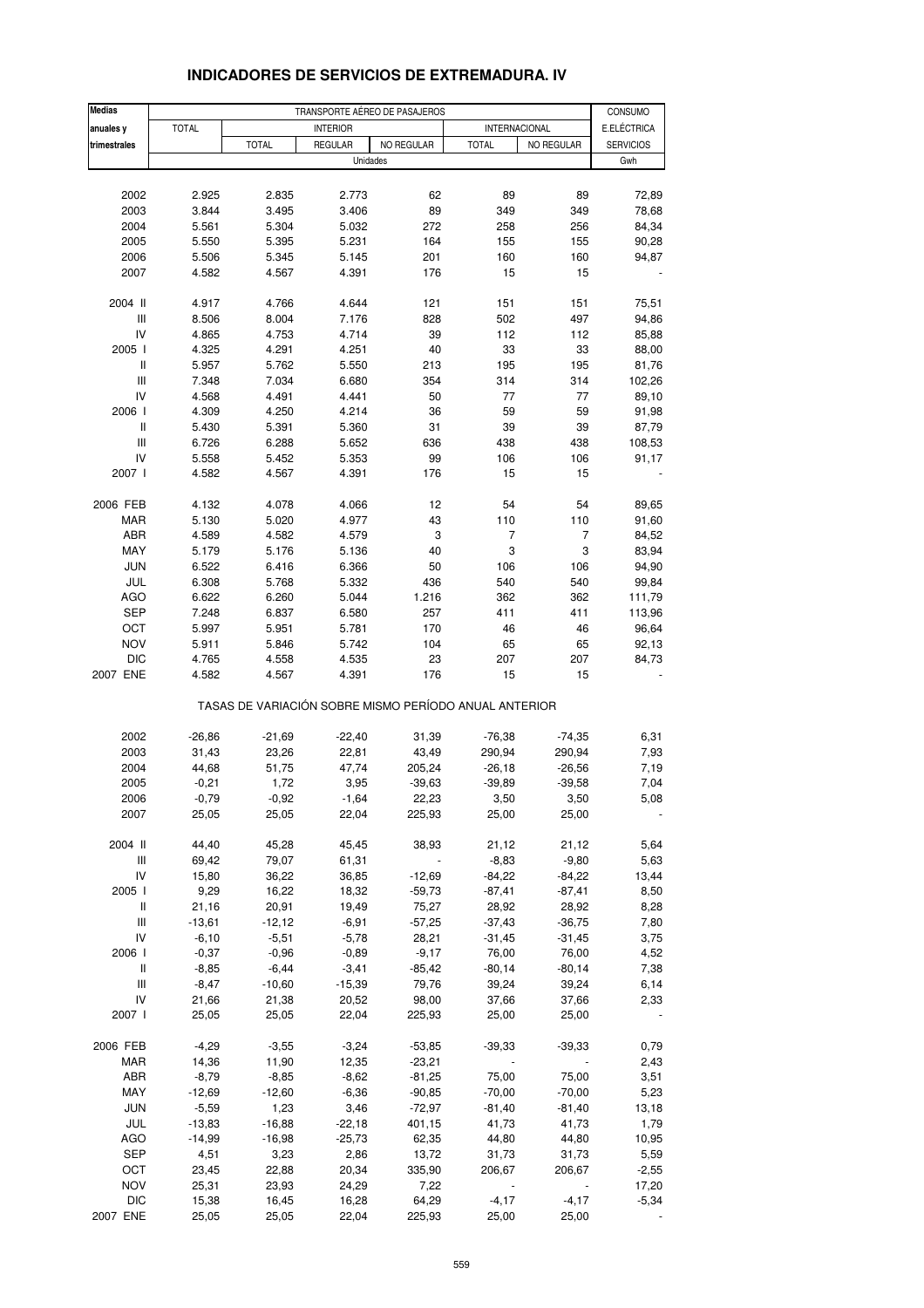| <b>Medias</b> |                  |                 | CONSUMO         |                                                       |                  |
|---------------|------------------|-----------------|-----------------|-------------------------------------------------------|------------------|
| anuales y     | IPI. INE         | <b>GASOLINA</b> | MATRICULACIÓN   | E. ELÉCTRICA                                          | <b>ÍNDICE</b>    |
| trimestrales  | <b>B.CONSUMO</b> | <b>AUTO</b>     | <b>TURISMOS</b> | USOS DOMÉST.                                          | COMERC. MENOR    |
|               | <b>Base 2000</b> | Toneladas       | Unidades        | Gwh                                                   | <b>Base 2005</b> |
|               |                  |                 |                 |                                                       |                  |
| 2002          | 96,5             | 15.292          | 1.599           | 79,476                                                | 81,96            |
| 2003          | 104,6            | 15.101          | 1.778           | 85,138                                                | 89,24            |
| 2004          | 92,3             | 14.722          | 2.012           | 93,806                                                | 95,50            |
| 2005          | 105,8            | 13.809          | 2.135           | 98,445                                                | 100,00           |
| 2006          | 96,9             | 13.166          | 2.140           | 102,638                                               | 104,56           |
| 2007          | 85,8             |                 | 2.113           |                                                       | 109,83           |
| 2004 II       | 86,3             | 14.937          | 1.955           | 87,781                                                | 93,47            |
| Ш             | 115,9            | 15.567          | 2.054           | 83,163                                                | 93,16            |
| IV            | 84,9             | 14.556          | 2.168           | 83,455                                                | 104,76           |
| 2005 l        | 82,6             | 13.236          | 2.042           | 129,327                                               | 95,07            |
| Ш             | 94,6             | 13.945          | 2.224           | 88,342                                                | 99,41            |
| Ш             | 149,2            | 15.012          | 2.214           | 87,214                                                | 98,11            |
| IV            | 96,8             | 13.043          | 2.062           | 88,896                                                | 107,41           |
| 2006          | 92,3             | 12.535          | 2.165           | 133,306                                               | 97,82            |
| Ш             | 93,3             | 13.430          | 2.136           | 94,125                                                | 103,45           |
| Ш             | 112,4            | 13.803          | 2.090           | 93,053                                                | 103,78           |
| IV            | 89,6             | 12.894          | 2.168           | 90,067                                                | 113,19           |
| 2007 l        | 85,8             |                 | 2.113           |                                                       | 109,83           |
| 2006 MAR      | 99,7             | 13.486          | 2.433           | 129,511                                               | 101,40           |
| ABR           | 83,8             | 13.953          | 1.858           | 105,625                                               | 102,88           |
| MAY           | 96,5             | 13.608          | 2.159           | 94,103                                                | 102,52           |
| <b>JUN</b>    | 99,7             | 12.730          | 2.392           | 82,648                                                | 104,96           |
| JUL           | 97,8             | 13.366          | 2.468           | 82,157                                                | 105,56           |
| AGO           | 118,8            | 14.860          | 1.899           | 97,456                                                | 103,87           |
| <b>SEP</b>    | 120,6            | 13.184          | 1.902           | 99,546                                                | 101,91           |
| OCT           | 95,5             | 12.818          | 2.179           | 92,156                                                | 104,64           |
| <b>NOV</b>    | 97,3             | 12.162          | 2.237           | 84,813                                                | 102,74           |
| DIC           | 76,1             | 13.702          | 2.088           | 93,232                                                | 132,21           |
| 2007 ENE      | 85,8             |                 | 2.270           |                                                       | 109,83           |
| FEB           |                  |                 | 1.955           |                                                       |                  |
|               |                  |                 |                 | TASAS DE VARIACIÓN SOBRE MISMO PERÍODO ANUAL ANTERIOR |                  |
|               |                  |                 |                 |                                                       |                  |
| 2002          |                  | $-1,71$         | $-8,13$         | 6,17                                                  |                  |
| 2003          | 8,45             | $-1,25$         | 11,17           | 7,12                                                  | 8,88             |
| 2004          | $-11,76$         | $-2,51$         | 13,19           | 10,18                                                 | 7,01             |
| 2005          | 14,61            | $-6,20$         | 6,13            | 4,94                                                  | 4,72             |
| 2006          | $-8,40$          | $-4,66$         | 0,21            | 4,26                                                  | 4,56             |
| 2007          | $-4,24$          |                 | 4,01            |                                                       | 7,58             |
| 2004 II       | $-16,89$         | $-2,78$         | 11,61           | 13,11                                                 | 8,02             |
| Ш             | $-6,46$          | $-3,77$         | 9,18            | 5,26                                                  | 6,16             |
| IV            | $-7,91$          | $-2,15$         | 12,04           | 12,98                                                 | 5,66             |
| 2005 l        | 0,53             | $-4,29$         | 9,18            | 7,04                                                  | 4,94             |
| Ш             | 9,66             | $-6,64$         | 13,72           | 0,64                                                  | 6,36             |
| Ш             | 28,76            | $-3,57$         | 7,77            | 4,87                                                  | 5,32             |
| IV            | 13,97            | $-10,39$        | $-4,92$         | 6,52                                                  | 2,53             |
| 2006          | 11,74            | $-5,30$         | 6,02            | 3,08                                                  | 2,89             |
| Ш             | $-1,34$          | $-3,69$         | $-3,93$         | 6,55                                                  | 4,06             |
| Ш             | $-24,68$         | $-8,05$         | $-5,62$         | 6,70                                                  | 5,78             |
| IV            | $-7,40$          | $-1,14$         | 5,16            | 1,32                                                  | 5,39             |
| 2007 l        | $-4,24$          |                 | 4,01            |                                                       | 7,58             |
| 2006 MAR      | 17,43            | $-8,19$         | 10,14           | $-7,13$                                               | 4,45             |
| ABR           | $-7,61$          | $-1,23$         | $-14,85$        | 0,39                                                  | 2,67             |
| MAY           | $-0,82$          | $-2,78$         | 6,09            | 14,13                                                 | 5,00             |
| <b>JUN</b>    | 4,07             | $-7,16$         | $-2,53$         | 6,83                                                  | 4,55             |
| JUL           | $-7,65$          | $-16, 14$       | $-10,93$        | 1,54                                                  | 4,37             |
| <b>AGO</b>    | $-35,96$         | $-6,67$         | $-1,25$         | 6,25                                                  | 6,60             |
| <b>SEP</b>    | $-22,84$         | 0,05            | $-2,36$         | 11,84                                                 | 6,44             |
| OCT           | $-8,61$          | $-1,97$         | 14,44           | 14,12                                                 | 5,37             |
| NOV           | 0,93             | 2,14            | 3,95            | 6,61                                                  | 4,69             |
| <b>DIC</b>    | $-14,97$         | $-3,13$         | $-1,93$         | $-12,36$                                              | 5,96             |
| 2007 ENE      | $-4,24$          |                 | 13,27           |                                                       | 7,58             |

FEB - - - - - 5,00 - - - - -

### **INDICADORES DE DEMANDA DE EXTREMADURA. I**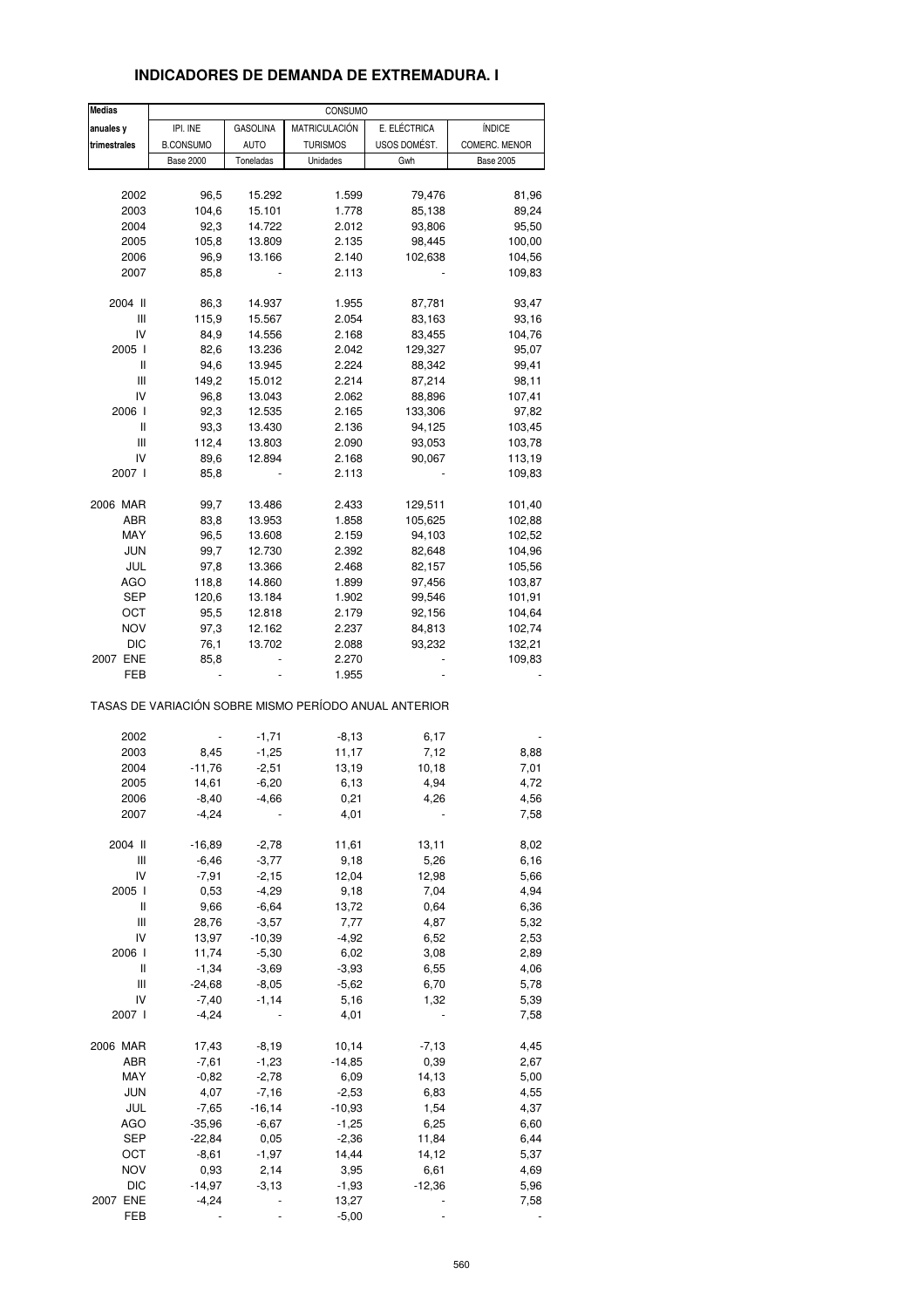### **INDICADORES DE DEMANDA DE EXTREMADURA. II**

| <b>Medias</b><br><b>INVERSION</b> |                  |                                                       |                          |                        |                     |
|-----------------------------------|------------------|-------------------------------------------------------|--------------------------|------------------------|---------------------|
| anuales y                         |                  | IPI. INE                                              |                          | MATRICULACIÓN          | <b>INSCRIPCIÓN</b>  |
| trimestrales                      | <b>B. EQUIPO</b> | <b>B. INTERMEDIOS</b>                                 | <b>ENERGÍA</b>           | <b>VEHÍCULOS CARGA</b> | MAQUINARIA AGRICOLA |
|                                   |                  | <b>Base 2000</b>                                      |                          |                        | Unidades            |
| 2002                              | 90,5             | 100,9                                                 | 112,7                    | 394                    | 112                 |
| 2003                              | 98,8             | 97,3                                                  | 122,5                    | 486                    | 122                 |
|                                   |                  |                                                       |                          |                        |                     |
| 2004                              | 92,4             | 97,3                                                  | 121,6                    | 515                    | 114                 |
| 2005                              | 116,0            | 96,9                                                  | 108,3                    | 583                    | 98                  |
| 2006                              | 102,1            | 94,7                                                  | 108,3                    | 556                    | 95                  |
| 2007                              | 98,3             | 97,7                                                  | 127,6                    | 535                    | 85                  |
| 2004 II                           | 98,0             | 103,8                                                 | 127,6                    | 515                    | 122                 |
| Ш                                 | 74,8             | 89,1                                                  | 118,7                    | 467                    | 107                 |
| IV                                | 114,2            | 98,6                                                  | 110,4                    | 536                    | 113                 |
| 2005 l                            | 110,5            | 98,5                                                  | 109,6                    | 573                    | 112                 |
| Ш                                 | 139,2            | 107,8                                                 | 98,5                     | 601                    | 96                  |
| Ш                                 | 98,9             | 89,7                                                  | 111,8                    | 547                    | 88                  |
| IV                                | 115,5            | 91,5                                                  | 113,5                    | 611                    | 98                  |
| 2006                              | 99,8             | 95,6                                                  | 101,3                    | 570                    | 88                  |
| Ш                                 | 103,4            | 93,8                                                  | 105,3                    | 562                    | 102                 |
| Ш                                 | 89,2             | 90,3                                                  | 107,7                    | 508                    | 94                  |
|                                   |                  |                                                       |                          |                        |                     |
| IV                                | 115,8            | 99,1                                                  | 119,0                    | 586                    | 98                  |
| 2007 l                            | 98,3             | 97,7                                                  | 127,6                    | 535                    | 85                  |
| 2006 MAR                          | 109,5            | 103,7                                                 | 92,0                     | 672                    | 93                  |
| ABR                               | 89,3             | 86,3                                                  | 96,1                     | 464                    | 73                  |
| MAY                               | 113,8            | 96,0                                                  | 112,7                    | 571                    | 116                 |
| <b>JUN</b>                        | 107,2            | 99,0                                                  | 107,2                    | 652                    | 116                 |
| JUL                               | 114,5            | 100,7                                                 | 93,1                     | 595                    | 98                  |
| <b>AGO</b>                        | 74,5             | 73,5                                                  | 117,8                    | 473                    | 75                  |
| SEP                               | 78,5             | 96,8                                                  | 112,1                    | 455                    | 109                 |
| OCT                               | 125,5            | 104,7                                                 | 59,7                     | 576                    | 124                 |
| <b>NOV</b>                        | 121,7            | 107,9                                                 | 124,6                    | 654                    | 66                  |
| <b>DIC</b>                        |                  |                                                       |                          | 528                    | 105                 |
|                                   | 100,2            | 84,6                                                  | 172,7                    |                        |                     |
| 2007 ENE<br>FEB                   | 98,3             | 97,7                                                  | 127,6                    | 580<br>490             | 85                  |
|                                   |                  | TASAS DE VARIACIÓN SOBRE MISMO PERÍODO ANUAL ANTERIOR |                          |                        |                     |
| 2002                              |                  | ÷,                                                    |                          | $-2,48$                | 7,69                |
| 2003                              | 9,13             | $-3,52$                                               | 8,68                     | 23,30                  | 8,55                |
| 2004                              | $-6,46$          | 0,01                                                  | $-0,70$                  | 6,02                   | $-6,44$             |
| 2005                              | 25,54            | $-0,45$                                               | $-10,93$                 | 13,27                  | $-13,54$            |
| 2006                              | $-12,02$         | $-2,27$                                               | 0,00                     | $-4,59$                | $-3,05$             |
| 2007                              | $-5,21$          | 9,78                                                  | 14,13                    | 3,18                   | $-8,60$             |
| 2004 II                           | 1,98             | 2,87                                                  | 30,68                    | 1,64                   | 4,27                |
| Ш                                 | $-9,08$          | $-0,78$                                               | 5,85                     | 1,08                   | $-20,00$            |
| IV                                | $-6,19$          | 0,07                                                  | $-15,60$                 | 6,42                   | $-12,63$            |
| 2005 l                            | 33,63            | 0,72                                                  | $-15,54$                 | 5,78                   | $-1,76$             |
| Ш                                 | 42,01            | 3,89                                                  | $-22,85$                 | 16,76                  | $-21,58$            |
| Ш                                 | 32,23            | 0,67                                                  | $-5,81$                  | 17,14                  | $-17,50$            |
| IV                                | 1,17             | $-7,20$                                               | 2,78                     | 14,13                  | $-12,98$            |
|                                   |                  |                                                       |                          |                        |                     |
| 2006                              | $-9,63$          | $-2,95$                                               | $-7,51$                  | $-0,64$                | $-21,49$            |
| Ш                                 | $-25,68$         | $-13,04$                                              | 6,97                     | $-6,49$                | 6,27                |
| Ш                                 | $-9,81$          | 0,67                                                  | $-3,73$                  | $-7,13$                | 6,82                |
| IV                                | 0,23             | 8,27                                                  | 4,88                     | $-4, 14$               | 0,00                |
| 2007 l                            | $-5,21$          | 9,78                                                  | 14,13                    | 3,18                   | $-8,60$             |
| 2006 MAR                          | $-7,83$          | 0,00                                                  | $-16,29$                 | 5,16                   | $-23,77$            |
| ABR                               | $-9,98$          | $-19,50$                                              | 40,50                    | $-25,52$               | $-23,96$            |
| MAY                               | $-30,74$         | $-6,52$                                               | $-1,57$                  | $-3,87$                | 43,21               |
| JUN                               | $-30,39$         | $-12,85$                                              | $-4,71$                  | 11,07                  | 5,45                |
| JUL                               | $-2,30$          | 4,79                                                  | $-18,12$                 | $-4,34$                | 11,36               |
| AGO                               | 32,33            | $-5,16$                                               | 4,25                     | $-9,21$                | $-24,24$            |
| <b>SEP</b>                        |                  |                                                       |                          |                        |                     |
|                                   | $-36,23$         | 1,26                                                  | 3,03                     | $-8,45$                | 41,56               |
| OCT                               | $-2,26$          | 11,98                                                 | $-46,74$                 | 11,41                  | 26,53               |
| <b>NOV</b>                        | $-4,70$          | 8,44                                                  | 13,38                    | $-3,40$                | $-25,84$            |
| <b>DIC</b>                        | 10,72            | 3,80                                                  | 45,86                    | $-17,50$               | $-2,78$             |
| 2007 ENE                          | $-5,21$          | 9,78                                                  | 14,13                    | 22,62                  | $-8,60$             |
| FEB                               |                  |                                                       | $\overline{\phantom{a}}$ | $-13,12$               |                     |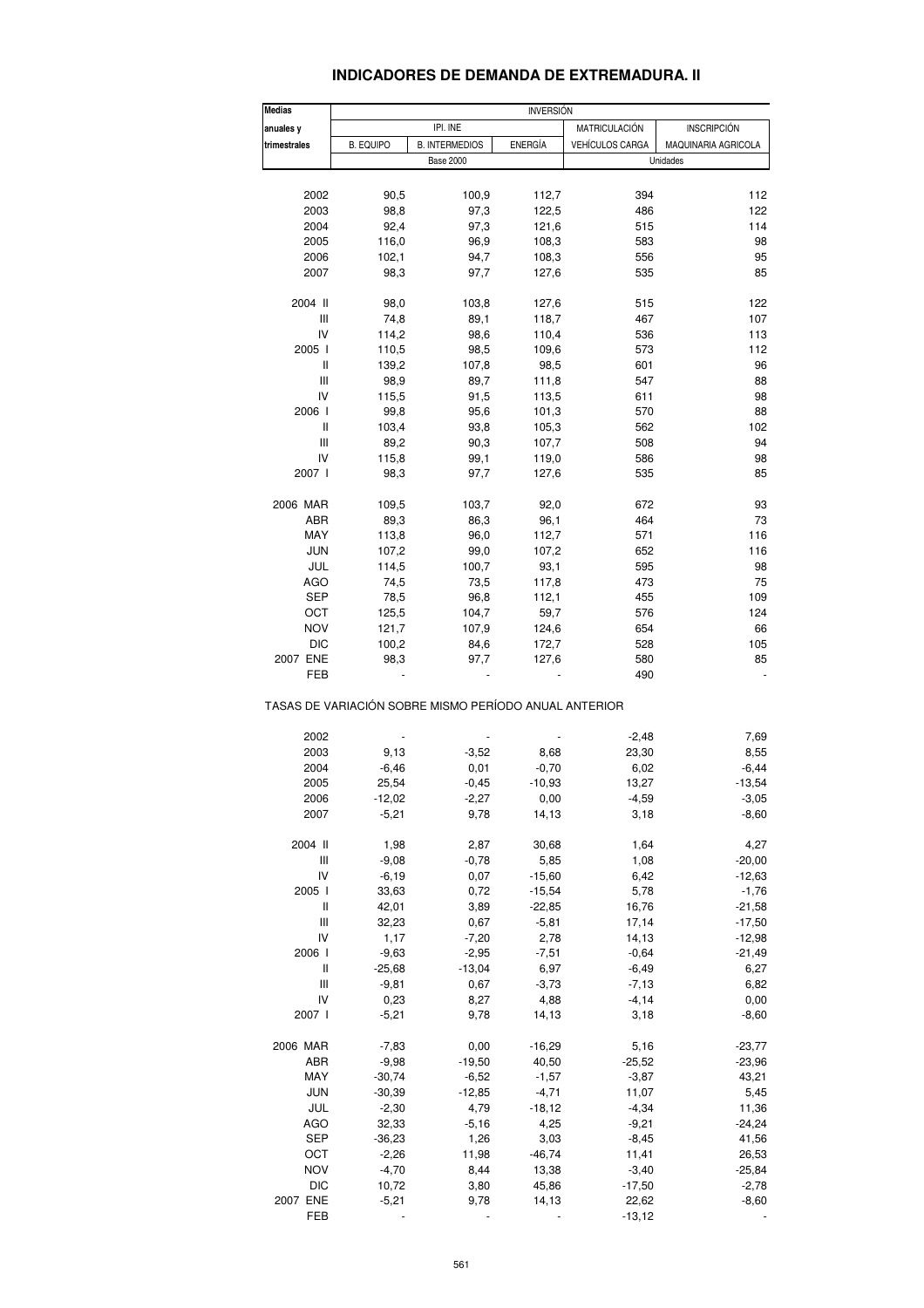# **INDICADORES DEL MERCADO DE TRABAJO DE EXTREMADURA. I**

| <b>Medias</b>                      |                    | POBLACIÓN ACTIVA (9) |                | POBLACIÓN OCUPADA (9) |                                                       |                  |                  |                    |  |  |  |
|------------------------------------|--------------------|----------------------|----------------|-----------------------|-------------------------------------------------------|------------------|------------------|--------------------|--|--|--|
| anuales y                          |                    |                      |                |                       |                                                       |                  |                  |                    |  |  |  |
| trimestrales                       | <b>TOTAL</b>       | VARONES              | <b>MUJERES</b> | <b>TOTAL</b>          | AGRICULT.                                             | <b>INDUSTRIA</b> | CONSTRUC.        | <b>SERVICIOS</b>   |  |  |  |
|                                    |                    |                      |                | Miles de personas     |                                                       |                  |                  |                    |  |  |  |
|                                    |                    |                      |                |                       |                                                       |                  |                  |                    |  |  |  |
| 2001                               | 401,493            | 262,438              | 139,058        | 343,228               | 49,498                                                | 37,958           | 51,435           | 204,338            |  |  |  |
| 2002                               | 430,170            | 272,758              | 157,413        | 347,505               | 46,895                                                | 35,948           | 52,898           | 211,763            |  |  |  |
| 2003                               | 438,268            | 273,155              | 165,115        | 362,068               | 49,775                                                | 37,498           | 50,305           | 224,488            |  |  |  |
| 2004                               | 448,070            | 278,183              | 169,893        | 371,030               | 50,518                                                | 40,738           | 55,895           | 223,880            |  |  |  |
| 2005                               | 458,050            | 280,225              | 177,800        | 385,775               | 52,075                                                | 40,050           | 54,325           | 239,350            |  |  |  |
| 2006                               | 460,150            | 281,700              | 178,425        | 398,325               | 48,500                                                | 44,125           | 58,100           | 247,625            |  |  |  |
| 2004 l                             |                    | 273,460              | 161,510        | 360,740               |                                                       |                  |                  |                    |  |  |  |
| Ш                                  | 434,970<br>447,130 | 278,440              | 168,700        | 366,920               | 49,350<br>48,690                                      | 40,150<br>41,290 | 52,380<br>56,280 | 218,860<br>220,670 |  |  |  |
| Ш                                  | 455,790            | 282,080              | 173,720        | 382,250               | 54,460                                                | 42,040           | 57,360           | 228,380            |  |  |  |
| IV                                 | 454,390            | 278,750              | 175,640        | 374,210               | 49,570                                                | 39,470           | 57,560           | 227,610            |  |  |  |
| 2005 l                             | 456,400            | 280,300              | 176,100        | 376,900               | 50,500                                                | 36,800           | 51,700           | 238,000            |  |  |  |
| Ш                                  | 456,400            | 278,600              | 177,800        | 387,300               | 51,700                                                | 39,300           | 54,500           | 241,900            |  |  |  |
| $\mathsf{III}$                     | 465,100            | 283,300              | 181,700        | 394,200               | 53,900                                                | 43,600           | 54,900           | 241,700            |  |  |  |
| IV                                 | 454,300            | 278,700              | 175,600        | 384,700               | 52,200                                                | 40,500           | 56,200           | 235,800            |  |  |  |
| 2006                               | 459,200            | 281,800              | 177,400        | 386,900               | 47,500                                                | 40,800           | 53,400           | 245,200            |  |  |  |
| Ш                                  | 457,900            | 281,600              | 176,300        | 395,200               | 50,400                                                | 40,900           | 57,100           | 246,800            |  |  |  |
| Ш                                  | 456,500            | 279,300              | 177,200        | 404,700               | 47,600                                                | 46,000           | 59,400           | 251,700            |  |  |  |
| IV                                 | 467,000            | 284,100              | 182,800        | 406,500               | 48,500                                                | 48,800           | 62,500           | 246,800            |  |  |  |
|                                    |                    |                      |                |                       |                                                       |                  |                  |                    |  |  |  |
| 2006 ENE                           |                    |                      |                |                       |                                                       |                  |                  |                    |  |  |  |
| FEB                                |                    |                      |                |                       |                                                       |                  |                  |                    |  |  |  |
| MAR<br><b>ABR</b>                  |                    |                      |                |                       |                                                       |                  |                  |                    |  |  |  |
| MAY                                |                    |                      |                |                       |                                                       |                  |                  |                    |  |  |  |
| <b>JUN</b>                         |                    |                      |                |                       |                                                       |                  |                  |                    |  |  |  |
| JUL                                |                    |                      |                |                       |                                                       |                  |                  |                    |  |  |  |
| <b>AGO</b>                         |                    |                      |                |                       |                                                       |                  |                  |                    |  |  |  |
| <b>SEP</b>                         |                    |                      |                |                       |                                                       |                  |                  |                    |  |  |  |
| OCT                                |                    |                      |                |                       |                                                       |                  |                  |                    |  |  |  |
| <b>NOV</b>                         |                    |                      |                |                       |                                                       |                  |                  |                    |  |  |  |
| <b>DIC</b>                         |                    |                      |                |                       |                                                       |                  |                  |                    |  |  |  |
|                                    |                    |                      |                |                       |                                                       |                  |                  |                    |  |  |  |
|                                    |                    |                      |                |                       | TASAS DE VARIACIÓN SOBRE MISMO PERÍODO ANUAL ANTERIOR |                  |                  |                    |  |  |  |
|                                    |                    |                      |                |                       |                                                       |                  |                  |                    |  |  |  |
| 2001                               | $-8,81$            | $-4,62$              | $-15,80$       | 2,07                  | 2,65                                                  | 4,99             | 2,51             | 1,29               |  |  |  |
| 2002                               | 7,14               | 3,93                 | 13,20          | 1,25                  | $-5,26$                                               | $-5,30$          | 2,84             | 3,63               |  |  |  |
| 2003                               | 1,88               | 0, 15                | 4,89           | 4,19                  | 6,14                                                  | 4,31             | $-4,90$          | 6,01               |  |  |  |
| 2004                               | 2,24               | 1,84                 | 2,89           | 2,48                  | 1,49                                                  | 8,64             | 11,11            | $-0,27$            |  |  |  |
| 2005                               | 2,23<br>0,46       | 0,73                 | 4,65           | 3,97                  | 3,08                                                  | -1,69            | -2,81            | 6,91               |  |  |  |
| 2006                               |                    | 0,53                 | 0,35           | 3,25                  | $-6,87$                                               | 10,17            | 6,95             | 3,46               |  |  |  |
| 2004 l                             | 0,20               | 1,17                 | $-1,42$        | 3,58                  | 8,01                                                  | 9,82             | 5,78             | 1,09               |  |  |  |
| $\, \parallel$                     | 2,04               | 2,24                 | 1,71           | 0,35                  | $-2,44$                                               | 9,84             | 12,22            | $-3,21$            |  |  |  |
| Ш                                  | 2,81               | 2,05                 | 4,08           | 2,72                  | $-2,12$                                               | 7,66             | 15, 11           | 0,35               |  |  |  |
| ${\sf IV}$                         | 3,88               | 1,89                 | 7,20           | 3,30                  | 3,57                                                  | 7,28             | 11,29            | 0,77               |  |  |  |
| 2005 l                             | 4,93               | 2,50                 | 9,03           | 4,48                  | 2,33                                                  | $-8,34$          | $-1,30$          | 8,75               |  |  |  |
| Ш                                  | 2,07               | 0,06                 | 5,39           | 5,55                  | 6,18                                                  | $-4,82$          | $-3,16$          | 9,62               |  |  |  |
| $\ensuremath{\mathsf{III}}\xspace$ | 2,04               | 0,43                 | 4,59           | 3,13                  | $-1,03$                                               | 3,71             | $-4,29$          | 5,83               |  |  |  |
| IV                                 | $-0,02$            | $-0,02$              | $-0,02$        | 2,80                  | 5,31                                                  | 2,61             | $-2,36$          | 3,60               |  |  |  |
| 2006                               | 0,61               | 0,54                 | 0,74           | 2,65                  | $-5,94$                                               | 10,87            | 3,29             | 3,03               |  |  |  |
| $\, \parallel$                     | 0,33               | 1,08                 | $-0,84$        | 2,04                  | $-2,51$                                               | 4,07             | 4,77             | 2,03               |  |  |  |
| $\ensuremath{\mathsf{III}}\xspace$ | $-1,85$            | $-1,41$              | $-2,48$        | 2,66                  | $-11,69$                                              | 5,50             | 8,20             | 4,14               |  |  |  |
| IV                                 | 2,80               | 1,94                 | 4,10           | 5,67                  | $-7,09$                                               | 20,49            | 11,21            | 4,66               |  |  |  |
|                                    |                    |                      |                |                       |                                                       |                  |                  |                    |  |  |  |
| 2006 ENE                           |                    |                      |                |                       |                                                       |                  |                  |                    |  |  |  |
| FEB                                |                    |                      |                |                       |                                                       |                  |                  |                    |  |  |  |
| MAR                                |                    |                      |                |                       |                                                       |                  |                  |                    |  |  |  |
| ABR                                |                    |                      |                |                       |                                                       |                  |                  |                    |  |  |  |
| MAY                                |                    |                      |                |                       |                                                       |                  |                  |                    |  |  |  |
| <b>JUN</b>                         |                    |                      |                |                       |                                                       |                  |                  |                    |  |  |  |
| JUL<br><b>AGO</b>                  |                    |                      |                |                       |                                                       |                  |                  |                    |  |  |  |
| <b>SEP</b>                         |                    |                      |                |                       |                                                       |                  |                  |                    |  |  |  |
| OCT                                |                    |                      |                |                       |                                                       |                  |                  |                    |  |  |  |
| <b>NOV</b>                         |                    |                      |                |                       |                                                       |                  |                  |                    |  |  |  |
| <b>DIC</b>                         |                    |                      |                |                       |                                                       |                  |                  |                    |  |  |  |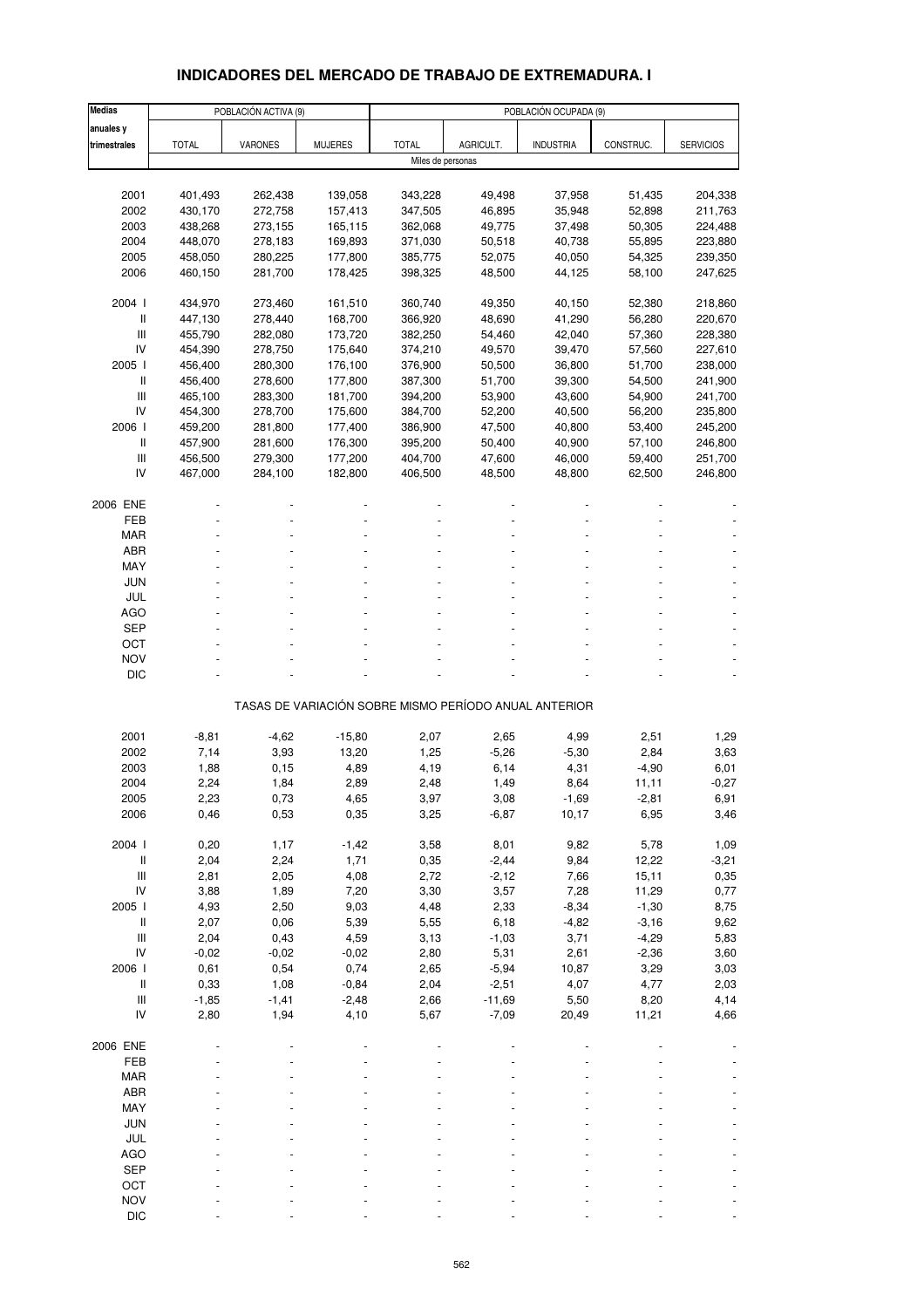# **INDICADORES DEL MERCADO DE TRABAJO DE EXTREMADURA. II**

| <b>Medias</b>                      |                                                       |           | POBLACIÓN ASALARIADA (9) |           |                  |
|------------------------------------|-------------------------------------------------------|-----------|--------------------------|-----------|------------------|
| anuales y                          |                                                       |           |                          |           |                  |
| trimestrales                       | <b>TOTAL</b>                                          | AGRICULT. | <b>INDUSTRIA</b>         | CONSTRUC. | <b>SERVICIOS</b> |
|                                    |                                                       |           | Miles de Personas        |           |                  |
|                                    |                                                       |           |                          |           |                  |
| 2001                               | 250,728                                               | 24,883    | 28,995                   | 38,468    | 158,383          |
| 2002                               | 259,050                                               | 22,195    | 28,300                   | 41,515    | 167,040          |
| 2003                               | 269,970                                               | 23,960    | 29,140                   | 41,105    | 175,765          |
| 2004                               | 284,035                                               | 26,530    | 32,738                   | 46,400    | 178,368          |
| 2005                               |                                                       |           |                          |           |                  |
|                                    | 292,525                                               | 28,100    | 31,175                   | 43,825    | 189,425          |
| 2006                               | 308,925                                               | 25,500    | 36,825                   | 46,750    | 199,850          |
| 2004 l                             | 272,010                                               | 24,140    | 31,750                   | 42,820    | 173,300          |
| Ш                                  | 278,450                                               | 24,020    | 32,950                   | 47,110    | 174,370          |
| Ш                                  | 296,000                                               | 32,110    | 34,170                   | 47,150    | 182,570          |
| IV                                 | 289,680                                               | 25,850    | 32,080                   | 48,520    | 183,230          |
|                                    |                                                       |           |                          |           |                  |
| 2005 l                             | 280,000                                               | 24,400    | 28,100                   | 41,700    | 185,800          |
| Ш                                  | 293,300                                               | 30,300    | 29,900                   | 44,700    | 188,400          |
| Ш                                  | 304,600                                               | 31,200    | 33,500                   | 44,200    | 195,700          |
| IV                                 | 292,200                                               | 26,500    | 33,200                   | 44,700    | 187,800          |
| 2006                               | 297,400                                               | 23,700    | 32,600                   | 43,600    | 197,500          |
| Ш                                  | 301,100                                               | 26,600    | 33,100                   | 46,600    | 194,800          |
|                                    |                                                       |           |                          |           |                  |
| Ш                                  | 316,800                                               | 25,200    | 39,400                   | 47,400    | 204,800          |
| IV                                 | 320,400                                               | 26,500    | 42,200                   | 49,400    | 202,300          |
| 2006 ENE                           |                                                       |           |                          |           |                  |
| FEB                                |                                                       |           |                          |           |                  |
|                                    |                                                       |           |                          |           |                  |
| MAR                                |                                                       |           |                          |           |                  |
| ABR                                |                                                       |           |                          |           |                  |
| MAY                                |                                                       |           |                          |           |                  |
| JUN                                |                                                       |           |                          |           |                  |
| JUL                                |                                                       |           |                          |           |                  |
| <b>AGO</b>                         |                                                       |           |                          |           |                  |
|                                    |                                                       |           |                          |           |                  |
| SEP                                |                                                       |           |                          |           |                  |
| ост                                |                                                       |           |                          |           |                  |
| NOV                                |                                                       |           |                          |           |                  |
| DIC                                |                                                       |           |                          |           |                  |
|                                    | TASAS DE VARIACIÓN SOBRE MISMO PERÍODO ANUAL ANTERIOR |           |                          |           |                  |
|                                    |                                                       |           |                          |           |                  |
| 2001                               | 2,74                                                  | 7,60      | 0,34                     | -1,38     | 3,52             |
| 2002                               | 3,32                                                  | $-10,80$  | $-2,40$                  | 7,92      | 5,47             |
| 2003                               | 4,22                                                  | 7,95      | 2,97                     | $-0,99$   | 5,22             |
| 2004                               | 5,21                                                  | 10,73     | 12,35                    | 12,88     | 1,48             |
| 2005                               | 2,99                                                  | 5,92      | $-4,77$                  | $-5,55$   | 6,20             |
| 2006                               |                                                       |           |                          |           |                  |
|                                    | 5,61                                                  | $-9,25$   | 18,12                    | 6,67      | 5,50             |
| 2004 l                             | 5,53                                                  | 17,18     | 8,44                     | 6,68      | 3,32             |
| $\sf II$                           | 2,19                                                  | $-1,44$   | 9,83                     | 16,96     | $-1,95$          |
| $\ensuremath{\mathsf{III}}\xspace$ | 6,62                                                  | 13,91     | 16,26                    | 13,02     | 2,38             |
| IV                                 |                                                       |           |                          |           |                  |
|                                    | 6,49                                                  | 13,98     | 15,02                    | 14,76     | 2,27             |
| 2005 l                             | 2,94                                                  | 1,08      | $-11,50$                 | $-2,62$   | 7,21             |
| $\sf II$                           | 5,33                                                  | 26,14     | $-9,26$                  | $-5,12$   | 8,05             |
| $\ensuremath{\mathsf{III}}\xspace$ | 2,91                                                  | $-2,83$   | $-1,96$                  | $-6,26$   | 7,19             |
| IV                                 | 0,87                                                  | 2,51      | 3,49                     | $-7,87$   | 2,49             |
| 2006                               | 6,21                                                  | $-2,87$   | 16,01                    | 4,56      | 6,30             |
|                                    |                                                       |           |                          |           |                  |
| $\,$ $\,$ $\,$ $\,$                | 2,66                                                  | $-12,21$  | 10,70                    | 4,25      | 3,40             |
| Ш                                  | 4,01                                                  | $-19,23$  | 17,61                    | 7,24      | 4,65             |
| IV                                 | 9,65                                                  | 0,00      | 27,11                    | 10,51     | 7,72             |
| 2006 ENE                           |                                                       |           |                          |           |                  |
| FEB                                |                                                       |           |                          |           |                  |
|                                    |                                                       |           |                          |           |                  |
| MAR                                |                                                       |           |                          |           |                  |
| ABR                                |                                                       |           |                          |           |                  |
| MAY                                |                                                       |           |                          |           |                  |
| JUN                                |                                                       |           |                          |           |                  |
| JUL                                |                                                       |           |                          |           |                  |
|                                    |                                                       |           |                          |           |                  |
| AGO                                |                                                       |           |                          |           |                  |
| <b>SEP</b>                         |                                                       |           |                          |           |                  |
| OCT                                |                                                       |           |                          |           |                  |
| <b>NOV</b>                         |                                                       |           |                          |           |                  |
| DIC                                |                                                       |           |                          |           |                  |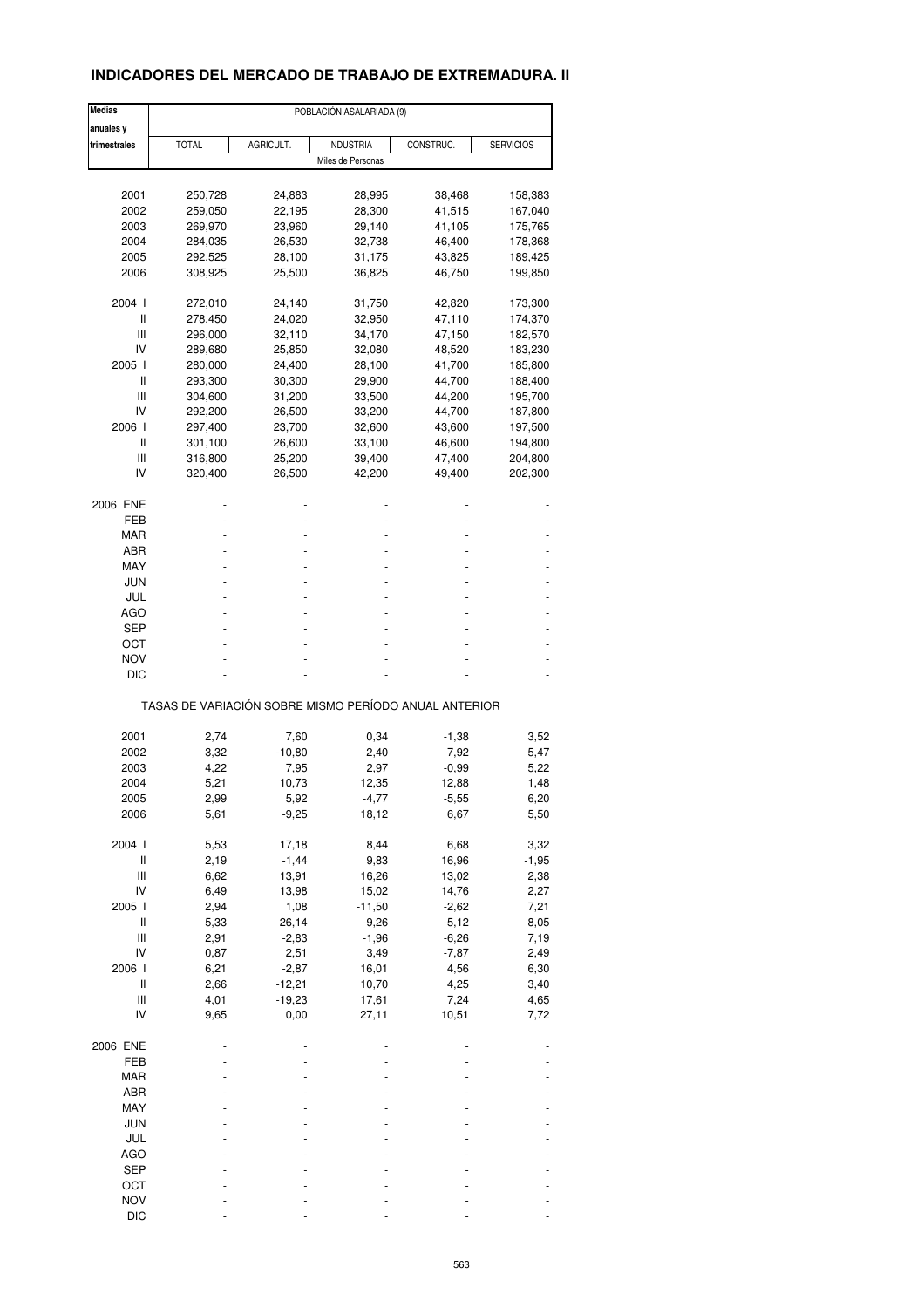# **INDICADORES DEL MERCADO DE TRABAJO DE EXTREMADURA. III**

| <b>Medias</b>                      | PARADOS (9)  |                   |                | TASA DE ACTIVIDAD (9)                                 |                |                | TASA DE PARO (9) |                |                |
|------------------------------------|--------------|-------------------|----------------|-------------------------------------------------------|----------------|----------------|------------------|----------------|----------------|
| anuales y                          |              |                   |                |                                                       | <b>MENORES</b> |                |                  | <b>MENORES</b> |                |
| trimestrales                       | <b>TOTAL</b> | VARONES           | <b>MUJERES</b> | <b>TOTAL</b>                                          | 20 AÑOS        | <b>MUJERES</b> | <b>TOTAL</b>     | 20 AÑOS        | <b>MUJERES</b> |
|                                    |              | Miles de personas |                |                                                       |                | Porcentaje     |                  |                |                |
|                                    |              |                   |                |                                                       |                |                |                  |                |                |
| 2001                               | 58,268       | 27,010            | 31,255         | 46,43                                                 | 25,32          | 31,71          | 14,51            | 31,82          | 22,48          |
| 2002                               | 82,665       | 37,868            | 44,800         | 49,55                                                 | 24,51          | 35,77          | 19,22            | 35,91          | 28,47          |
| 2003                               |              |                   |                |                                                       |                |                |                  |                |                |
|                                    | 76,203       | 34,358            | 41,845         | 50,07                                                 | 23,81          | 37,23          | 17,40            | 30,59          | 25,35          |
| 2004                               | 77,043       | 30,698            | 46,350         | 50,81                                                 | 23,72          | 38,03          | 17,20            | 37,73          | 27,30          |
| 2005                               | 72,275       | 32,375            | 39,875         | 51,63                                                 | 27,63          | 39,58          | 15,78            | 41,64          | 22,44          |
| 2006                               | 61,800       | 27,850            | 33,975         | 51,58                                                 | 27,90          | 39,51          | 13,43            | 37,22          | 19,03          |
|                                    |              |                   |                |                                                       |                |                |                  |                |                |
| 2004 l                             | 74,240       | 30,110            | 44,130         | 49,44                                                 | 22,92          | 36,24          | 17,07            | 37,08          | 27,32          |
| Ш                                  | 80,210       | 31,100            | 49,120         | 50,75                                                 | 23,54          | 37,79          | 17,94            | 31,84          | 29,12          |
| $\ensuremath{\mathsf{III}}\xspace$ | 73,540       | 27,700            | 45,850         | 51,65                                                 | 26,14          | 38,86          | 16,14            | 39,72          | 26,39          |
| IV                                 | 80,180       | 33,880            | 46,300         | 51,41                                                 | 22,28          | 39,23          | 17,65            | 42,29          | 26,36          |
| 2005 l                             | 79,500       | 33,600            | 45,800         | 51,55                                                 | 21,59          | 39,27          | 17,41            | 38,94          | 26,03          |
| Ш                                  | 69,100       | 29,300            | 39,800         | 51,47                                                 | 25,87          | 39,60          | 15,15            | 46,07          | 22,41          |
| $\ensuremath{\mathsf{III}}\xspace$ | 70,900       | 32,600            | 38,300         | 52,38                                                 | 33,21          | 40,42          | 15,24            | 38,58          | 21,08          |
| IV                                 | 69,600       | 34,000            | 35,600         | 51,10                                                 | 29,83          | 39,01          | 15,31            | 42,96          | 20,25          |
| 2006                               | 72,300       | 33,100            | 39,200         | 51,58                                                 | 27,80          | 39,37          | 15,75            | 42,57          | 22,08          |
| Ш                                  | 62,700       | 29,400            | 33,300         | 51,37                                                 | 27,95          | 39,06          | 13,69            | 35,96          | 18,88          |
| $\ensuremath{\mathsf{III}}\xspace$ | 51,800       | 22,700            | 29,100         | 51,15                                                 | 29,67          | 39,22          | 11,35            | 31,42          | 16,41          |
| IV                                 | 60,400       | 26,200            | 34,300         | 52,23                                                 | 26,17          | 40,40          | 12,94            | 38,91          | 18,75          |
|                                    |              |                   |                |                                                       |                |                |                  |                |                |
| 2006 ENE                           |              |                   |                |                                                       |                |                |                  |                |                |
| FEB                                |              |                   |                |                                                       |                |                |                  |                |                |
| <b>MAR</b>                         |              |                   |                |                                                       |                |                |                  |                |                |
| ABR                                |              |                   |                |                                                       |                |                |                  |                |                |
| MAY                                |              |                   |                |                                                       |                |                |                  |                |                |
| <b>JUN</b>                         |              |                   |                |                                                       |                |                |                  |                |                |
| JUL                                |              |                   |                |                                                       |                |                |                  |                |                |
| <b>AGO</b>                         |              |                   |                |                                                       |                |                |                  |                |                |
| <b>SEP</b>                         |              |                   |                |                                                       |                |                |                  |                |                |
|                                    |              |                   |                |                                                       |                |                |                  |                |                |
| OCT                                |              |                   |                |                                                       |                |                |                  |                |                |
| <b>NOV</b>                         |              |                   |                |                                                       |                |                |                  |                |                |
| <b>DIC</b>                         |              |                   |                |                                                       |                |                |                  |                |                |
|                                    |              |                   |                | TASAS DE VARIACIÓN SOBRE MISMO PERÍODO ANUAL ANTERIOR |                |                |                  |                |                |
|                                    |              |                   |                |                                                       |                |                |                  |                |                |
| 2001                               | $-43,97$     | $-39,68$          | $-47,23$       |                                                       |                |                |                  |                |                |
| 2002                               | 41,87        | 40,20             | 43,34          |                                                       |                |                |                  |                |                |
|                                    |              |                   |                |                                                       |                |                |                  |                |                |
| 2003                               | $-7,82$      | $-9,27$           | $-6,60$        |                                                       |                |                |                  |                |                |
| 2004                               | 1,10         | $-10,65$          | 10,77          |                                                       |                |                |                  |                |                |
| 2005                               | -6,19        | 5,46              | $-13,97$       |                                                       |                |                |                  |                |                |
| 2006                               | $-14,49$     | $-13,98$          | $-14,80$       |                                                       |                |                |                  |                |                |
|                                    |              |                   |                |                                                       |                |                |                  |                |                |
| 2004 l                             | $-13,53$     | $-24,42$          | $-4, 11$       |                                                       |                |                |                  |                |                |
| Ш                                  | 10,54        | $-5,27$           | 23,63          |                                                       |                |                |                  |                |                |
| $\ensuremath{\mathsf{III}}\xspace$ | 3,29         | $-8,46$           | 11,99          |                                                       |                |                |                  |                |                |
| IV                                 | 6,64         | $-1,80$           | 13,79          |                                                       |                |                |                  |                |                |
| 2005 l                             | 7,09         | 11,59             | 3,78           |                                                       |                |                |                  |                |                |
| Ш                                  | $-13,85$     | $-5,79$           | $-18,97$       |                                                       |                |                |                  |                |                |
| $\ensuremath{\mathsf{III}}\xspace$ | $-3,59$      | 17,69             | $-16,47$       |                                                       |                |                |                  |                |                |
| IV                                 | $-13,20$     | 0,35              | $-23,11$       |                                                       |                |                |                  |                |                |
| 2006 l                             | $-9,06$      | $-1,49$           | $-14,41$       |                                                       |                |                |                  |                |                |
| $\, \parallel$                     | $-9,26$      | 0,34              | $-16,33$       |                                                       |                |                |                  |                |                |
| $\ensuremath{\mathsf{III}}\xspace$ | $-26,94$     | $-30,37$          | $-24,02$       |                                                       |                |                |                  |                |                |
| IV                                 | $-13,22$     | $-22,94$          | $-3,65$        |                                                       |                |                |                  |                |                |
|                                    |              |                   |                |                                                       |                |                |                  |                |                |
| 2006 ENE                           |              |                   |                |                                                       |                |                |                  |                |                |
| FEB                                |              |                   |                |                                                       |                |                |                  |                |                |
| <b>MAR</b>                         |              |                   |                |                                                       |                |                |                  |                |                |
| ABR                                |              |                   |                |                                                       |                |                |                  |                |                |
| MAY                                |              |                   |                |                                                       |                |                |                  |                |                |
| JUN                                |              |                   |                |                                                       |                |                |                  |                |                |
| JUL                                |              |                   |                |                                                       |                |                |                  |                |                |
| AGO                                |              |                   |                |                                                       |                |                |                  |                |                |
| SEP                                |              |                   |                |                                                       |                |                |                  |                |                |
| OCT                                |              |                   |                |                                                       |                |                |                  |                |                |
| <b>NOV</b>                         |              |                   |                |                                                       |                |                |                  |                |                |
| $\mathsf{DIC}$                     |              |                   |                |                                                       |                |                |                  |                |                |
|                                    |              |                   |                |                                                       |                |                |                  |                |                |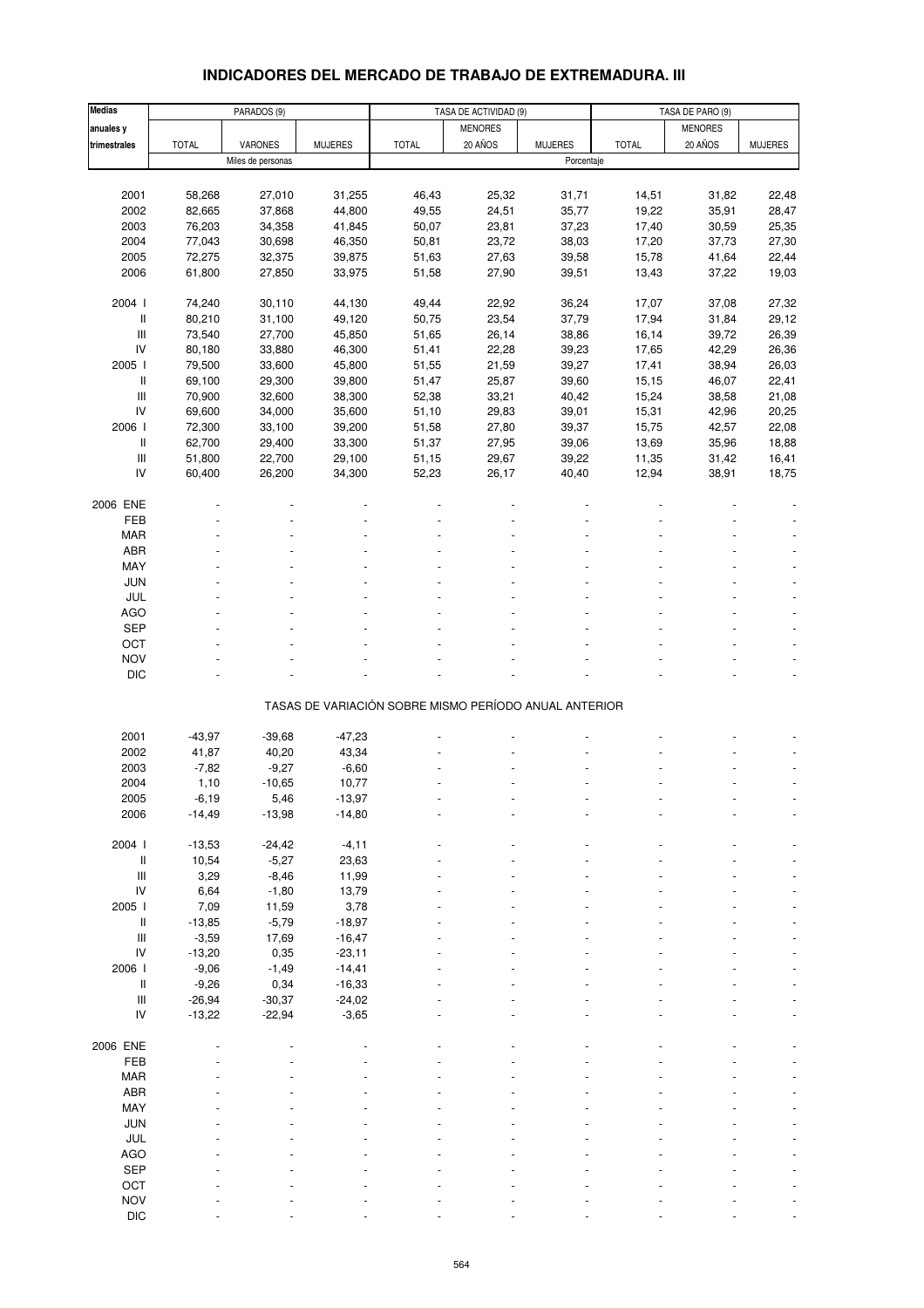| <b>Medias</b>                      |              |                    | PARO REGISTRADO                                       |              |                  |                 |
|------------------------------------|--------------|--------------------|-------------------------------------------------------|--------------|------------------|-----------------|
| anuales y                          |              |                    |                                                       |              |                  | SIN EMPLEO      |
| trimestrales                       | <b>TOTAL</b> | <b>AGRICULTURA</b> | <b>INDUSTRIA</b>                                      | CONSTRUCCIÓN | <b>SERVICIOS</b> | <b>ANTERIOR</b> |
|                                    |              |                    | Personas                                              |              |                  |                 |
|                                    |              |                    |                                                       |              |                  |                 |
| 2002                               | 73.978       | 3.592              | 7.001                                                 | 9.795        | 41.947           | 11.644          |
| 2003                               | 75.464       | 3.414              | 7.028                                                 | 9.606        | 42.409           | 13.007          |
| 2004                               | 78.129       | 3.272              | 6.998                                                 | 9.350        | 45.136           | 13.373          |
| 2005                               | 77.260       | 3.779              | 6.659                                                 | 9.349        | 45.040           | 12.434          |
| 2006                               | 76.201       | 3.660              | 6.358                                                 | 8.653        | 45.324           | 12.205          |
| 2007                               | 76.095       | 3.689              | 6.263                                                 | 8.421        | 45.413           | 12.311          |
| 2004 II                            | 79.765       | 3.236              | 6.989                                                 | 9.189        | 46.259           | 14.093          |
| $\ensuremath{\mathsf{III}}\xspace$ | 74.260       | 3.042              | 6.562                                                 | 8.907        | 43.044           | 12.704          |
| IV                                 | 78.540       | 3.441              | 7.226                                                 | 9.634        | 45.125           | 13.114          |
| 2005 l                             | 80.571       | 3.753              | 7.153                                                 | 10.127       | 47.104           | 12.435          |
| $\,$ $\,$ $\,$ $\,$                | 75.491       | 3.535              | 6.491                                                 | 8.952        | 44.102           | 12.412          |
| $\mathbf{III}$                     |              | 3.626              |                                                       | 9.054        |                  |                 |
|                                    | 75.123       |                    | 6.151                                                 |              | 43.700           | 12.591          |
| IV                                 | 77.855       | 4.202              | 6.839                                                 | 9.262        | 45.254           | 12.298          |
| 2006                               | 79.139       | 4.045              | 6.755                                                 | 9.011        | 46.950           | 12.378          |
| $\,$ $\,$ $\,$ $\,$                | 76.755       | 3.405              | 6.359                                                 | 8.550        | 46.263           | 12.178          |
| Ш                                  | 74.442       | 3.444              | 6.044                                                 | 8.551        | 44.266           | 12.138          |
| IV                                 | 74.467       | 3.748              | 6.275                                                 | 8.502        | 43.818           | 12.125          |
| 2007 l                             | 76.095       | 3.689              | 6.263                                                 | 8.421        | 45.413           | 12.311          |
| 2006 MAR                           | 78.816       | 3.840              | 6.634                                                 | 8.740        | 47.450           | 12.152          |
| ABR                                | 77.781       | 3.535              | 6.497                                                 | 8.728        | 46.887           | 12.134          |
| MAY                                | 76.668       | 3.437              | 6.358                                                 | 8.459        | 46.228           | 12.186          |
| <b>JUN</b>                         | 75.816       | 3.243              | 6.223                                                 | 8.462        | 45.673           | 12.215          |
|                                    |              |                    |                                                       |              |                  |                 |
| JUL                                | 73.681       | 3.239              | 5.928                                                 | 8.473        | 43.884           | 12.157          |
| <b>AGO</b>                         | 74.390       | 3.454              | 6.033                                                 | 8.857        | 43.947           | 12.099          |
| <b>SEP</b>                         | 75.255       | 3.638              | 6.170                                                 | 8.324        | 44.966           | 12.157          |
| ОСТ                                | 74.020       | 3.680              | 6.248                                                 | 8.137        | 43.865           | 12.090          |
| <b>NOV</b>                         | 74.743       | 3.841              | 6.279                                                 | 8.283        | 44.080           | 12.260          |
| <b>DIC</b>                         | 74.637       | 3.723              | 6.297                                                 | 9.085        | 43.508           | 12.024          |
| 2007 ENE                           | 76.387       | 3.694              | 6.289                                                 | 8.542        | 45.600           | 12.262          |
| FEB                                | 75.803       | 3.684              | 6.236                                                 | 8.299        | 45.225           | 12.359          |
|                                    |              |                    | TASAS DE VARIACIÓN SOBRE MISMO PERÍODO ANUAL ANTERIOR |              |                  |                 |
| 2002                               | 5,27         | $-4,66$            | 4,92                                                  | 3,60         | 6,38             | 6,35            |
| 2003                               | 2,01         | $-4,93$            | 0,40                                                  | $-1,93$      | 1,10             | 11,70           |
| 2004                               | 3,53         | $-4,16$            | $-0,42$                                               | $-2,67$      | 6,43             | 2,81            |
|                                    |              |                    |                                                       |              |                  |                 |
| 2005                               | $-1, 11$     | 15,48              | $-4,86$                                               | $-0,01$      | $-0,21$          | $-7,02$         |
| 2006                               | -1,37        | $-3,14$            | $-4,51$                                               | $-7,44$      | 0,63             | $-1,84$         |
| 2007                               | $-4,04$      | $-11,04$           | $-8,11$                                               | $-7,93$      | $-2,76$          | $-1,45$         |
| 2004 II                            | 7,72         | $-1,05$            | 0,60                                                  | 0,30         | 11,86            | 5,79            |
| Ш                                  | 4,47         | $-2,28$            | $-0,21$                                               | 0,44         | 7,53             | 1,71            |
| IV                                 | 1,89         | $-2,35$            | 0,26                                                  | $-1,96$      | 4,15             | $-0,66$         |
| 2005 l                             | 0,78         | 11,32              | $-0,89$                                               | 4,75         | 2,14             | $-8,43$         |
| $\,$ $\,$ $\,$ $\,$                | $-5,36$      | 9,26               | $-7,13$                                               | $-2,58$      | $-4,66$          | $-11,93$        |
| Ш                                  | 1,16         | 19,21              | $-6,26$                                               | 1,65         | 1,52             | $-0,89$         |
| IV                                 | $-0,87$      | 22,12              | $-5,35$                                               | $-3,86$      | 0,29             | $-6,22$         |
| 2006 l                             | $-1,78$      | 7,78               | $-5,56$                                               | $-11,03$     | $-0,33$          | $-0,45$         |
| Ш                                  | 1,67         | $-3,69$            | $-2,02$                                               | $-4,49$      | 4,90             | $-1,88$         |
| $\ensuremath{\mathsf{III}}\xspace$ | $-0,91$      | $-5,04$            | $-1,75$                                               | $-5,56$      | 1,29             |                 |
|                                    |              |                    |                                                       |              |                  | $-3,60$         |
| IV                                 | $-4,35$      | $-10,80$           | $-8,26$                                               | $-8,21$      | $-3,17$          | $-1,41$         |
| 2007 l                             | $-4,04$      | $-11,04$           | $-8,11$                                               | $-7,93$      | $-2,76$          | $-1,45$         |
| 2006 MAR                           | 0,01         | 7,83               | $-5,30$                                               | $-9,33$      | 2,79             | $-2,34$         |
| ABR                                | 0,41         | 1,90               | $-3,85$                                               | $-5,93$      | 3,13             | $-2,91$         |
| MAY                                | 2,94         | $-7,38$            | $-1,66$                                               | $-4,63$      | 7,03             | $-0,43$         |
| JUN                                | 1,72         | $-5,34$            | $-0,43$                                               | $-2,81$      | 4,63             | $-2,26$         |
| JUL                                | 0,06         | $-7,03$            | $-0,80$                                               | $-3,72$      | 2,34             | $-2,68$         |
| AGO                                | $-0,37$      | $-0,55$            | $-1,95$                                               | $-5,53$      | 1,87             | $-3,42$         |
| <b>SEP</b>                         | $-2,35$      | $-7,24$            | $-2,45$                                               | $-7,39$      | $-0,25$          | $-4,67$         |
| OCT                                | $-4,67$      | $-11,71$           | $-8,85$                                               | $-8,87$      | $-3,46$          | $-1,34$         |
| <b>NOV</b>                         | $-4,42$      | $-10,98$           | $-8,04$                                               |              |                  |                 |
|                                    |              |                    |                                                       | $-8,08$      | $-3,45$          | $-1,06$         |
| <b>DIC</b>                         | $-3,97$      | $-9,68$            | $-7,87$                                               | $-7,74$      | $-2,60$          | $-1,84$         |
| 2007 ENE                           | $-3,30$      | $-10,88$           | $-7,13$                                               | $-8,04$      | $-1,64$          | $-1,31$         |
| FEB                                | $-4,78$      | $-11,21$           | $-9,08$                                               | $-7,82$      | $-3,86$          | $-1,58$         |

# **INDICADORES DEL MERCADO DE TRABAJO DE EXTREMADURA. IV**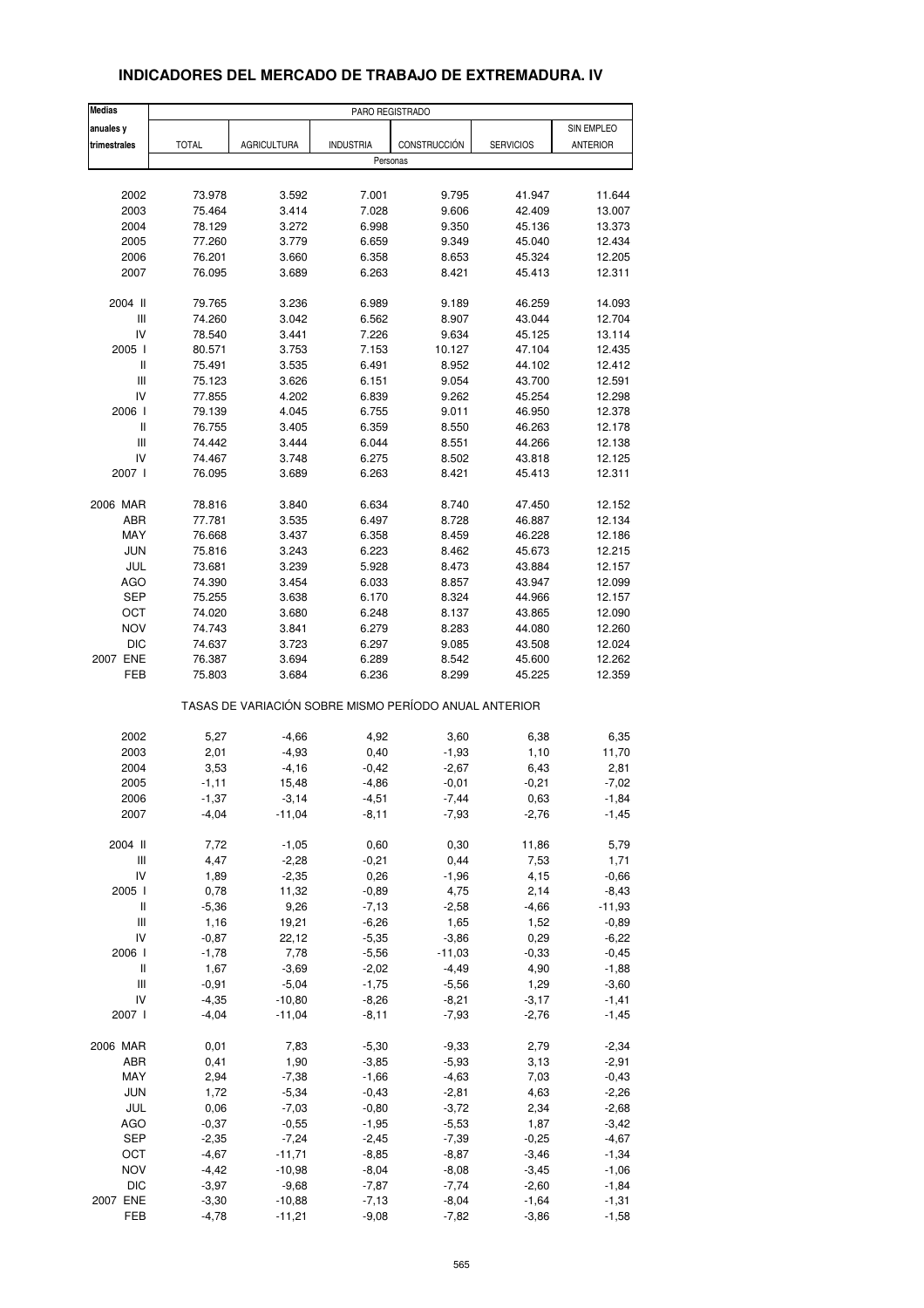# **INDICADORES DEL MERCADO DE TRABAJO DE EXTREMADURA. V**

| Medias       |              |             |                                                       |              |                  |
|--------------|--------------|-------------|-------------------------------------------------------|--------------|------------------|
| anuales y    |              |             | <b>TOTAL</b>                                          |              |                  |
| trimestrales | <b>TOTAL</b> | AGRICULTURA | <b>INDUSTRIA</b><br>Personas                          | CONSTRUCCIÓN | <b>SERVICIOS</b> |
|              |              |             |                                                       |              |                  |
| 2002         | 347.527      | 93.897      | 30.706                                                | 37.109       | 185.564          |
| 2003         | 355.409      | 91.226      | 30.775                                                | 38.572       | 194.581          |
| 2004         | 360.896      | 87.893      | 31.338                                                | 41.626       | 199.875          |
| 2005         | 369.458      | 84.298      | 32.286                                                | 44.182       | 208.632          |
|              |              |             |                                                       |              |                  |
| 2006         | 381.141      | 81.116      | 33.655                                                | 48.251       | 218.112          |
| 2007         | 389.232      | 79.901      | 35.665                                                | 51.869       | 221.797          |
| 2004 II      | 359.771      | 88.384      | 31.060                                                | 41.732       | 198.393          |
| Ш            | 362.665      | 87.484      | 32.144                                                | 41.786       | 201.148          |
| IV           | 363.094      | 86.514      | 31.375                                                | 42.031       | 203.107          |
| 2005 l       | 363.968      | 84.453      | 31.639                                                | 43.269       | 204.541          |
| Ш            | 369.174      | 85.135      | 32.007                                                | 44.284       | 207.684          |
| Ш            | 371.802      | 84.937      | 33.112                                                | 43.931       | 209.761          |
| IV           | 372.889      | 82.664      | 32.386                                                | 45.243       | 212.542          |
| 2006         | 373.413      | 81.281      | 32.601                                                | 47.041       | 212.463          |
| Ш            |              |             | 33.141                                                | 48.128       | 217.181          |
| Ш            | 380.008      | 81.556      |                                                       | 48.371       |                  |
|              | 384.373      | 81.445      | 34.156                                                |              | 220.400          |
| IV           | 386.772      | 80.181      | 34.720                                                | 49.464       | 222.406          |
| 2007 l       | 389.232      | 79.901      | 35.665                                                | 51.869       | 221.797          |
| 2006 MAR     | 376.333      | 81.033      | 32.948                                                | 47.801       | 214.545          |
| ABR          | 379.067      | 81.245      | 33.037                                                | 48.087       | 216.697          |
| MAY          | 381.159      | 81.254      | 33.103                                                | 48.126       | 218.675          |
| <b>JUN</b>   | 379.798      | 82.169      | 33.284                                                | 48.172       | 216.172          |
| JUL          | 386.245      |             | 34.484                                                | 48.371       | 221.264          |
|              |              | 82.125      |                                                       |              |                  |
| AGO          | 382.691      | 81.341      | 34.112                                                | 47.692       | 219.545          |
| <b>SEP</b>   | 384.183      | 80.869      | 33.872                                                | 49.050       | 220.391          |
| OCT          | 385.117      | 80.189      | 33.902                                                | 49.624       | 221.401          |
| <b>NOV</b>   | 388.487      | 80.138      | 35.162                                                | 50.086       | 223.100          |
| DIC          | 386.712      | 80.217      | 35.097                                                | 48.681       | 222.716          |
| 2007 ENE     | 388.214      | 80.106      | 35.459                                                | 51.483       | 221.165          |
| FEB          | 390.249      | 79.695      | 35.870                                                | 52.255       | 222.428          |
|              |              |             | TASAS DE VARIACIÓN SOBRE MISMO PERÍODO ANUAL ANTERIOR |              |                  |
| 2002         | 1,36         | $-1,03$     | 0,46                                                  | 1,96         | 2,68             |
| 2003         | 2,27         | $-2,84$     | 0,23                                                  | 3,94         | 4,86             |
| 2004         | 1,54         | $-3,65$     | 1,83                                                  | 7,92         | 2,72             |
| 2005         | 2,37         | $-4,09$     |                                                       | 6,14         |                  |
|              |              |             | 3,03                                                  |              | 4,38             |
| 2006         | 3,16         | $-3,77$     | 4,24                                                  | 9,21         | 4,54             |
| 2007         | 4,65         | $-1,85$     | 9,98                                                  | 11,16        | 4,91             |
| 2004 II      | 0,85         | $-3,56$     | 1,50                                                  | 7,05         | 1,59             |
| Ш            | 1,27         | $-4,65$     | 2,34                                                  | 7,63         | 2,68             |
| IV           | 1,74         | $-4,38$     | 2,25                                                  | 8,10         | 3,33             |
| 2005 l       | 1,65         | $-5,31$     | 2,82                                                  | 5,65         | 3,91             |
| Ш            | 2,61         | $-3,68$     | 3,05                                                  | 6,12         | 4,68             |
| Ш            | 2,52         | $-2,91$     | 3,01                                                  | 5,13         | 4,28             |
| IV           | 2,70         | $-4,45$     | 3,22                                                  | 7,64         | 4,65             |
| 2006         | 2,60         | $-3,76$     |                                                       | 8,72         |                  |
|              |              |             | 3,04                                                  |              | 3,87             |
| Ш            | 2,93         | $-4,20$     | 3,54                                                  | 8,68         | 4,57             |
| Ш            | 3,38         | $-4, 11$    | 3,15                                                  | 10,11        | 5,07             |
| IV           | 3,72         | $-3,00$     | 7,21                                                  | 9,33         | 4,64             |
| 2007 l       | 4,65         | $-1,85$     | 9,98                                                  | 11,16        | 4,91             |
| 2006 MAR     | 2,62         | $-3,73$     | 3,97                                                  | 8,73         | 3,74             |
| ABR          | 2,79         | $-3,86$     | 3,62                                                  | 8,44         | 4,19             |
| MAY          | 3,02         | $-4,33$     | 3,57                                                  | 8,09         | 4,87             |
| <b>JUN</b>   | 3,00         | $-4,42$     | 3,44                                                  | 9,52         | 4,65             |
| JUL          | 2,79         | $-4,68$     | 2,45                                                  | 9,97         | 4,41             |
|              |              |             |                                                       |              |                  |
| <b>AGO</b>   | 3,05         | $-3,98$     | 2,42                                                  | 10,11        | 4,55             |
| SEP          | 4,32         | $-3,66$     | 4,63                                                  | 10,24        | 6,27             |
| OCT          | 3,68         | $-3,54$     | 4,77                                                  | 9,63         | 5,11             |
| <b>NOV</b>   | 3,77         | $-3,01$     | 8,28                                                  | 8,88         | 4,63             |
| <b>DIC</b>   | 3,72         | $-2,45$     | 8,56                                                  | 9,49         | 4,19             |
| 2007 ENE     | 4,24         | $-1,87$     | 9,53                                                  | 11,00        | 4,33             |
| FEB          | 5,05         | $-1,82$     | 10,43                                                 | 11,31        | 5,48             |
|              |              |             |                                                       |              |                  |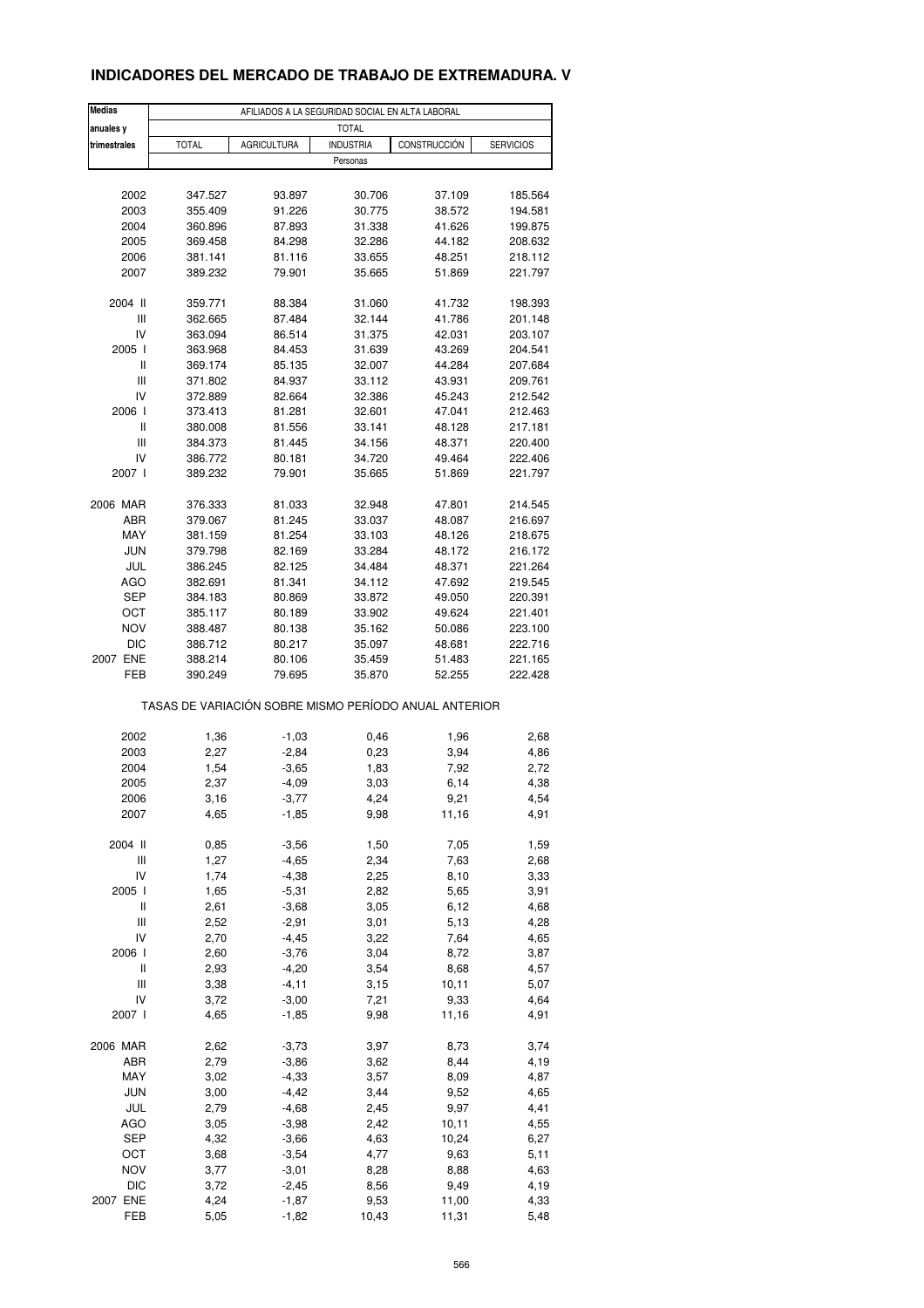# **INDICADORES DEL MERCADO DE TRABAJO DE EXTREMADURA. VI**

| <b>Medias</b> |                                                       | AFILIADOS A LA SEGURIDAD SOCIAL EN ALTA LABORAL |                     |                  |                    |
|---------------|-------------------------------------------------------|-------------------------------------------------|---------------------|------------------|--------------------|
| anuales y     |                                                       |                                                 | <b>CUENTA AJENA</b> |                  |                    |
| trimestrales  | <b>TOTAL</b>                                          | <b>AGRICULTURA</b>                              | <b>INDUSTRIA</b>    | CONSTRUCCIÓN     | <b>SERVICIOS</b>   |
|               |                                                       |                                                 | Personas            |                  |                    |
|               |                                                       |                                                 |                     |                  |                    |
| 2002          | 274.924                                               | 75.517                                          | 25.398              | 29.040           | 144.790            |
| 2003          | 281.818                                               | 72.895                                          | 25.526              | 30.246           | 152.963            |
| 2004          | 285.533                                               | 69.597                                          | 26.056              | 32.886           | 156.887            |
| 2005          | 292.728                                               | 66.171                                          | 26.948              | 34.973           | 164.627            |
| 2006<br>2007  | 302.875<br>309.833                                    | 62.947<br>61.850                                | 28.218<br>30.127    | 38.438<br>41.652 | 173.273<br>176.205 |
|               |                                                       |                                                 |                     |                  |                    |
| 2004 II       | 284.463                                               | 70.059                                          | 25.776              | 33.041           | 155.441            |
| Ш             | 286.859                                               | 69.190                                          | 26.862              | 32.958           | 157.802            |
| IV            | 287.228                                               | 68.256                                          | 26.099              | 33.117           | 159.744            |
| 2005 l        | 287.943                                               | 66.266                                          | 26.338              | 34.292           | 161.037            |
| Ш             | 292.427                                               | 66.968                                          | 26.659              | 35.128           | 163.661            |
| Ш             | 294.738                                               | 66.843                                          | 27.756              | 34.624           | 165.504            |
| IV            | 295.805                                               | 64.606                                          | 27.039              | 35.850           | 168.306            |
| 2006 l        | 296.048                                               | 63.079                                          | 27.235              | 37.542           | 168.190            |
| Ш             | 301.829                                               | 63.329                                          | 27.717              | 38.367           | 172.416            |
| Ш             | 305.803                                               | 63.274                                          | 28.693              | 38.452           | 175.384            |
| IV<br>2007 l  | 307.821<br>309.833                                    | 62.103<br>61.850                                | 29.226<br>30.127    | 39.391<br>41.652 | 177.101<br>176.205 |
|               |                                                       |                                                 |                     |                  |                    |
| 2006 MAR      | 298.778                                               | 62.810                                          | 27.560              | 38.217           | 170.191            |
| ABR           | 301.154                                               | 63.023                                          | 27.630              | 38.401           | 172.100            |
| MAY           | 302.969                                               | 63.033                                          | 27.679              | 38.362           | 173.895            |
| <b>JUN</b>    | 301.364                                               | 63.932                                          | 27.841              | 38.337           | 171.254            |
| JUL           | 307.625                                               | 63.910                                          | 29.027              | 38.491           | 176.197            |
| AGO           | 304.131                                               | 63.176                                          | 28.648              | 37.772           | 174.535            |
| <b>SEP</b>    | 305.654                                               | 62.737                                          | 28.405              | 39.093           | 175.419            |
| OCT           | 306.403                                               | 62.105                                          | 28.421              | 39.586           | 176.291            |
| <b>NOV</b>    | 309.517                                               | 62.061                                          | 29.676              | 39.998           | 177.782            |
| DIC           | 307.544                                               | 62.144                                          | 29.581              | 38.588           | 177.231            |
| 2007 ENE      | 308.981                                               | 62.060                                          | 29.938              | 41.324           | 175.659            |
| FEB           | 310.685                                               | 61.639                                          | 30.315              | 41.980           | 176.751            |
|               | TASAS DE VARIACIÓN SOBRE MISMO PERÍODO ANUAL ANTERIOR |                                                 |                     |                  |                    |
|               |                                                       |                                                 |                     |                  |                    |
| 2002          | 1,52                                                  | $-0,95$                                         | 0,87                | 1,62             | 2,95               |
| 2003          | 2,51                                                  | $-3,47$                                         | 0,50                | 4,15             | 5,64               |
| 2004<br>2005  | 1,32<br>2,52                                          | $-4,52$                                         | 2,08<br>3,42        | 8,73             | 2,57               |
|               | 3,47                                                  | $-4,92$<br>-4,87                                | 4,71                | 6,35             | 4,93               |
| 2006<br>2007  | 5,14                                                  | $-2,16$                                         | 11,28               | 9,91<br>11,95    | 5,25<br>5,39       |
|               |                                                       |                                                 |                     |                  |                    |
| 2004 II       | 0,44                                                  | $-4,44$                                         | 1,69                | 7,67             | 1,12               |
| Ш             | 0,94                                                  | $-5,73$                                         | 2,68                | 8,38             | 2,45               |
| IV            | 1,56                                                  | $-5,38$                                         | 2,67                | 8,82             | 3,32               |
| 2005 l        | 1,54                                                  | $-6,51$                                         | 3,34                | 5,75             | 4,19               |
| Ш             | 2,80                                                  | $-4,41$                                         | 3,42                | 6,32             | 5,29               |
| Ш             | 2,75                                                  | $-3,39$                                         | 3,33                | 5,05             | 4,88               |
| IV            | 2,99                                                  | $-5,35$                                         | 3,60                | 8,25             | 5,36               |
| 2006          | 2,81                                                  | $-4,81$                                         | 3,41                | 9,48             | 4,44               |
| Ш             | 3,22                                                  | $-5,43$                                         | 3,97                | 9,22             | 5,35               |
| Ш<br>IV       | 3,75<br>4,06                                          | $-5,34$<br>$-3,87$                              | 3,38                | 11,06<br>9,88    | 5,97               |
| 2007 l        | 5,14                                                  | $-2,16$                                         | 8,09<br>11,28       | 11,95            | 5,23<br>5,39       |
|               |                                                       |                                                 |                     |                  |                    |
| 2006 MAR      | 2,86                                                  | $-4,82$                                         | 4,47                | 9,42             | 4,32               |
| ABR           | 3,04                                                  | $-4,97$                                         | 4,10                | 8,93             | 4,85               |
| MAY           | 3,33                                                  | $-5,58$                                         | 4,05                | 8,48             | 5,74               |
| <b>JUN</b>    | 3,27                                                  | $-5,74$                                         | 3,76                | 10,27            | 5,46               |
| JUL           | 3,01                                                  | $-6,04$                                         | 2,57                | 10,94            | 5,13               |
| AGO           | 3,35                                                  | $-5,17$                                         | 2,52                | 11,04            | 5,35               |
| SEP           | 4,92                                                  | $-4,78$                                         | 5,11                | 11,20            | 7,46               |
| OCT           | 4,04                                                  | $-4,59$                                         | 5,22                | 10,30            | 5,88               |
| <b>NOV</b>    | 4,10                                                  | $-3,91$                                         | 9,39                | 9,28             | 5,20               |
| <b>DIC</b>    | 4,04                                                  | $-3, 11$                                        | 9,64                | 10,07            | 4,61               |
| 2007 ENE      | 4,65                                                  | $-2,22$                                         | 10,77               | 11,80            | 4,68               |
| FEB           | 5,64                                                  | $-2,10$                                         | 11,78               | 12, 11           | 6,11               |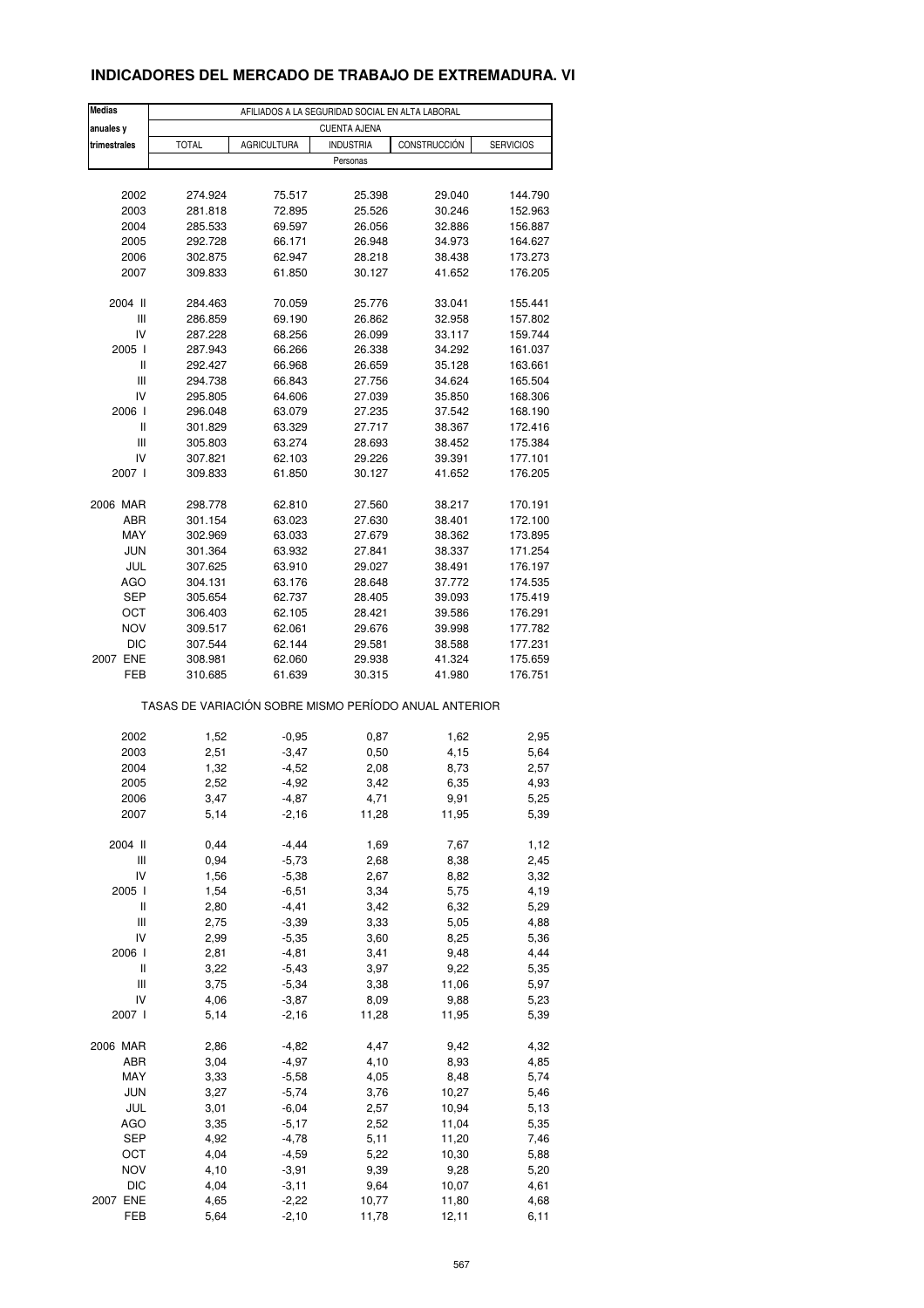# **INDICADORES DEL MERCADO DE TRABAJO DE EXTREMADURA. VII**

| <b>Medias</b> | AFILIADOS A LA SEGURIDAD SOCIAL EN ALTA LABORAL |                    |                                                       |              |                  |  |  |  |  |
|---------------|-------------------------------------------------|--------------------|-------------------------------------------------------|--------------|------------------|--|--|--|--|
| anuales y     | <b>CUENTA PROPIA</b>                            |                    |                                                       |              |                  |  |  |  |  |
| trimestrales  | <b>TOTAL</b>                                    | <b>AGRICULTURA</b> | <b>INDUSTRIA</b>                                      | CONSTRUCCIÓN | <b>SERVICIOS</b> |  |  |  |  |
|               |                                                 |                    | Personas                                              |              |                  |  |  |  |  |
|               |                                                 |                    |                                                       |              |                  |  |  |  |  |
| 2002          | 72.602                                          | 18.380             | 5.308                                                 | 8.069        | 40.774           |  |  |  |  |
| 2003          | 73.591                                          | 18.331             | 5.250                                                 | 8.326        | 41.618           |  |  |  |  |
| 2004          | 75.363                                          | 18.297             | 5.282                                                 | 8.741        | 42.987           |  |  |  |  |
| 2005          | 76.730                                          | 18.127             | 5.338                                                 | 9.208        | 44.005           |  |  |  |  |
| 2006          | 78.266                                          | 18.169             | 5.437                                                 | 9.813        | 44.840           |  |  |  |  |
| 2007          | 79.399                                          | 18.051             | 5.538                                                 | 10.217       | 45.592           |  |  |  |  |
| 2004 II       | 75.308                                          | 18.325             | 5.283                                                 | 8.691        | 42.952           |  |  |  |  |
| Ш             | 75.807                                          | 18.295             | 5.282                                                 | 8.828        | 43.347           |  |  |  |  |
| IV            | 75.866                                          | 18.258             | 5.276                                                 | 8.913        | 43.363           |  |  |  |  |
| 2005 l        | 76.025                                          | 18.187             | 5.302                                                 | 8.977        | 43.504           |  |  |  |  |
| Ш             | 76.747                                          | 18.167             | 5.348                                                 | 9.156        | 44.023           |  |  |  |  |
| Ш             | 77.064                                          | 18.094             | 5.356                                                 | 9.307        | 44.257           |  |  |  |  |
| IV            | 77.083                                          | 18.059             | 5.347                                                 | 9.393        | 44.236           |  |  |  |  |
| 2006          | 77.365                                          | 18.201             | 5.366                                                 | 9.499        | 44.273           |  |  |  |  |
| Ш             | 78.179                                          | 18.227             | 5.425                                                 | 9.762        | 44.765           |  |  |  |  |
| Ш             | 78.570                                          | 18.171             | 5.463                                                 | 9.919        | 45.016           |  |  |  |  |
| IV            | 78.951                                          | 18.078             | 5.494                                                 | 10.073       | 45.304           |  |  |  |  |
| 2007 l        | 79.399                                          | 18.051             | 5.538                                                 | 10.217       | 45.592           |  |  |  |  |
|               |                                                 |                    |                                                       |              |                  |  |  |  |  |
| 2006 MAR      | 77.555                                          | 18.223             | 5.388                                                 | 9.584        | 44.354           |  |  |  |  |
| ABR           | 77.913                                          | 18.222             | 5.407                                                 | 9.686        | 44.597           |  |  |  |  |
| MAY           | 78.190                                          | 18.221             | 5.424                                                 | 9.764        | 44.780           |  |  |  |  |
| <b>JUN</b>    | 78.434                                          | 18.237             | 5.443                                                 | 9.835        | 44.918           |  |  |  |  |
| JUL           | 78.620                                          | 18.215             | 5.457                                                 | 9.880        | 45.067           |  |  |  |  |
| AGO           | 78.560                                          | 18.165             | 5.464                                                 | 9.920        | 45.010           |  |  |  |  |
| <b>SEP</b>    | 78.529                                          | 18.132             | 5.467                                                 | 9.957        | 44.972           |  |  |  |  |
| OCT           | 78.714                                          | 18.084             | 5.481                                                 | 10.038       | 45.110           |  |  |  |  |
| NOV           | 78.970                                          | 18.077             | 5.486                                                 | 10.088       | 45.318           |  |  |  |  |
| DIC           | 79.168                                          | 18.073             | 5.516                                                 | 10.093       | 45.485           |  |  |  |  |
| 2007 ENE      | 79.233                                          | 18.046             | 5.521                                                 | 10.159       | 45.506           |  |  |  |  |
| FEB           | 79.564                                          | 18.056             | 5.555                                                 | 10.275       | 45.677           |  |  |  |  |
|               |                                                 |                    | TASAS DE VARIACIÓN SOBRE MISMO PERÍODO ANUAL ANTERIOR |              |                  |  |  |  |  |
| 2002          | 0,75                                            | $-1,40$            | $-1,49$                                               | 3,22         | 1,72             |  |  |  |  |
| 2003          | 1,36                                            | $-0,26$            | $-1,09$                                               | 3,19         | 2,07             |  |  |  |  |
| 2004          | 2,41                                            | $-0,19$            | 0,61                                                  | 4,98         | 3,29             |  |  |  |  |
| 2005          | 1,81                                            | $-0,93$            | 1,07                                                  | 5,35         | 2,37             |  |  |  |  |
| 2006          | 2,00                                            | 0,23               | 1,85                                                  | 6,57         | 1,90             |  |  |  |  |
| 2007          | 2,76                                            | $-0,77$            | 3,42                                                  | 8,04         | 3,07             |  |  |  |  |
|               |                                                 |                    |                                                       |              |                  |  |  |  |  |
| 2004 II       | 2,42                                            | $-0,02$            | 0,58                                                  | 4,74         | 3,30             |  |  |  |  |
| Ш             | 2,50                                            | $-0,30$            | 0,67                                                  | 4,94         | 3,49             |  |  |  |  |
| IV            | 2,44                                            | $-0,42$            | 0,23                                                  | 5,48         | 3,38             |  |  |  |  |
| 2005 l        | 2,09                                            | $-0,67$            | 0,32                                                  | 5,24         | 2,88             |  |  |  |  |
| Ш             | 1,91                                            | $-0,86$            | 1,22                                                  | 5,35         | 2,49             |  |  |  |  |
| Ш             | 1,66                                            | $-1,10$            | 1,40                                                  | 5,42         | 2,10             |  |  |  |  |
| IV            | 1,60                                            | $-1,09$            | 1,33                                                  | 5,39         | 2,01             |  |  |  |  |
| 2006          | 1,76                                            | 0,08               | 1,21                                                  | 5,81         | 1,77             |  |  |  |  |
| Ш             | 1,87                                            | 0,33               | 1,43                                                  | 6,61         | 1,69             |  |  |  |  |
| Ш             | 1,95                                            | 0,42               | 2,00                                                  | 6,58         | 1,72             |  |  |  |  |
| IV            | 2,42                                            | 0,11               | 2,76                                                  | 7,24         | 2,41             |  |  |  |  |
| 2007 l        | 2,76                                            | $-0,77$            | 3,42                                                  | 8,04         | 3,07             |  |  |  |  |
| 2006 MAR      | 1,71                                            | 0,23               | 1,45                                                  | 6,04         | 1,58             |  |  |  |  |
| ABR           | 1,83                                            | 0, 19              | 1,27                                                  | 6,53         | 1,73             |  |  |  |  |
| MAY           | 1,82                                            | 0,27               | 1,21                                                  | 6,62         | 1,66             |  |  |  |  |
| <b>JUN</b>    | 1,94                                            | 0,52               | 1,81                                                  | 6,69         | 1,67             |  |  |  |  |
| JUL           | 1,92                                            | 0,45               | 1,85                                                  | 6,36         | 1,72             |  |  |  |  |
| AGO           | 1,88                                            | 0,40               | 1,94                                                  | 6,71         | 1,58             |  |  |  |  |
| SEP           | 2,06                                            | 0,42               | 2,21                                                  | 6,65         | 1,85             |  |  |  |  |
| OCT           | 2,28                                            | 0,23               | 2,51                                                  | 7,04         | 2,18             |  |  |  |  |
| <b>NOV</b>    | 2,49                                            | 0,22               | 2,66                                                  | 7,34         | 2,46             |  |  |  |  |
| <b>DIC</b>    | 2,51                                            | $-0,13$            | 3,12                                                  | 7,33         | 2,59             |  |  |  |  |
| 2007 ENE      | 2,70                                            | $-0,66$            | 3,23                                                  | 7,89         | 3,01             |  |  |  |  |
| FEB           | 2,81                                            | $-0,88$            | 3,60                                                  | 8,18         | 3,14             |  |  |  |  |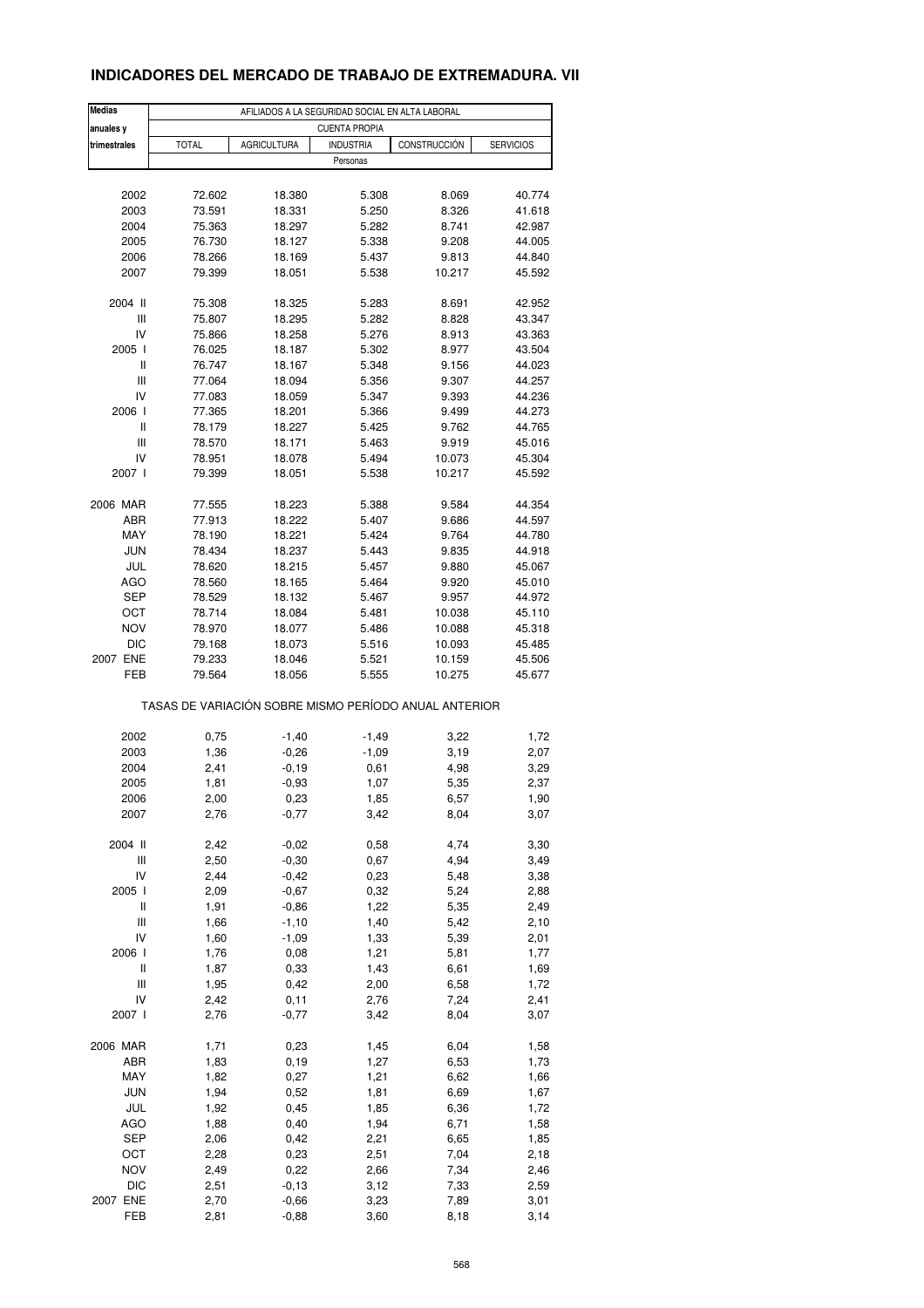| <b>Medias</b>                      | EFECTIVOS LABORALES |                  |                   |                  |                                                       |                 | JORNADA MEDIA POR TRABAJADOR Y TRIM. |                 |                          |
|------------------------------------|---------------------|------------------|-------------------|------------------|-------------------------------------------------------|-----------------|--------------------------------------|-----------------|--------------------------|
| anuales y                          | <b>TOTAL</b>        |                  | <b>SECTORES</b>   |                  | CONTRATO                                              | CONTRATO        | <b>TOTAL</b>                         | A TIEMPO        | A TIEMPO                 |
| trimestrales                       |                     | <b>INDUSTRIA</b> | CONSTRUC.         | <b>SERVICIOS</b> | <b>INDEFINIDO</b>                                     | <b>TEMPORAL</b> |                                      | COMPLETO        | PARCIAL                  |
|                                    |                     |                  | Miles de personas |                  |                                                       |                 |                                      | Horas           |                          |
|                                    |                     |                  |                   |                  |                                                       |                 |                                      |                 |                          |
| 2001                               | 155,1               | 25,6             | 28,7              | 100,8            | 87,6                                                  | 67,6            | 418,1                                | 448,6           | 233,6                    |
| 2002                               | 157,6               | 25,9             | 27,9              | 103,8            | 91,3                                                  | 66,2            | 418,4                                | 446,4           | 246,8                    |
| 2003                               | 164,2               | 25,4             | 29,7              | 109,2            | 92,9                                                  | 71,3            | 413,9                                | 440,4           | 243,3                    |
| 2004                               | 172,5               | 25,7             | 33,4              | 113,3            | 101,5                                                 | 71,0            | 411,1                                | 438,3           | 236,1                    |
| 2005                               | 181,7               | 26,6             | 35,4              | 119,7            | 108,8                                                 | 72,8            | 409,4                                | 438,3           | 240,9                    |
| 2006                               | 194,6               | 28,5             | 38,5              | 127,5            | 119,4                                                 | 75,2            | 407,5                                | 434,2           | 242,4                    |
| 2004 l                             | 169,1               | 25,2             | 33,4              | 110,4            | 98,2                                                  | 70,9            | 435,0                                | 462,0           | 250,5                    |
| Ш                                  | 172,7               | 25,3             | 34,0              | 113,4            | 98,6                                                  | 74,0            | 432,8                                | 460,3           | 256,1                    |
| Ш                                  | 174,4               | 26,7             | 34,1              | 113,6            | 101,9                                                 | 72,5            | 358,8                                | 384,1           | 198,5                    |
| IV                                 | 173,6               | 25,6             | 32,1              | 115,9            | 107,2                                                 | 66,5            | 417,9                                | 446,6           | 239,2                    |
| 2005 l                             | 178,6               | 26,0             | 35,5              | 117,1            | 105,8                                                 | 72,7            | 425,9                                | 459,2           | 238,8                    |
| Ш                                  | 181,3               | 26,4             | 35,5              | 119,4            | 104,3                                                 | 77,0            | 427,0                                | 455,9           | 258,5                    |
| Ш                                  | 182,0               | 26,5             | 36,0              | 119,5            | 110,8                                                 | 71,2            | 366,8                                | 392,1           | 220,9                    |
| IV                                 | 184,8               | 27,4             | 34,5              | 122,9            | 114,3                                                 | 70,4            | 417,8                                | 445,9           | 245,3                    |
| 2006                               | 189,8               | 28,0             | 37,5              | 124,3            | 113,6                                                 | 76,2            | 429,5                                | 456,5           | 242,7                    |
| $\, \parallel$                     | 192,6               | 28,2             | 38,0              | 126,5            | 116,4                                                 | 76,2            | 427,8                                | 454,2           | 256,3                    |
| Ш                                  | 197,9               | 27,5             | 40,9              | 129,6            | 124,6                                                 | 73,3            | 356,0                                | 378,1           | 220,6                    |
| IV                                 | 198,0               | 30,3             | 37,8              | 129,8            | 122,9                                                 | 75,1            | 416,9                                | 447,8           | 249,8                    |
|                                    |                     |                  |                   |                  |                                                       |                 |                                      |                 |                          |
| 2006 ENE<br>FEB                    |                     |                  |                   |                  |                                                       |                 |                                      |                 |                          |
| <b>MAR</b>                         |                     |                  |                   |                  |                                                       |                 |                                      |                 |                          |
| ABR                                |                     |                  |                   |                  |                                                       |                 |                                      |                 |                          |
| MAY                                |                     |                  |                   |                  |                                                       |                 |                                      |                 |                          |
| JUN                                |                     |                  |                   |                  |                                                       |                 |                                      |                 |                          |
| JUL                                |                     |                  |                   |                  |                                                       |                 |                                      |                 |                          |
| <b>AGO</b>                         |                     |                  |                   |                  |                                                       |                 |                                      |                 |                          |
| <b>SEP</b>                         |                     |                  |                   |                  |                                                       |                 |                                      |                 |                          |
| OCT                                |                     |                  |                   |                  |                                                       |                 |                                      |                 |                          |
| <b>NOV</b>                         |                     |                  |                   |                  |                                                       |                 |                                      |                 |                          |
| <b>DIC</b>                         |                     |                  |                   |                  |                                                       |                 |                                      |                 |                          |
|                                    |                     |                  |                   |                  | TASAS DE VARIACIÓN SOBRE MISMO PERÍODO ANUAL ANTERIOR |                 |                                      |                 |                          |
|                                    |                     |                  |                   |                  |                                                       |                 |                                      |                 |                          |
| 2001                               | 3,68                | 5,78             | 0,79              | 4,02             | 4,28                                                  | 2,97            | $-0,75$                              | $-0,07$         | 5,28                     |
| 2002                               | 1,56                | 0,88             | $-2,70$           | 2,93             | 4,22                                                  | $-2,04$         | 0,07                                 | $-0,48$         | 5,65                     |
| 2003                               | 4,19                | $-1,93$          | 6,27              | 5,18             | 1,72                                                  | 7,67            | $-1,09$                              | $-1,34$         | $-1,44$                  |
| 2004                               | 5,06                | 1,38             | 12,55             | 3,83             | 9,23                                                  | $-0,39$         | $-0,66$                              | $-0,48$         | $-2,96$                  |
| 2005                               | 5,35                | 3,44             | 5,88              | 5,65             | 7,23                                                  | 2,62            | $-0,42$                              | 0,00            | 2,04                     |
| 2006                               | 7,11                | 7,22             | 8,97              | 6,53             | 9,72                                                  | 3,24            | $-0,45$                              | $-0,94$         | 0,62                     |
|                                    |                     |                  |                   |                  |                                                       |                 |                                      |                 |                          |
| 2004 l                             | 3,87                | 0,40             | 8,44              | 3,27             | 7,32                                                  | $-0,56$         | 0,35                                 | $-0,17$         | 2,08                     |
| Ш<br>Ш                             | 4,16<br>4,93        | $-0,39$<br>1,91  | 12,58<br>12,54    | 2,90<br>3,56     | 7,17<br>9,69                                          | 0,27<br>$-1,09$ | 0,63<br>$-3,50$                      | 0,63<br>$-1,94$ | 7,15<br>$-16,07$         |
| IV                                 | 7,29                | 3,64             | 17,15             | 5,56             | 12,61                                                 | $-0,15$         | $-0,50$                              | $-0,67$         | $-5,15$                  |
| 2005 l                             | 5,62                | 3,17             | 6,29              | 6,07             | 7,74                                                  | 2,54            | $-2,09$                              | $-0,61$         | $-4,67$                  |
| $\, \parallel$                     | 4,98                | 4,35             | 4,41              | 5,29             | 5,78                                                  | 4,05            | $-1,34$                              | $-0,96$         | 0,94                     |
| $\ensuremath{\mathsf{III}}\xspace$ | 4,36                | $-0,75$          | 5,57              | 5,19             | 8,73                                                  | $-1,79$         | 2,23                                 | 2,08            | 11,28                    |
| IV                                 | 6,44                | 7,17             | 7,32              | 6,03             | 6,66                                                  | 5,92            | $-0,01$                              | $-0,16$         | 2,57                     |
| 2006                               | 6,25                | 7,73             | 5,57              | 6,13             | 7,33                                                  | 4,83            | 0,85                                 | $-0,59$         | 1,63                     |
| $\, \parallel$                     | 6,26                | 6,81             | 6,97              | 5,92             | 11,63                                                 | $-1,02$         | 0, 18                                | $-0,38$         | $-0,85$                  |
| Ш                                  | 8,75                | 3,66             | 13,54             | 8,43             | 12,47                                                 | 2,95            | $-2,94$                              | $-3,56$         | $-0,12$                  |
| IV                                 | 7,16                | 10,58            | 9,77              | 5,66             | 7,52                                                  | 6,56            | $-0,23$                              | 0,44            | 1,83                     |
|                                    |                     |                  |                   |                  |                                                       |                 |                                      |                 |                          |
| 2006 ENE<br>FEB                    |                     |                  |                   |                  |                                                       |                 |                                      |                 |                          |
| <b>MAR</b>                         |                     |                  |                   |                  |                                                       |                 |                                      |                 |                          |
| ABR                                |                     |                  |                   |                  |                                                       |                 |                                      |                 |                          |
| MAY                                |                     |                  |                   |                  |                                                       |                 |                                      |                 | $\blacksquare$           |
| JUN                                |                     |                  |                   |                  |                                                       |                 |                                      |                 |                          |
| JUL                                |                     |                  |                   |                  |                                                       |                 |                                      |                 |                          |
| AGO                                |                     |                  |                   |                  |                                                       |                 |                                      |                 | $\overline{\phantom{a}}$ |
| <b>SEP</b>                         |                     |                  |                   |                  |                                                       |                 |                                      |                 |                          |
| OCT                                |                     |                  |                   |                  |                                                       |                 |                                      |                 |                          |
| <b>NOV</b>                         |                     |                  |                   |                  |                                                       |                 |                                      |                 | $\blacksquare$           |

#### **INDICADORES DEL MERCADO DE TRABAJO DE EXTREMADURA. VIII**

DIC - - - - - - - - -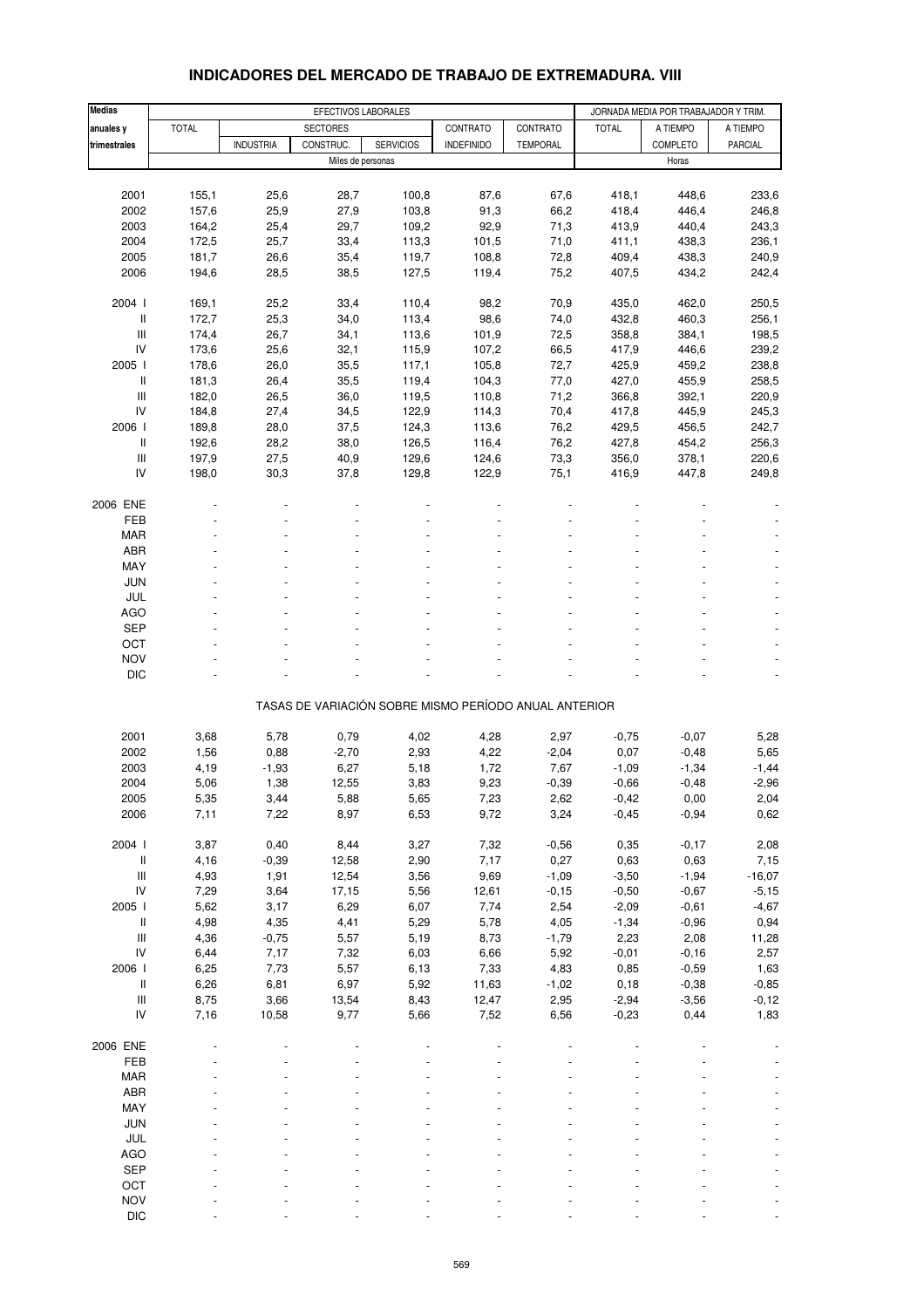## **INDICADORES DE PRECIOS DE EXTREMADURA. I**

| <b>Medias</b> | INDICES DE PRECIOS DE CONSUMO (10)                    |                  | DIFERENCIAL DE      |                |
|---------------|-------------------------------------------------------|------------------|---------------------|----------------|
| anuales y     | <b>GENERAL</b>                                        | ALIMENTACIÓN     | SIN                 | INFLACIÓN      |
| trimestrales  |                                                       | AGREGADO         | <b>ALIMENTACIÓN</b> | RTO. ESPAÑA    |
|               |                                                       | <b>Base 2006</b> |                     | P.Porcentuales |
|               |                                                       |                  |                     |                |
|               |                                                       | 88,546           |                     |                |
| 2002          | 89,899                                                |                  | 90,467              | $-0,43$        |
| 2003          | 92,113                                                | 91,074           | 92,550              | $-0,58$        |
| 2004          | 94,413                                                | 94,104           | 94,543              | $-0,54$        |
| 2005          | 97,058                                                | 96,919           | 97,115              | $-0,57$        |
| 2006          | 100,000                                               | 100,000          | 100,000             | $-0,49$        |
| 2007          | 100,186                                               | 101,822          | 99,494              | $-0,35$        |
| 2004 II       | 94,793                                                | 93,762           | 95,230              | $-0,54$        |
| Ш             | 94,364                                                | 94,602           | 94,262              | $-0,67$        |
| IV            | 95,893                                                | 95,215           | 96,180              | $-0,51$        |
| 2005 l        | 95,140                                                | 95,885           | 94,823              | $-0,52$        |
| Ш             | 97,362                                                | 96,899           | 97,558              | $-0,51$        |
| Ш             | 97,050                                                | 96,967           | 97,085              | $-0,59$        |
| IV            | 98,678                                                | 97,927           | 98,996              | $-0,65$        |
| 2006          | 98,383                                                | 99,042           | 98,109              | $-0,61$        |
| Ш             | 100,608                                               | 99,502           | 101,067             | $-0,60$        |
| Ш             | 100,060                                               | 100,504          | 99,875              | $-0,43$        |
| IV            | 100,949                                               | 100,951          | 100,949             | $-0,33$        |
| 2007 l        | 100,186                                               | 101,822          | 99,494              | $-0,35$        |
|               |                                                       |                  |                     |                |
| 2006 MAR      | 98,799                                                | 99,234           | 98,619              | $-0,57$        |
| ABR           | 100,409                                               | 99,235           | 100,897             | $-0,70$        |
| MAY           | 100,659                                               | 99,321           | 101,214             | $-0,60$        |
| JUN           | 100,757                                               | 99,951           | 101,091             | $-0,50$        |
| JUL           | 99,909                                                | 100,256          | 99,764              | $-0,50$        |
| AGO           | 100,153                                               | 100,532          | 99,995              | $-0,40$        |
| SEP           | 100,117                                               | 100,724          | 99,865              | $-0,40$        |
| OCT           | 100,760                                               | 100,587          | 100,832             | $-0,40$        |
| <b>NOV</b>    | 100,931                                               | 100,852          | 100,963             | $-0,30$        |
| DIC           | 101,157                                               | 101,414          | 101,051             | $-0,30$        |
| 2007 ENE      | 100,202                                               | 101,956          | 99,460              | $-0,30$        |
| FEB           | 100,170                                               | 101,688          | 99,528              | $-0,40$        |
|               | TASAS DE VARIACIÓN SOBRE MISMO PERÍODO ANUAL ANTERIOR |                  |                     |                |
| 2002          | 3,10                                                  | 3,80             | 2,82                |                |
| 2003          | 2,46                                                  | 2,85             | 2,30                |                |
| 2004          | 2,50                                                  | 3,33             | 2,15                |                |
| 2005          | 2,80                                                  | 2,99             | 2,72                |                |
| 2006          | 3,03                                                  | 3,18             | 2,97                |                |
| 2007          | 2,05                                                  | 2,91             | 1,68                |                |
|               |                                                       |                  |                     |                |
| 2004 II       | 2,66                                                  | 3,94             | 2,15                |                |
| Ш             | 2,64                                                  | 3,35             | 2,34                |                |
| IV            | 2,93                                                  | 2,86             | 2,96                |                |
| 2005 l        | 2,74                                                  | 3,28             | 2,51                |                |
| Ш             | 2,71                                                  | 3,35             | 2,44                |                |
| Ш             | 2,85                                                  | 2,50             | 2,99                |                |
| IV            | 2,90                                                  | 2,85             | 2,93                |                |
| 2006 l        | 3,41                                                  | 3,29             | 3,47                |                |
| Ш             | 3,33                                                  | 2,69             | 3,60                |                |
| Ш             | 3,10                                                  | 3,65             | 2,87                |                |
| IV            | 2,30                                                  | 3,09             | 1,97                |                |
| 2007 l        | 2,05                                                  | 2,91             | 1,68                |                |
| 2006 MAR      | 3,32                                                  | 3,41             | 3,29                |                |
| ABR           | 3,23                                                  | 2,47             | 3,54                |                |
| MAY           | 3,39                                                  | 2,55             | 3,73                |                |
| <b>JUN</b>    | 3,38                                                  | 3,04             | 3,52                |                |
| JUL           | 3,48                                                  | 3,68             | 3,40                |                |
| <b>AGO</b>    | 3,29                                                  | 3,70             | 3,12                |                |
| SEP           | 2,54                                                  | 3,57             | 2,12                |                |
| OCT           | 2,13                                                  | 3,24             | 1,67                |                |
| <b>NOV</b>    | 2,33                                                  | 3,23             | 1,95                |                |
| DIC           | 2,44                                                  | 2,79             | 2,29                |                |
| 2007 ENE      | 2,07                                                  | 2,81             | 1,75                |                |
| FEB           | 2,02                                                  | 3,01             | 1,60                |                |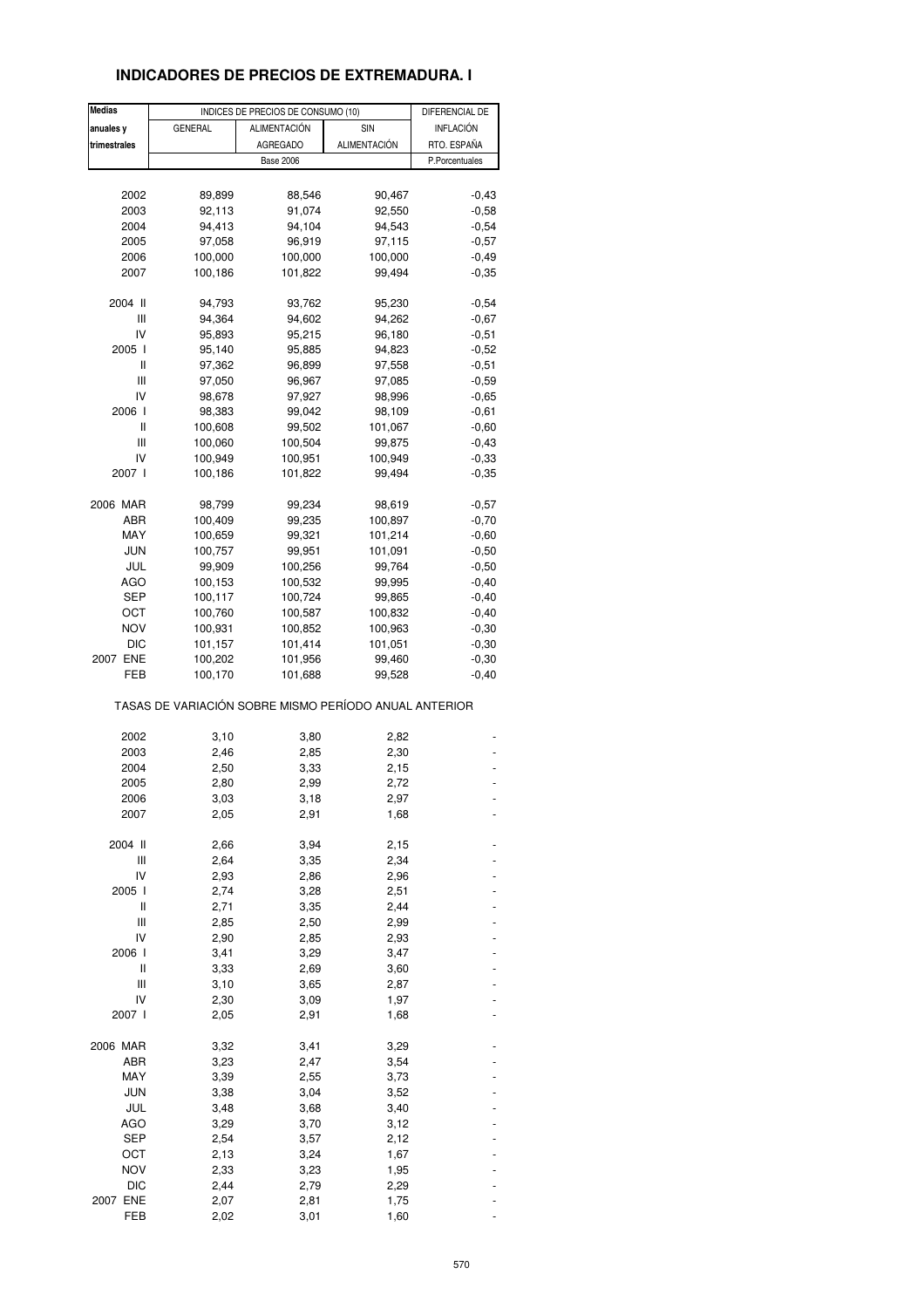| <b>Medias</b>            |                    |                    | INDICES DE PRECIOS DE CONSUMO (10)                    |                    |                    |                    |
|--------------------------|--------------------|--------------------|-------------------------------------------------------|--------------------|--------------------|--------------------|
| anuales y                | <b>ALIMENTOS Y</b> | BEBIDAS ALC.       | <b>VESTIDO Y</b>                                      | <b>VIVIENDA</b>    | MENAJE             | <b>MEDICINA</b>    |
| trimestrales             | BEB.NO ALCOH.      | Y TABACO           | CALZADO                                               |                    |                    |                    |
|                          |                    |                    | <b>Base 2006</b>                                      |                    |                    |                    |
|                          |                    |                    |                                                       |                    |                    |                    |
| 2002                     | 88,848             | 86,352             | 94,820                                                | 84,488             | 94,004             | 96,441             |
| 2003                     | 91,327             | 89,236             | 97,619                                                | 86,852             | 95,666             | 98,571             |
| 2004                     | 94,237             | 93,174             | 98,579                                                | 89,363             | 96,719             | 98,588             |
| 2005                     | 96,729             | 98,419             | 99,176                                                | 93,190             | 98,059             | 99,225             |
| 2006                     | 100,000            | 100,000            | 100,000                                               | 100,000            | 100,000            | 100,000            |
| 2007                     | 101,184            | 107,097            | 93,193                                                | 101,433            | 100,559            | 100,886            |
| 2004 II                  | 93,871             | 93,006             | 104,028                                               | 88,949             | 97,052             | 98,341             |
| Ш                        | 94,558             | 94,971             | 93,444                                                | 89,518             | 97,005             | 98,582             |
| IV                       | 95,264             | 94,903             | 104,440                                               | 90,467             | 97,364             | 98,901             |
| 2005 l                   | 95,984             | 95,193             | 93,329                                                | 91,033             | 97,377             | 98,907             |
| Ш                        | 96,638             | 98,942             | 104,532                                               | 92,746             | 98,195             | 99,086             |
| $\mathbf{III}$           | 96,655             | 99,390             | 93,172                                                | 93,902             | 97,920             | 99,302             |
| IV                       | 97,641             | 100,150            | 105,672                                               | 95,077             | 98,745             | 99,604             |
| 2006 l                   | 99,231             | 97,550             | 93,584                                                | 98,343             | 98,663             | 99,739             |
| Ш                        | 99,330             | 100,861            | 105,608                                               | 100,486            | 100,017            | 99,721             |
| Ш<br>IV                  | 100,493<br>100,946 | 100,597<br>100,992 | 94,026<br>106,783                                     | 100,821<br>100,349 | 100,238<br>101,082 | 100,117<br>100,423 |
| 2007 l                   | 101,184            | 107,097            | 93,193                                                | 101,433            | 100,559            | 100,886            |
|                          |                    |                    |                                                       |                    |                    |                    |
| 2006 MAR                 | 99,075             | 100,493            | 95,385                                                | 98,686             | 98,871             | 99,296             |
| ABR                      | 99,052             | 100,675            | 106,107                                               | 100,173            | 99,600             | 99,480             |
| MAY                      | 99,118             | 100,928            | 106,079                                               | 100,663            | 100,067            | 99,743             |
| <b>JUN</b>               | 99,820             | 100,980            | 104,637                                               | 100,622            | 100,385            | 99,941             |
| JUL                      | 100,169            | 100,944            | 93,023                                                | 100,846            | 100,123            | 100,047            |
| AGO                      | 100,546            | 100,426            | 92,888                                                | 100,843            | 100,070            | 100,134            |
| SEP                      | 100,763            | 100,422            | 96,167                                                | 100,775            | 100,521            | 100,170            |
| ОСТ                      | 100,593            | 100,545            | 106,328                                               | 100,377            | 100,616            | 100,334            |
| <b>NOV</b>               | 100,849            | 100,877            | 107,681                                               | 100,354            | 101,250            | 100,435            |
| DIC<br>2007 ENE          | 101,396<br>101,346 | 101,554<br>107,000 | 106,339<br>93,354                                     | 100,317<br>101,380 | 101,379<br>100,649 | 100,499<br>100,851 |
| FEB                      | 101,021            | 107,194            | 93,031                                                | 101,486            | 100,469            | 100,920            |
|                          |                    |                    |                                                       |                    |                    |                    |
|                          |                    |                    | TASAS DE VARIACIÓN SOBRE MISMO PERÍODO ANUAL ANTERIOR |                    |                    |                    |
| 2002                     | 3,44               | 6,35               | 4,59                                                  | 2,21               | 1,67               | 2,43               |
| 2003                     | 2,79               | 3,34               | 2,95                                                  | 2,80               | 1,77               | 2,21               |
| 2004                     | 3,19               | 4,41               | 0,98                                                  | 2,89               | 1,10               | 0,02               |
| 2005                     | 2,64               | 5,63               | 0,61                                                  | 4,28               | 1,39               | 0,65               |
| 2006                     | 3,38               | 1,61               | 0,83                                                  | 7,31               | 1,98               | 0,78               |
| 2007                     | 1,89               | 11,47              | 0,55                                                  | 3,32               | 2,03               | 0,93               |
| 2004 II                  | 3,89               | 4,37               | 0,96                                                  | 2,58               | 1,25               | $-0,16$            |
| Ш                        | 3,01               | 5,93               | 0,58                                                  | 2,96               | 1,34               | $-0,40$            |
| IV                       | 2,48               | 5,80               | 1,78                                                  | 2,97               | 1,45               | $-0,22$            |
| 2005 l                   | 2,93               | 5,99               | 1,00                                                  | 2,84               | 2,01               | 0,38               |
| $\sf II$                 | 2,95               | 6,38               | 0,48                                                  | 4,27               | 1,18               | 0,76               |
| $\mathsf{III}$           | 2,22               | 4,65               | $-0,29$                                               | 4,90               | 0,94               | 0,73               |
| IV                       | 2,50               | 5,53               | 1,18                                                  | 5,10               | 1,42               | 0,71               |
| 2006 l                   | 3,38               | 2,48               | 0,27                                                  | 8,03               | 1,32               | 0,84               |
| $\sf II$                 | 2,79               | 1,94               | 1,03                                                  | 8,35               | 1,86               | 0,64               |
| $\mathsf{III}$           | 3,97               | 1,22               | 0,92                                                  | 7,37               | 2,37               | 0,82               |
| IV                       | 3,39               | 0,84               | 1,05                                                  | 5,54               | 2,37               | 0,82               |
| 2007 l                   | 1,89               | 11,47              | 0,55                                                  | 3,32               | 2,03               | 0,93               |
| 2006 MAR                 | 3,15               | 5,42               | 0, 18                                                 | 8,20               | 1,48               | 0,92               |
| ABR                      | 2,55               | 1,82               | 1,03                                                  | 8,24               | 1,64               | 0,48               |
| MAY                      | 2,60               | 2,16               | 0,98                                                  | 8,60               | 1,77               | 0,68               |
| <b>JUN</b>               | 3,20               | 1,84               | 1,08                                                  | 8,20               | 2,16               | 0,76               |
| JUL                      | 3,93               | 1,76               | 1,00                                                  | 8,02               | 2,45               | 0,83               |
| AGO                      | 4,01               | 1,35               | 0,91                                                  | 7,18               | 2,32               | 0,83               |
| <b>SEP</b>               | 3,97               | 0,54               | 0,84                                                  | 6,91               | 2,33               | 0,81               |
| OCT                      | 3,60               | 0,51               | 0,89                                                  | 5,85               | 2,27               | 0,74               |
| <b>NOV</b><br><b>DIC</b> | 3,57<br>2,98       | 0,69<br>1,32       | 1,09<br>1,18                                          | 5,44<br>5,35       | 2,38<br>2,44       | 0,83<br>0,89       |
| 2007 ENE                 | 2,01               | 9,47               | 0,77                                                  | 3,39               | 2,08               | 1,05               |
| FEB                      | 1,77               | 13,53              | 0,33                                                  | 3,25               | 1,98               | 0,80               |

# **INDICADORES DE PRECIOS DE EXTREMADURA. II**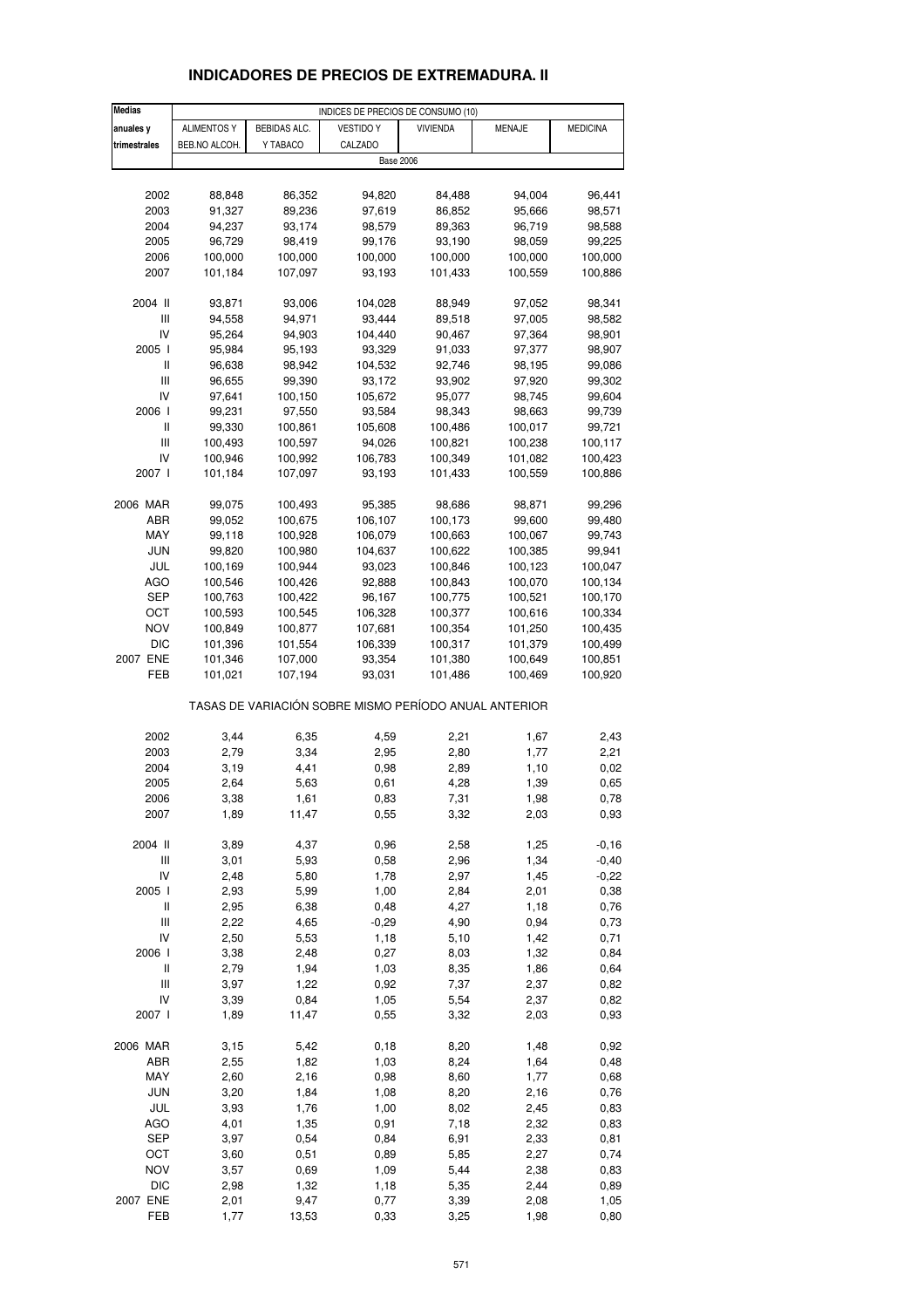| <b>Medias</b>                         | INDICES DE PRECIOS DE CONSUMO (10) |               |                                                       |           |               |              |  |
|---------------------------------------|------------------------------------|---------------|-------------------------------------------------------|-----------|---------------|--------------|--|
| anuales y                             | TRANSPORTE                         | COMUNICA -    | OCIO <sub>Y</sub>                                     | ENSEÑANZA | HOTELES,      | <b>OTROS</b> |  |
| trimestrales                          |                                    | <b>CIONES</b> | <b>CULTURA</b>                                        |           | CAFÉS Y REST. |              |  |
|                                       |                                    |               | <b>Base 2006</b>                                      |           |               |              |  |
|                                       |                                    |               |                                                       |           |               |              |  |
|                                       |                                    |               |                                                       |           |               |              |  |
| 2002                                  | 86,132                             | 107,256       | 102,549                                               | 85,622    | 86,591        | 88,517       |  |
| 2003                                  | 87,699                             | 104,369       | 101,606                                               | 88,905    | 90,207        | 91,138       |  |
| 2004                                  | 90,852                             | 103,162       | 101,157                                               | 92,887    | 93,424        | 93,783       |  |
| 2005                                  | 96,006                             | 101,434       | 100,639                                               | 96,407    | 96,899        | 96,382       |  |
| 2006                                  | 100,000                            | 100,000       | 100,000                                               | 100,000   | 100,000       | 100,000      |  |
| 2007                                  | 98,389                             | 99,455        | 98,152                                                | 102,385   | 102,179       | 102,068      |  |
|                                       |                                    |               |                                                       |           |               |              |  |
| 2004 II                               | 90,712                             | 103,659       | 100,984                                               | 92,142    | 93,069        | 93,988       |  |
|                                       |                                    |               |                                                       |           |               |              |  |
| Ш                                     | 91,694                             | 103,191       | 101,885                                               | 92,390    | 94,544        | 93,901       |  |
| IV                                    | 92,632                             | 102,689       | 101,081                                               | 95,135    | 94,520        | 93,857       |  |
| 2005 l                                | 92,599                             | 102,321       | 100,432                                               | 95,460    | 95,151        | 95,540       |  |
| $\sf II$                              | 95,013                             | 101,465       | 100,041                                               | 95,471    | 96,613        | 96,574       |  |
| $\begin{array}{c} \hline \end{array}$ | 98,452                             | 101,112       | 101,378                                               | 96,044    | 98,085        | 96,617       |  |
| IV                                    | 97,960                             | 100,838       | 100,703                                               | 98,651    | 97,745        | 96,796       |  |
| 2006                                  | 98,715                             | 100,797       | 99,967                                                | 99,037    | 98,153        | 99,010       |  |
| $\mathbf{I}$                          | 101,349                            | 100,099       | 100,030                                               | 99,159    | 99,509        | 100,065      |  |
| Ш                                     | 101,619                            | 99,766        | 100,734                                               | 99,677    | 101,089       | 100,293      |  |
| IV                                    | 98,317                             | 99,338        | 99,269                                                | 102,127   | 101,249       | 100,632      |  |
| 2007 l                                | 98,389                             | 99,455        | 98,152                                                | 102,385   | 102,179       | 102,068      |  |
|                                       |                                    |               |                                                       |           |               |              |  |
|                                       |                                    |               |                                                       |           |               |              |  |
| 2006 MAR                              | 99,392                             | 100,477       | 99,823                                                | 99,159    | 98,489        | 99,357       |  |
| ABR                                   | 100,732                            | 100,230       | 100,498                                               | 99,159    | 99,259        | 99,828       |  |
| MAY                                   | 101,812                            | 100,133       | 99,815                                                | 99,159    | 99,382        | 99,922       |  |
| <b>JUN</b>                            | 101,504                            | 99,934        | 99,777                                                | 99,159    | 99,886        | 100,446      |  |
| JUL                                   | 102,230                            | 99,690        | 100,462                                               | 99,159    | 100,725       | 100,241      |  |
| <b>AGO</b>                            | 102,416                            | 99,781        | 101,527                                               | 99,416    | 101,487       | 100,327      |  |
| SEP                                   | 100,211                            | 99,828        | 100,214                                               | 100,456   | 101,054       | 100,312      |  |
| OCT                                   | 98,307                             | 99,575        | 99,603                                                | 102,076   | 101,072       | 100,456      |  |
| <b>NOV</b>                            |                                    |               |                                                       | 102,110   |               |              |  |
|                                       | 98,092                             | 99,360        | 98,442                                                |           | 101,102       | 100,673      |  |
| DIC                                   | 98,551                             | 99,080        | 99,762                                                | 102,194   | 101,573       | 100,766      |  |
| 2007 ENE                              | 98,224                             | 99,653        | 98,210                                                | 102,331   | 101,999       | 102,010      |  |
| FEB                                   | 98,554                             | 99,257        | 98,093                                                | 102,439   | 102,358       | 102,125      |  |
|                                       |                                    |               | TASAS DE VARIACIÓN SOBRE MISMO PERÍODO ANUAL ANTERIOR |           |               |              |  |
|                                       |                                    |               |                                                       |           |               |              |  |
| 2002                                  | 1,72                               | $-2,97$       | 1,65                                                  | 2,88      | 5,65          | 3,34         |  |
| 2003                                  | 1,82                               | $-2,69$       | $-0,92$                                               | 3,83      | 4,18          | 2,96         |  |
| 2004                                  | 3,59                               | $-1,16$       | $-0,44$                                               | 4,48      | 3,57          | 2,90         |  |
| 2005                                  | 5,67                               | $-1,67$       | $-0,51$                                               | 3,79      | 3,72          | 2,77         |  |
| 2006                                  | 4,16                               | $-1,41$       | $-0,63$                                               | 3,73      | 3,20          | 3,75         |  |
| 2007                                  | 0,01                               | $-1,49$       | $-1,89$                                               | 3,44      | 4,28          | 3,27         |  |
|                                       |                                    |               |                                                       |           |               |              |  |
| 2004 II                               | 3,95                               | $-0,85$       | $-0,61$                                               | 4,61      | 3,26          | 2,98         |  |
| Ш                                     | 4,43                               | $-1,02$       | $-0,37$                                               | 4,43      | 3,69          | 3,05         |  |
| IV                                    | 6,24                               | $-0,88$       | 0,02                                                  | 4,41      | 4,16          |              |  |
| 2005 l                                | 4,79                               | $-0,76$       | $-0,24$                                               | 3,90      | 3,92          | 2,70<br>2,31 |  |
|                                       |                                    |               |                                                       |           |               |              |  |
| $\begin{array}{c} \hline \end{array}$ | 4,74                               | $-2,12$       | $-0,93$                                               | 3,61      | 3,81          | 2,75         |  |
| Ш                                     | 7,37                               | $-2,01$       | $-0,50$                                               | 3,95      | 3,75          | 2,89         |  |
| IV                                    | 5,75                               | $-1,80$       | $-0,37$                                               | 3,70      | 3,41          | 3,13         |  |
| 2006 l                                | 6,61                               | $-1,49$       | $-0,46$                                               | 3,75      | 3,15          | 3,63         |  |
| Ш                                     | 6,67                               | $-1,35$       | $-0,01$                                               | 3,86      | 3,00          | 3,62         |  |
| $\mathop{\rm III}\nolimits$           | 3,22                               | $-1,33$       | $-0,64$                                               | 3,78      | 3,06          | 3,80         |  |
| IV                                    | 0,36                               | $-1,49$       | $-1,42$                                               | 3,52      | 3,59          | 3,96         |  |
| 2007 l                                | 0,01                               | $-1,49$       | $-1,89$                                               | 3,44      | 4,28          | 3,27         |  |
|                                       |                                    |               |                                                       |           |               |              |  |
| 2006 MAR                              | 6,02                               | $-1,19$       | $-1,27$                                               | 3,86      | 3,10          | 3,53         |  |
| ABR                                   | 6,41                               | $-1,28$       | 0,31                                                  | 3,86      | 3,20          | 3,50         |  |
|                                       |                                    |               |                                                       |           |               |              |  |
| MAY                                   | 7,38                               | $-1,28$       | 0,06                                                  | 3,86      | 2,84          | 3,49         |  |
| <b>JUN</b>                            | 6,22                               | $-1,48$       | $-0,40$                                               | 3,86      | 2,96          | 3,85         |  |
| JUL                                   | 5,33                               | $-1,49$       | $-0,62$                                               | 3,83      | 2,91          | 3,67         |  |
| AGO                                   | 4,40                               | $-1,30$       | $-0,41$                                               | 4,10      | 2,84          | 3,98         |  |
| <b>SEP</b>                            | 0,01                               | $-1,20$       | $-0,88$                                               | 3,43      | 3,44          | 3,77         |  |
| OCT                                   | $-1,09$                            | $-1,34$       | $-1,17$                                               | 3,48      | 3,45          | 3,99         |  |
| <b>NOV</b>                            | 0,46                               | $-1,50$       | $-1,78$                                               | 3,50      | 3,55          | 4,03         |  |
| <b>DIC</b>                            | 1,76                               | $-1,62$       | $-1,33$                                               | 3,59      | 3,76          | 3,86         |  |
| 2007 ENE                              | 0,17                               | $-1,42$       | $-1,80$                                               | 3,58      | 4,14          | 3,29         |  |

# **INDICADORES DE PRECIOS DE EXTREMADURA. III**

FEB -0,14 -1,55 -1,97 3,31 4,42 3,25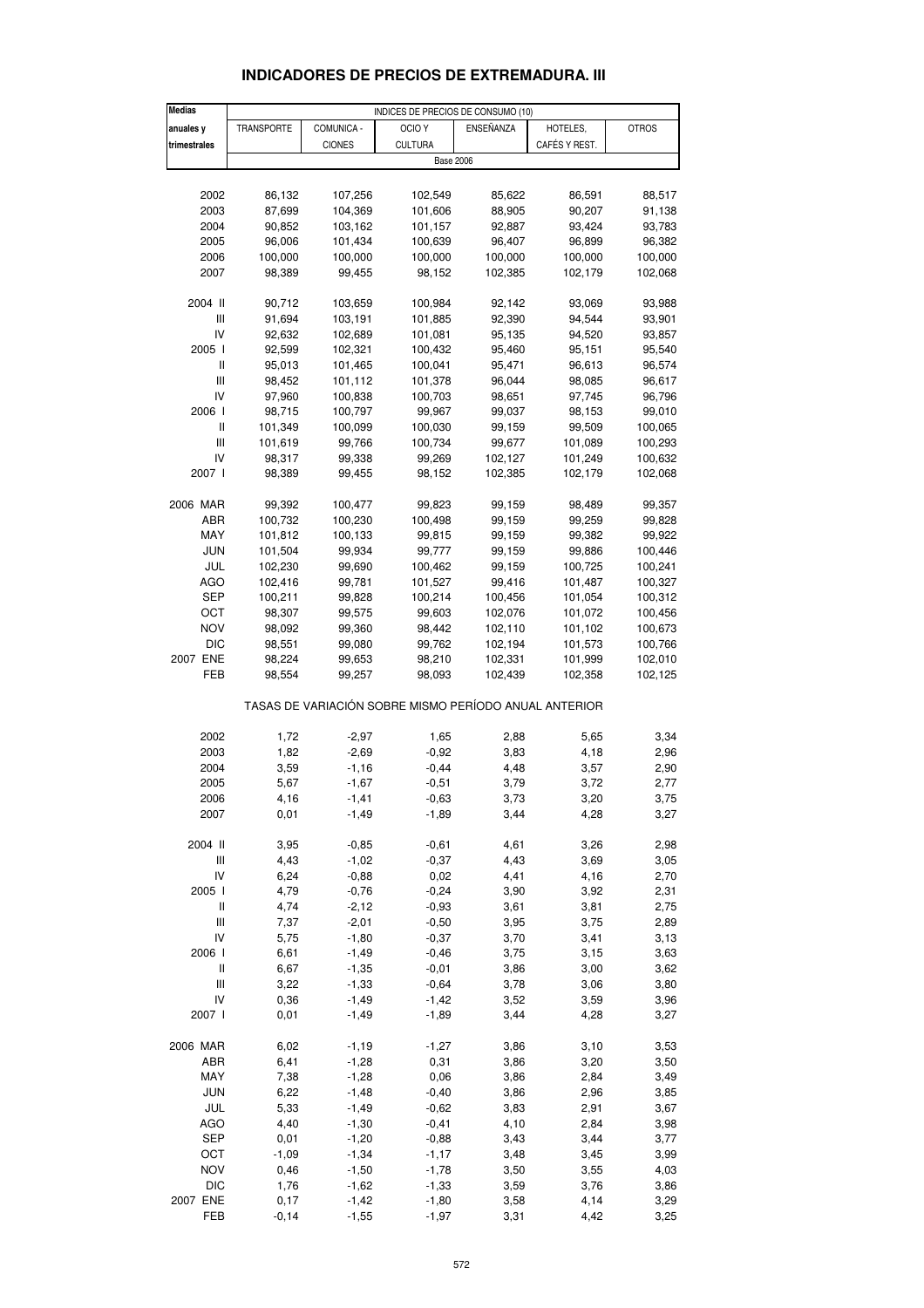# **INDICADORES DE SALARIOS DE EXTREMADURA**

| <b>Medias</b>                      | <b>COSTE SALARIAL</b> |                  |                                                       |                          |                                              | <b>SALARIOS</b> |        |         |       |  |
|------------------------------------|-----------------------|------------------|-------------------------------------------------------|--------------------------|----------------------------------------------|-----------------|--------|---------|-------|--|
| anuales y                          | POR TRABAJADOR Y MES  |                  | POR HORA EFECTIVA DE TRABAJO                          |                          | INCREMENTO SALARIAL PACTADO EN CONVENIO (11) |                 |        |         |       |  |
| trimestrales                       | <b>TOTAL</b>          | <b>ORDINARIO</b> | <b>TOTAL</b>                                          | <b>ORDINARIO</b>         | <b>TOTAL</b>                                 | AGRIC.          | CONST. | INDUST. | SERV. |  |
|                                    |                       | €                |                                                       |                          |                                              |                 | $\%$   |         |       |  |
|                                    |                       |                  |                                                       |                          |                                              |                 |        |         |       |  |
| 2002                               | 1.157,41              | 995,74           | 8,36                                                  | 7,19                     | 3,31                                         | 3,00            | 3,50   | 4,07    | 3,52  |  |
| 2003                               | 1.210,88              | 1.042,56         | 8,89                                                  | 7,66                     | 3,51                                         | 3,00            | 4,80   | 3,25    | 3,38  |  |
| 2004                               | 1.225,20              | 1.046,47         | 9,04                                                  | 7,72                     | 3,58                                         | 2,75            | 4,60   | 3,88    | 3,76  |  |
| 2005                               | 1.253,45              | 1.085,42         | 9,27                                                  | 8,03                     | 3,64                                         | 3,00            | 4,27   | 4,51    | 3,64  |  |
| 2006                               | 1.298,05              | 1.131,28         | 9,52                                                  | 8,30                     | 3,49                                         | 3,00            | 4,28   | 3,67    | 3,42  |  |
| 2007                               |                       |                  | $\overline{\phantom{a}}$                              | $\blacksquare$           | 2,41                                         | 1,06            | 0,00   | 2,00    | 2,42  |  |
| 2004 II                            | 1.205,42              | 1.052,25         | 8,51                                                  | 7,43                     | 3,25                                         | 2,29            | 3,40   | 3,17    | 3,10  |  |
| $\ensuremath{\mathsf{III}}\xspace$ | 1.187,87              | 1.059,59         | 9,37                                                  | 8,36                     | 3,04                                         | 2,75            | 3,40   | 3,18    | 3,13  |  |
| IV                                 | 1.322,83              | 1.040,10         | 9,90                                                  | 7,79                     | 3,07                                         | 2,75            | 3,40   | 3,19    | 3,26  |  |
| 2005                               | 1.214,16              | 1.065,24         | 8,70                                                  | 7,64                     | 3,06                                         | 3,00            | 0,00   | 3,25    | 3,29  |  |
| Ш                                  | 1.229,83              | 1.084,15         | 8,63                                                  | 7,61                     | 3,28                                         | 3,00            | 4,00   | 3,65    | 3,33  |  |
| Ш                                  | 1.213,14              | 1.097,67         | 9,62                                                  | 8,70                     | 3,27                                         | 3,00            | 4,00   | 3,32    | 3,29  |  |
| IV                                 | 1.356,65              | 1.094,62         | 10,12                                                 | 8,17                     | 3,31                                         | 3,00            | 4,00   | 3,51    | 3,36  |  |
| 2006                               | 1.245,74              | 1.096,20         | 8,71                                                  | 7,67                     | 3,15                                         | 3,00            | 0,00   | 2,64    | 3,68  |  |
| Ш                                  | 1.263,66              | 1.124,55         | 9,01                                                  | 8,02                     | 3,21                                         | 3,00            | 3,58   | 3,10    | 3,20  |  |
| $\ensuremath{\mathsf{III}}\xspace$ | 1.272,97              | 1.150,03         | 9,90                                                  | 8,94                     | 3,23                                         | 3,00            | 3,58   | 3,11    | 3,25  |  |
| IV                                 | 1.409,81              | 1.154,32         | 10,46                                                 | 8,56                     | 3,23                                         | 3,00            | 3,58   | 3,12    | 3,25  |  |
| 2007 l                             |                       |                  |                                                       |                          | 2,41                                         | 1,06            | 0,00   | 2,00    | 2,42  |  |
| 2006 FEB                           |                       |                  |                                                       |                          | 3,15                                         | 3,00            | 0,00   | 2,63    | 3,70  |  |
| <b>MAR</b>                         |                       |                  |                                                       |                          | 3,15                                         | 3,00            | 0,00   | 2,64    | 3,68  |  |
| ABR                                |                       |                  |                                                       |                          | 3,21                                         | 3,00            | 3,58   | 3,04    | 3,20  |  |
| MAY                                |                       |                  |                                                       | $\overline{\phantom{a}}$ | 3,21                                         | 3,00            | 3,58   | 3,04    | 3,20  |  |
| JUN                                |                       |                  |                                                       | $\overline{a}$           | 3,21                                         | 3,00            | 3,58   | 3,10    | 3,20  |  |
| JUL                                |                       |                  |                                                       |                          | 3,20                                         | 3,00            | 3,58   | 3,10    | 3,16  |  |
| <b>AGO</b>                         |                       |                  |                                                       | $\blacksquare$           | 3,20                                         | 3,00            | 3,58   | 3,10    | 3,15  |  |
| <b>SEP</b>                         |                       |                  |                                                       | $\overline{a}$           | 3,23                                         | 3,00            | 3,58   | 3,11    | 3,25  |  |
| OCT                                |                       |                  |                                                       |                          | 3,23                                         | 3,00            | 3,58   | 3,12    | 3,26  |  |
| <b>NOV</b>                         |                       |                  |                                                       | $\overline{\phantom{a}}$ | 3,23                                         | 3,00            | 3,58   | 3,12    | 3,25  |  |
| <b>DIC</b>                         |                       |                  |                                                       |                          | 3,23                                         | 3,00            | 3,58   | 3,12    | 3,25  |  |
| 2007 ENE                           |                       |                  |                                                       |                          | 2,41                                         | 1,06            | 0,00   | 2,00    | 2,42  |  |
|                                    |                       |                  | TASAS DE VARIACIÓN SOBRE MISMO PERÍODO ANUAL ANTERIOR |                          |                                              |                 |        |         |       |  |
|                                    |                       |                  |                                                       |                          |                                              |                 |        |         |       |  |
| 2002<br>2003                       | 3,00<br>4,62          | 2,52<br>4,70     | 3,66<br>6,34                                          | 3,23<br>6,58             |                                              |                 |        |         |       |  |
| 2004                               | 1,18                  | 0,38             | 1,72                                                  | 0,85                     |                                              |                 |        |         |       |  |
| 2005                               | 2,31                  | 3,72             | 2,54                                                  | 3,98                     |                                              |                 |        |         |       |  |
|                                    |                       | 4,22             |                                                       |                          |                                              |                 |        |         |       |  |
| 2006<br>2007                       | 3,56                  |                  | 2,72                                                  | 3,33                     |                                              |                 |        |         |       |  |
|                                    |                       |                  |                                                       |                          |                                              |                 |        |         |       |  |
| 2004 II                            | 1,14                  | 0,92             | 0,35                                                  | 0, 13                    |                                              |                 |        |         |       |  |
| $\mathop{\mathsf{III}}\nolimits$   | 0,60                  | 0,17             | $-0,21$                                               | $-0,71$                  |                                              |                 |        |         |       |  |
| IV                                 | 2,06                  | $-0,22$          | 4,21                                                  | 1,96                     |                                              |                 |        |         |       |  |
| 2005                               | 2,49                  | 3,03             | 3,94                                                  | 4,51                     |                                              |                 |        |         |       |  |
| $\mathbf{I}$                       | 2,03                  | 3,03             | 1,41                                                  | 2,42                     |                                              |                 |        |         |       |  |
| $\mathop{\mathsf{III}}\nolimits$   | 2,13                  | 3,59             | 2,67                                                  | 4,07                     |                                              |                 |        |         |       |  |
| ${\sf IV}$                         | 2,56                  | 5,24             | 2,22                                                  | 4,88                     |                                              |                 |        |         |       |  |
| 2006                               | 2,60                  | 2,91             | 0,11                                                  | 0,39                     |                                              |                 |        |         |       |  |
| Ш                                  | 2,75                  | 3,73             | 4,40                                                  | 5,39                     |                                              |                 |        |         |       |  |
| $\ensuremath{\mathsf{III}}\xspace$ | 4,93                  | 4,77             | 2,91                                                  | 2,76                     |                                              |                 |        |         |       |  |
| IV                                 | 3,92                  | 5,45             | 3,36                                                  | 4,77                     |                                              |                 |        |         |       |  |
| 2007 l                             |                       |                  |                                                       |                          |                                              |                 |        |         |       |  |
| 2006 FEB                           |                       |                  |                                                       |                          |                                              |                 |        |         |       |  |
| <b>MAR</b>                         |                       |                  |                                                       |                          |                                              |                 |        |         |       |  |
| ABR                                |                       |                  |                                                       |                          |                                              |                 |        |         |       |  |
| MAY                                |                       |                  |                                                       |                          |                                              |                 |        |         |       |  |
| <b>JUN</b>                         |                       |                  |                                                       |                          |                                              |                 |        |         |       |  |
| JUL                                |                       |                  |                                                       |                          |                                              |                 |        |         |       |  |
| <b>AGO</b>                         |                       |                  |                                                       |                          |                                              |                 |        |         |       |  |
| <b>SEP</b>                         |                       |                  |                                                       |                          |                                              |                 |        |         |       |  |
| OCT                                |                       |                  |                                                       |                          |                                              |                 |        |         |       |  |
| <b>NOV</b>                         |                       |                  |                                                       |                          |                                              |                 |        |         |       |  |
| <b>DIC</b>                         |                       |                  |                                                       |                          |                                              |                 |        |         |       |  |
| 2007 ENE                           |                       |                  |                                                       |                          |                                              |                 |        |         |       |  |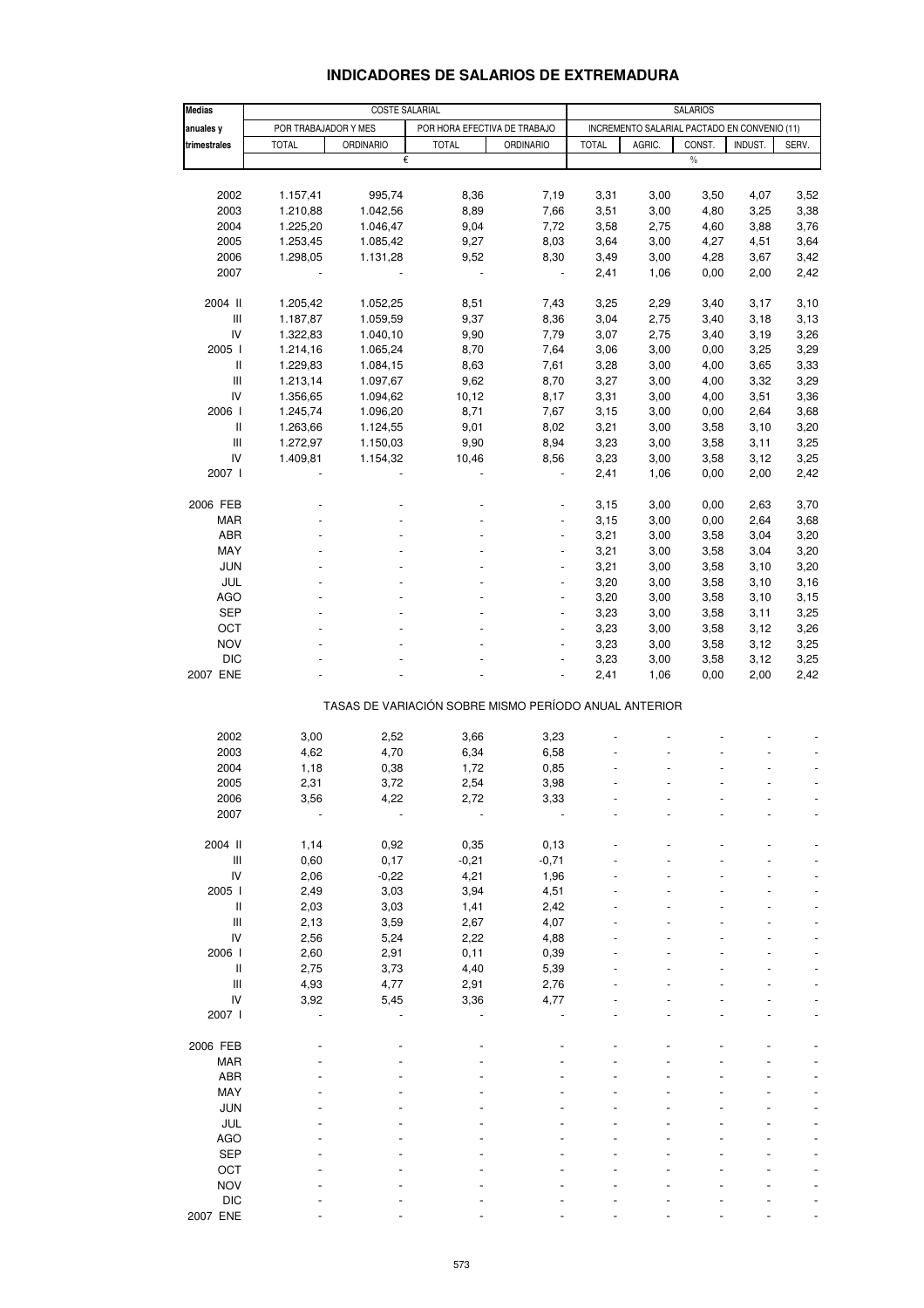| <b>Medias</b>             |                        | CRÉDITOS Y DEPÓSITOS DEL SISTEMA BANCARIO |                                                       | HIPOTECAS INMOBILIARIAS |                  |                           |
|---------------------------|------------------------|-------------------------------------------|-------------------------------------------------------|-------------------------|------------------|---------------------------|
|                           | <b>CRÉDITOS</b>        |                                           | <b>DEPÓSITOS</b>                                      |                         |                  | FINCAS RÚSTICAS Y URBANAS |
| anuales y<br>trimestrales | S.PRIVADO              | S.PÚBLICO                                 | S.PRIVADO                                             | S.PÚBLICO               | NÚMERO           | <b>IMPORTE</b>            |
|                           |                        |                                           | Millones de €                                         |                         | Unidades         | Miles de €                |
|                           |                        |                                           |                                                       |                         |                  |                           |
| 2001                      | 7.490,89               | 743,54                                    | 8.774,17                                              | 241,94                  | 1.646            | 105.652                   |
| 2002                      | 8.447,11               | 872,38                                    | 9.536,31                                              | 356,55                  | 1.556            | 104.115                   |
| 2003                      | 9.608,40               | 906,05                                    | 10.327,45                                             | 435,31                  | 1.681            | 128.015                   |
| 2004                      | 11.275,90              | 932,05                                    | 10.947,98                                             | 471,59                  | 1.778            | 158.101                   |
| 2005                      | 13.633,58              | 955,20                                    | 11.400,26                                             | 729,89                  | 2.094            | 207.170                   |
| 2006                      | 15.987,82              | 980,16                                    | 12.206,17                                             | 880,34                  | 2.295            | 265.495                   |
| 2004 l                    | 10.511,44              | 925,39                                    | 10.573,08                                             | 404,77                  | 1.737            | 154.900                   |
| Ш                         | 11.103,37              | 941,08                                    | 10.907,99                                             | 371,99                  | 2.006            | 167.928                   |
| Ш                         | 11.504,55              | 937,54                                    | 10.867,69                                             | 570,77                  | 1.565            | 142.482                   |
| IV                        | 11.984,24              | 924,17                                    | 11.443,16                                             | 538,82                  | 1.806            | 167.092                   |
| 2005 l                    | 12.440,90              | 932,04                                    | 11.547,62                                             | 579,14                  | 2.185            | 204.475                   |
| Ш                         | 13.280,08              | 953,36                                    | 11.236,10                                             | 608,38                  | 2.229            | 230.372                   |
| Ш                         | 14.105,14              | 961,70                                    | 11.200,29                                             | 884,90                  | 1.971            | 200.911                   |
| IV                        | 14.708,20              | 973,70                                    | 11.617,04                                             | 847,15                  | 1.991            | 192.921                   |
| 2006  <br>Ш               | 15.225,08<br>16.044,09 | 981,85<br>991,32                          | 11.768,76<br>12.372,85                                | 860,03<br>828,95        | 2.594<br>2.081   | 272.706<br>254.217        |
| Ш                         | 16.694,30              | 967,31                                    | 12.476,90                                             | 952,03                  | 1.994            | 222.519                   |
| IV                        |                        |                                           |                                                       |                         | 2.511            | 312.539                   |
|                           |                        |                                           |                                                       |                         |                  |                           |
| 2006 ENE                  |                        |                                           |                                                       |                         | 3.230            | 342.490                   |
| <b>FEB</b>                |                        |                                           |                                                       |                         | 2.193            | 216.474                   |
| MAR                       |                        |                                           |                                                       |                         | 2.360            | 259.155                   |
| ABR                       |                        |                                           |                                                       |                         | 1.645            | 223.303                   |
| MAY<br>JUN                |                        |                                           |                                                       |                         | 2.442<br>2.156   | 266.499<br>272.849        |
| JUL                       |                        |                                           |                                                       |                         | 1.733            | 172.871                   |
| <b>AGO</b>                |                        |                                           |                                                       |                         | 1.985            | 244.565                   |
| SEP                       |                        |                                           |                                                       |                         | 2.263            | 250.120                   |
| ост                       |                        |                                           |                                                       |                         | 2.937            | 343.795                   |
| <b>NOV</b>                |                        |                                           |                                                       |                         | 2.799            | 315.534                   |
| DIC                       |                        |                                           |                                                       |                         | 1.798            | 278.289                   |
|                           |                        |                                           | TASAS DE VARIACIÓN SOBRE MISMO PERÍODO ANUAL ANTERIOR |                         |                  |                           |
| 2001                      | 12,33                  | 8,37                                      | 8,15                                                  | 1,70                    | $-0,43$          | 8,63                      |
| 2002                      | 12,77                  | 17,33                                     | 8,69                                                  | 47,37                   | $-5,43$          | $-1,45$                   |
| 2003                      | 13,75                  | 3,86                                      | 8,30                                                  | 22,09                   | 7,99             | 22,96                     |
| 2004                      | 17,35                  | 2,87                                      | 6,01                                                  | 8,33                    | 5,83             | 23,50                     |
| 2005                      | 20,91                  | 2,48                                      | 4,13                                                  | 54,77                   | 17,75            | 31,04                     |
| 2006                      | 20,43                  | 3,28                                      | 7,75                                                  | 27,44                   | 9,59             | 28,15                     |
| 2004 l                    | 17,28                  | 3,12                                      | 3,94                                                  | 2,27                    | $-0,97$          | 18,36                     |
| $\sf II$                  | 17,24                  | 3,78                                      | 6,00                                                  | 5,33                    | 16,44            | 35,98                     |
| Ш                         | 17,84                  | 4,68                                      | 6,22                                                  | 19,21                   | 5,82             | 11,41                     |
| IV                        | 17,06                  | $-0,02$                                   | 7,79                                                  | 4,93                    | 2,23             | 28,73                     |
| 2005 l                    | 18,36                  | 0,72                                      | 9,22                                                  | 43,08                   | 25,82            | 32,00                     |
| $\sf II$                  | 19,60                  | 1,30                                      | 3,01                                                  | 63,55                   | 11,11            | 37,18                     |
| $\mathsf{III}$            | 22,60                  | 2,58                                      | 3,06                                                  | 55,04                   | 25,99            | 41,01                     |
| IV                        | 22,73                  | 5,36                                      | 1,52                                                  | 57,22                   | 10,24            | 15,46                     |
| 2006  <br>Ш               | 22,38<br>20,81         | 5,34<br>3,98                              | 1,91<br>10,12                                         | 48,50<br>36,26          | 18,73<br>$-6,65$ | 33,37                     |
| Ш                         | 18,36                  | 0,58                                      | 11,40                                                 | 7,59                    | 1,13             | 10,35<br>10,76            |
| IV                        |                        |                                           |                                                       |                         | 26,13            | 62,00                     |
|                           |                        |                                           |                                                       |                         |                  |                           |
| 2006 ENE<br>FEB           |                        |                                           |                                                       |                         | 34,14            | 74,93                     |
| MAR                       |                        |                                           |                                                       |                         | 12,35<br>7,52    | 14,62<br>13,28            |
| ABR                       |                        |                                           |                                                       |                         | $-22,22$         | 12,68                     |
| MAY                       |                        |                                           |                                                       |                         | 14,59            | 4,58                      |
| <b>JUN</b>                |                        |                                           |                                                       |                         | $-11,71$         | 14,58                     |
| JUL                       |                        |                                           |                                                       |                         | $-14,59$         | $-9,48$                   |
| <b>AGO</b>                |                        |                                           |                                                       |                         | 28,06            | 58,37                     |
| <b>SEP</b>                |                        |                                           |                                                       |                         | $-3,08$          | $-2,80$                   |
| OCT                       |                        |                                           |                                                       |                         | 48,18            | 77,76                     |
| <b>NOV</b>                |                        |                                           |                                                       |                         | 36,14            | 66,85                     |
| <b>DIC</b>                |                        |                                           |                                                       |                         | $-7,08$          | 41,81                     |

# **INDICADORES MONETARIOS Y FINANCIEROS DE EXTREMADURA**